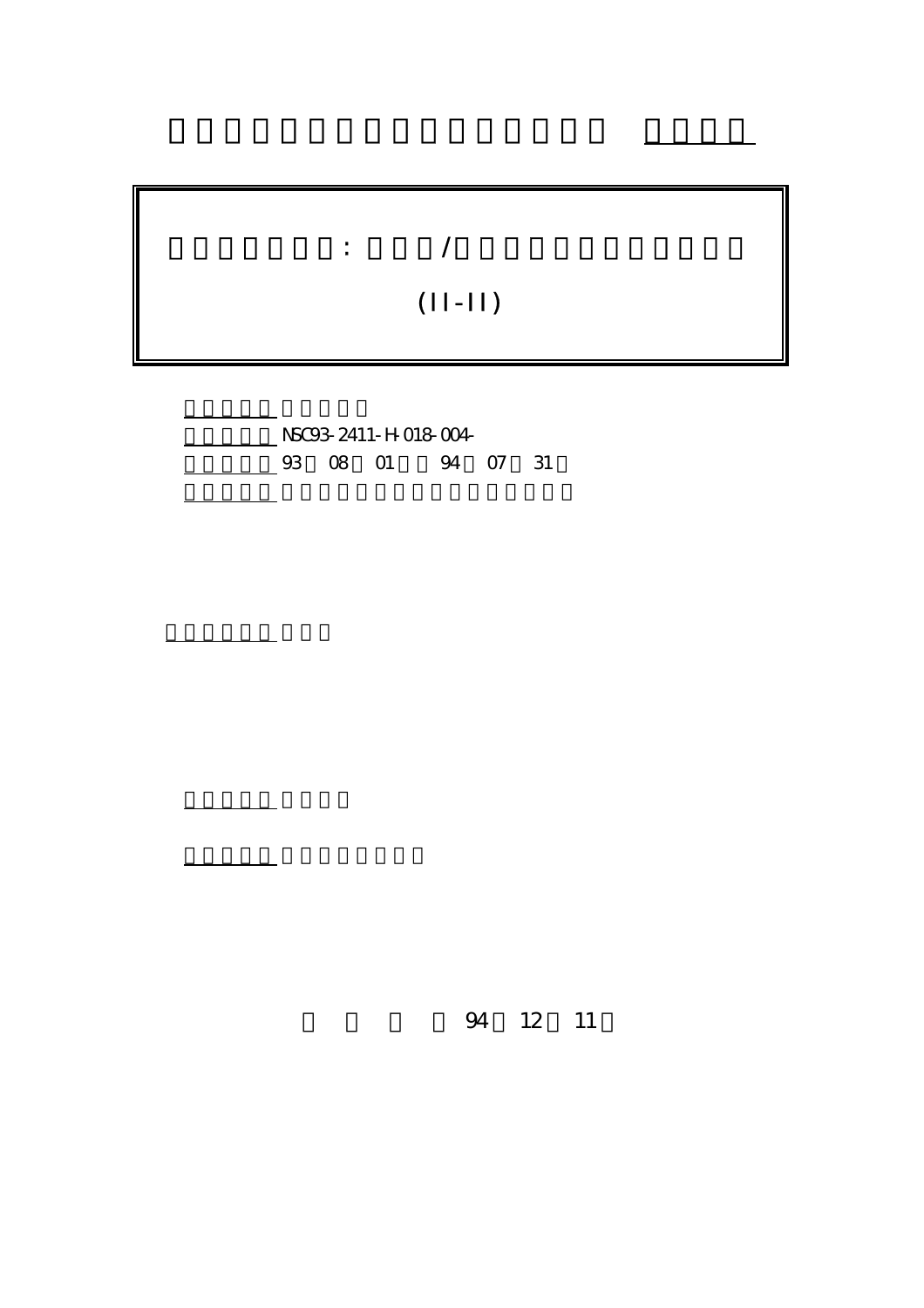行政院國家科學委員會專題研究計畫成果報告

蛇變中的北美原住民立學: 詩學 立化舆族群的交織─ 跨越文化之兩難: 論閱讀/書寫美國原住民文學之倫理(II-II) The Dilemma of Crossing Cultures: On the Ethics of Reading/Writing Native American Literature (II-II)

> 計畫編號: 93-2411-H-018-004- 執行期限: 93 年 8 月 1 日至 94 年 7 月 31 日

主持人: 張月珍彰化師範大學英語系

## **Introduction**

In his "Ethnic autobiography and the cult of authenticity," Graham Huggan analyzes the reason why the mainstream public readers manifest huge interest in ethnic autobiographies. He contends that it is because ethnic autobiographies "signal the possibility of indirect access to 'exotic' cultures whose differences are acknowledged and celebrated even as they are rendered amenable to a mainstream reading public" (155). Ethnic autobiography, he says, like ethnicity itself, flourishes under the watchful eye of the dominant culture; both are caught in the dual processes of commodification and surveillance" (155). Ethnic people, in other words, are watched as if they were exotic creatures.

Patricia Linton, a European scholar on the study of Native American literature, frankly confesses that most Eurocentric readers are not competent enough to fully understand "either the core experiences or the epistemology and subjectivity represented in ethnic and post-colonial fiction." (29). Even "critically informed Eurocentric readers" she suspects, "may ignore a 'local' context that exclude them, in favor of an overarching paradigm that seems to account adequately for the differences and disruptions in ethnic narrative" (31).

Linton's recognition that Eurocentric readers tend to do an imperialist reading of an ethnic text, due to their ignorance of cultural elements imbedded in an ethnic text drives us, readers situated outside the realm of multi-ethnic American literature, to think over a myriad of questions concerning the reading of marginalized, culturally-specific, and sometimes politically-charged and sometimes ethnographically-ridden American indigenous texts. Questions that come to the front go as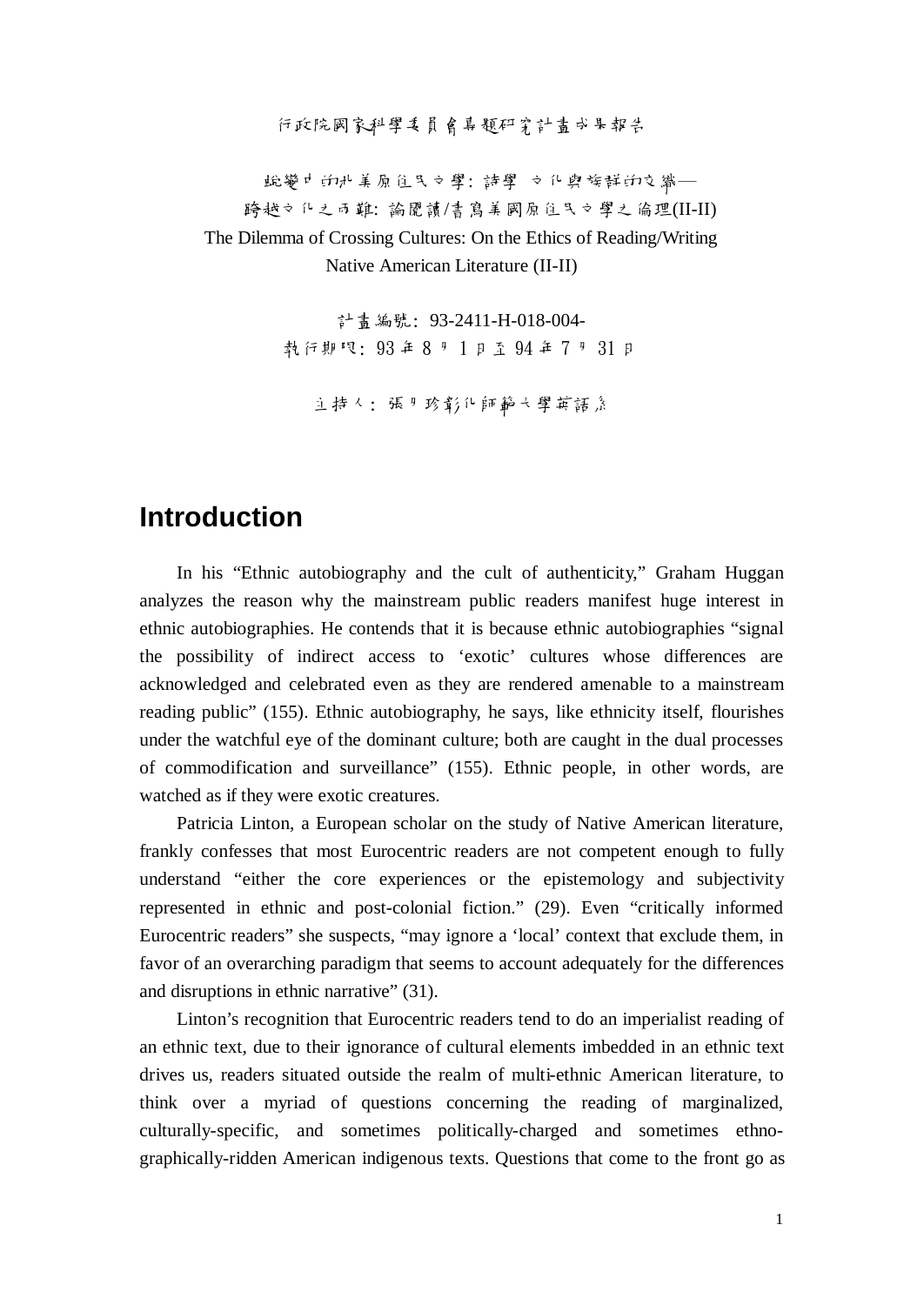follows: "What is a good act of reading while we approach indigenous texts?" "What responsibilities should writers or academic researchers assume in their representations of Native American cultures and literature?" "What is the ethics of cultural appropriation that should be taken into consideration when non-Native Americans intend to appropriate Native American cultural elements into the dominant white cultures?" "What is the ethics of writing while non-Native American writers engage themselves in collaborative writings about Native American life stories?" "What is the ethics of reading while non-Native readers intend to approach Native American literature?" "What is the significance of this reading act to discover the ethical and moral implications in a literary text by a conscientious writer who strives to inscribe the codes of conduct into his tribal text?" "Where does the ethical moment arise in our act of reading?" And, finally, "Does ethics (or the so-called universal moral law) integrated into storytelling affect the moral conducts of the protagonists or the Native and non-Native readers, in one way or another?"

The list of questions, I assume, should arrest our critical attentions if we intend to give a culturally and politically unbiased representations or understanding about the core of Native American cultures and literatures. As readers of indigenous texts, if we can approach indigenous literary texts with what Andrew Hadfield et al suggest "ethic consciousness of race and ethnicity"(7), we will probably act sensibly and scrupulously while doing our ethnic readings. That is to say, if we can realize that "foster[ing] some interracial dialogue without the imposition of a uni-racial perspective" (Hadfield et al 7) is essential to our reading of ethnic texts, we will read ethically. It is then plausible that an ethical relationship, the relationship between the self and the other, the author and the reader, the Natives and non-Natives, can be established through our willingness to carry a conversation in a respectful manner. "The representation of the relationship between author and reader," as Daniel R. Schwartz writes, "is the representation of an ethical relationship"(3).

What is required is that non-Native readers develop that ethical consciousness to replace their imperialist or ethnocentric reading with a responsible and culturally-unbiased reading. The objective of ethical criticism should, therefore, aim not only to alert our attention to the risk of interpretive violence but to develop our abilities to be responsible readers. What is more imperative is that it directs to build up our sensibilities and sympathy for the suffering of the Other, forming an emphatic reading attitude. With these moral qualities reflected in reading, we will presumably become more sympathetic and understanding in our reading of terror and trauma that Native American testimony narratives expose. That is to say, the suppressed histories such as holocaust, genocide, and massacres will appeal to our soul. Our understanding about Native American tribal respect for environment and cosmos will furthermore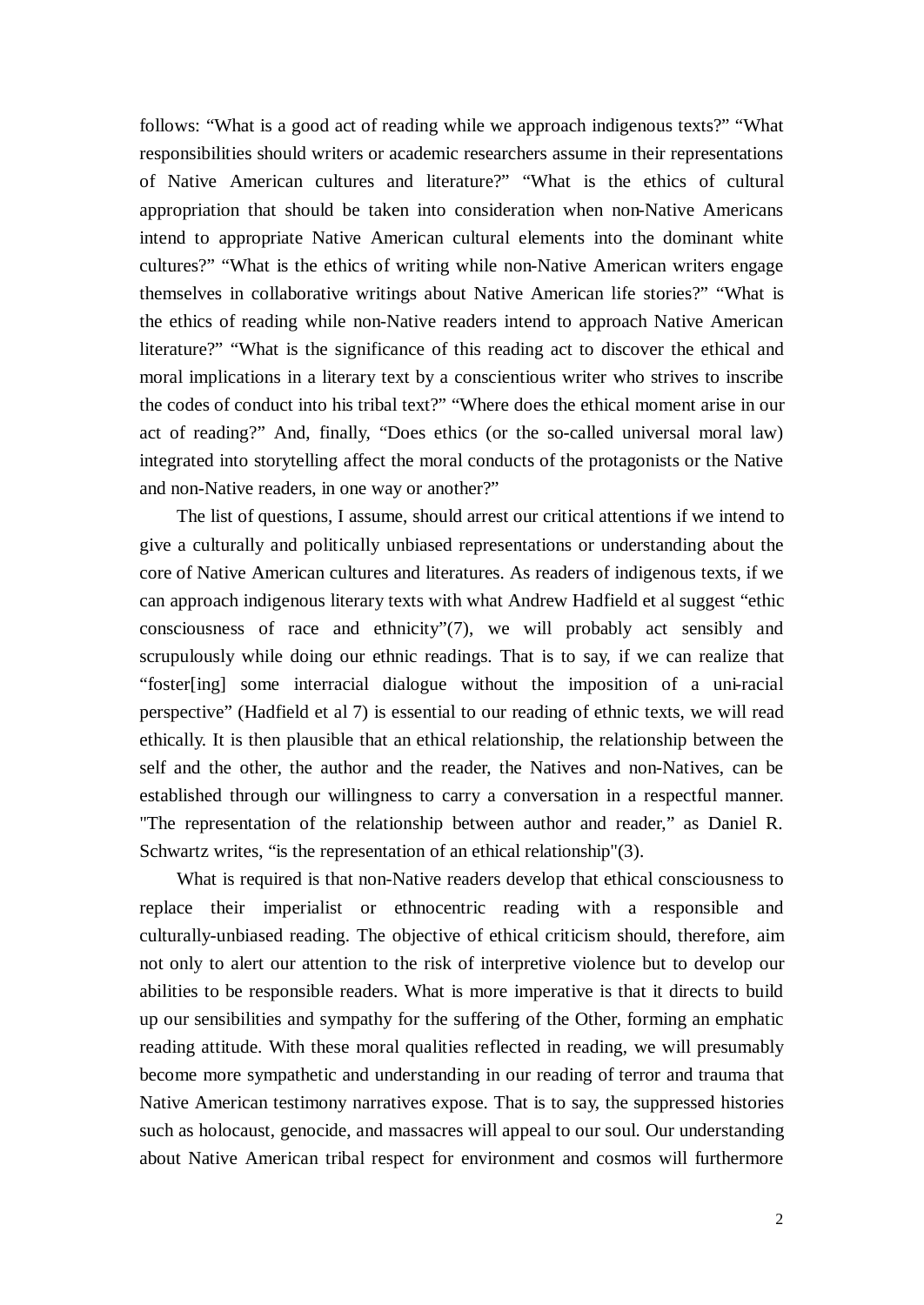initiate us into an alternative epistemological as well as cosmological thinking, directing us to see the value of a reciprocal relationship.

### **Literature review:**

The ethical exploration of literature has its root in Western philosophical tradition. In a myriad of studies about "the ethics of reading" (Hill Miller) "the ethics in literature" (Andrew Hadfield et al), and "the ethics of criticism" (Tobin Siebers), we can quickly spot the shadow of influential philosophers like Plato, Aristotle, Augustine, Rousseau, Kant, Nietzsche, Wittgenstein, de Man, Foucault, Derrida, Levinas, etc. The ethical debates on the study of literature have continued for centuries in Western history of thought, but the debates have reached the low ebb since the late 1970s. Yet, the ethical debates never disappeared, for we see the resurgence of ethical studies of literature in recent years. "The turn to ethics" (Marjorie Garber et al) goes hand in hand with the rise of critical attention to morally as well as politically charged issues like racism and colonialism. Nowadays, what we are concerned with is not restricted to the issues like "what is the meaning of reading ethically," a question posed by J. Hillis Miller in as early as 1987. That is to say, we care more than the notions of "ethical moment" in the act of reading, the moment which, in Miller's view, "is neither cognitive, nor political, nor social, nor interpersonal, but properly and independently ethical" (1), and we try to look beyond the Miller's idea that "there is a peculiar and unexpected relation between the affirmation of universal moral law and storyteller" and that "ethics and narration cannot be kept separate, though their relation is neither symmetrical nor harmonious" (2). We are not, as Siebers puts, so content with Miller's insistence on "the necessity of submitting to linguistic structure" in that "the creation of an isolated linguistic morality robs ethical theory of its social context and renders ethics ineffectual" (38-9). We attempt to release reading from the prison-house of language and get rid of what Derrida terms "ethnocentric" interpretation. But we also bear in mind what Derrida means the relation between writing and intersubjective violence and the violence of representation (Siebers 83-4).

Furthermore, what we intend to know also goes beyond what Wayne Booth proposes: to look for the responsibilities of the readers to stories. Ethical criticism, Booth suggests, should not limit itself to the appraisal of the ethical values of stories or to their effects of stories on readers. Instead, it should "place more responsibilities on readers" (9). It is right that readers should take more responsibilities while they do their own reading. They should approach the reading materials with care and respect.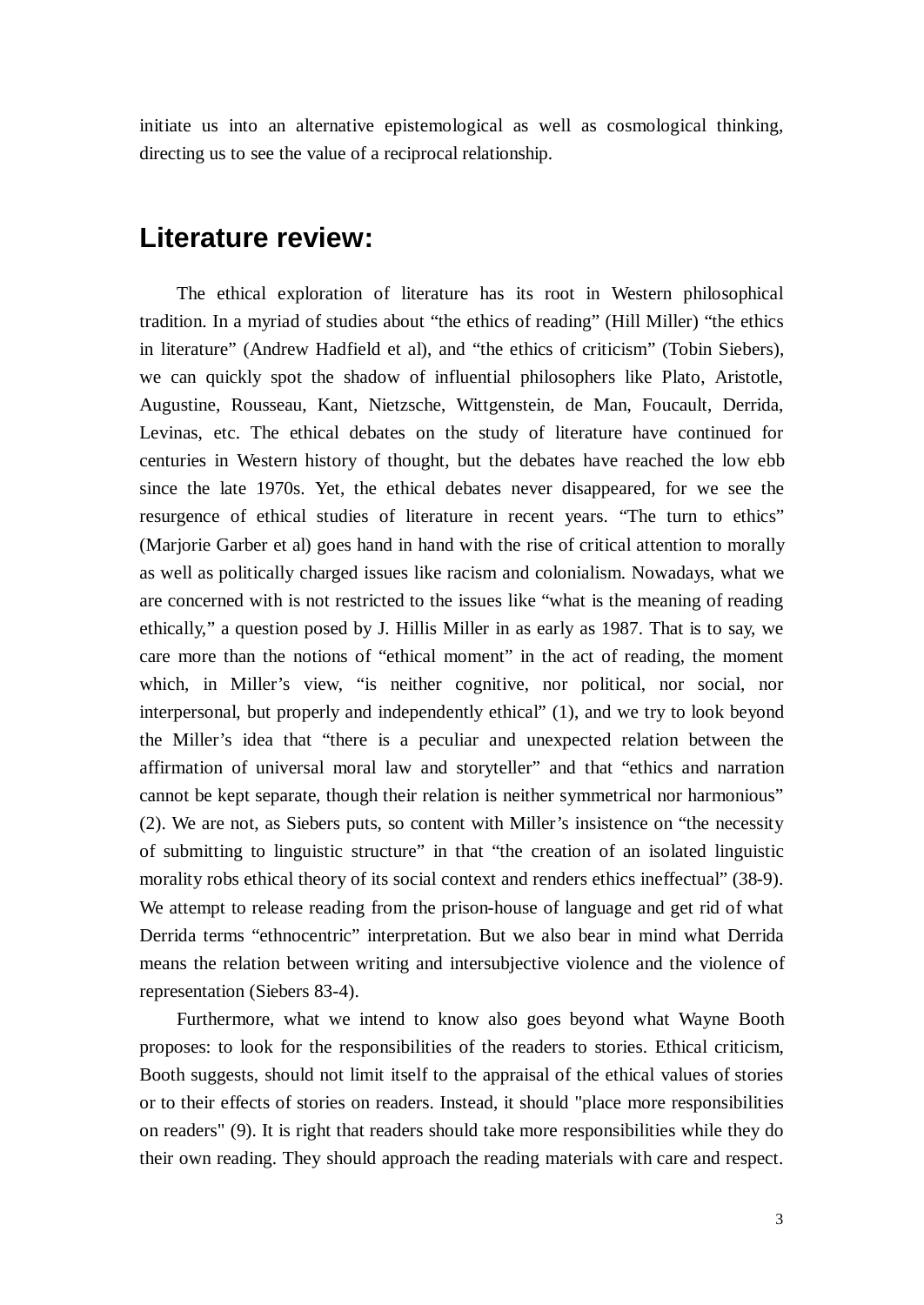For "texts," as Daniel R. Schwartz writes, "demand ethical responses from their readers in part because *saying* always has an ethical dimension *and* because *we* are our values, and we never take a moral holiday from our values. We can no more ignore the ethical implications of what we read than we can ignore the ethical implications of life"(5). We cannot afford to overlook the ethical implications of what we read because reading carries us into an imagined world which the artists envision from their cultural or epistemological standpoints. Thus, ethical reading in this today's world requires that we attend to the moral issues not only generated by events described but arising from the cultural differences implicated in the texts.

In the 1990s, the rise of postcolonial and Third World literature urges that our scholarly attention be paid not merely to "what patterns of provisional representation are created by language [but to] the historical, political, and social grounds of that representation" (Schwarz 11). The study of the relation between ethics and politics requires that we recognize "the cultural particularism of literature" (Garber et al xi). Ethics, as Homi Bhabha suggests, should be reformulated "within the framework of cultural diversity" to reexamine how "selfhood, within cultures, is constructed and understood" (Garber et al xi). Besides, we need to penetrate into the moral implications of the "recognition politics" that the subjugated, subaltern Other turns to in a society that celebrates multiculturalism. For instance, Fanon's controversial notion of "ethics of recognition" (Hanssen 144), i.e. his advocacy of using violence to seek recognition, directs us to see the slippery interrelations between ethics and politics. In fact, Fanonian reconsideration of ethics or moral law in a postcolonial condition has been extended to explicate situation in a multicultural society (Hanssen 132). The representation of violence in multi-ethnic literatures is frequently foregrounded by ethnic writers. Reading this representation of violence requires us not only to reconsider but to recontextualize "many versions of *ethos*, ethical habits, conventions, gestures, and narratives" (Hassen 132) that are coexistent with the Western versions.

### **Ethical studies of Native American literature**

What can our studies of Native American literature benefit from the Western ethical studies of literature and criticism, which have been developed within an epistemological framework different from that of the Native Americans? If we give an overview of Native American literary and critical studies in recent decades, we can find that one subject which has attracted incessant and inconclusive debate is about the problems of representation and authenticity. Not only Non-Native critics but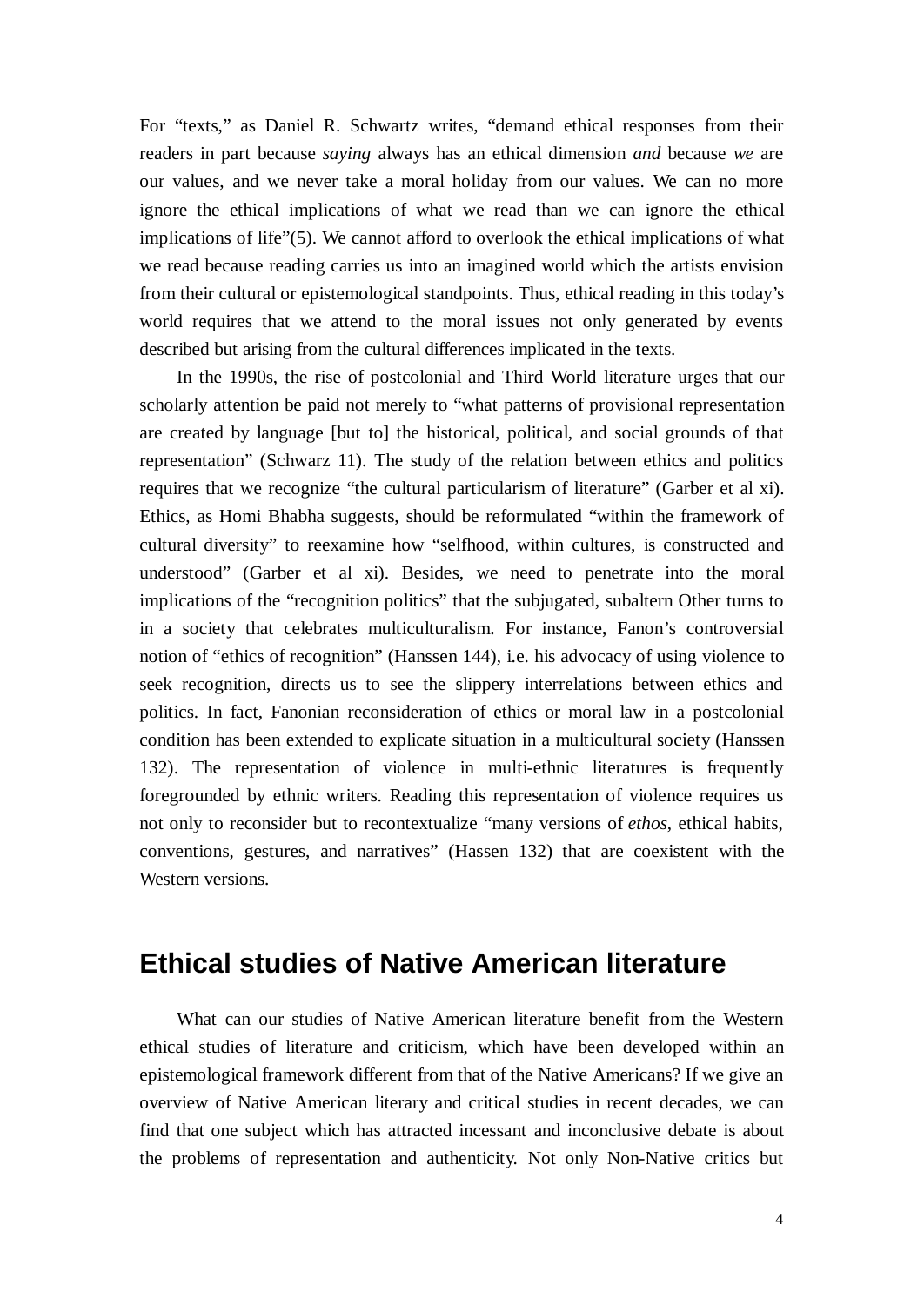Native Americans themselves are extremely concerned with such issues as "who can speak for them" and "how they are spoken to." What they care about is whether any given stories told, images made, ceremonies presented about the Native people display any sense of integrity? Take the representation of Native American spirituality as an example. The diversity, uniqueness and variableness of Native religions virtually exceed what Native people can comprehend. It sometimes amounts to an impossibility to speak for or represent all tribes. Therefore, any generalization about Native people is thought to run the risk of misrepresentation and distortion. Native images projected in popular culture, ranging from "noble savages" to "shaman healers" and from "blood thirsty warriors" to "political radicals", as Irwin argues, are so inauthentic that they fail to increase our real understanding about the complexity of Native American realities (4).

Another representation problem concerns the way the Native people are represented at the contact zone. How should the Native people and culture be represented, from whose perspectives and in whose voice? Is contact zone the site of contestation or the site of mediation for representation? Jana Sequoya's "How (!) Is an Indian? A Contest of Stories," and Inés Hernández- Ávila's "Mediations of the Spirit: Native American Religious Traditions and the Ethics of Representation" explore this thorny issue from different aspects. They look into Indian storytelling tradition and spiritual tradition, respectively, in order to discover the responsibilities of both Native and non-Native researchers, writers, tribal members in their representations of Native American tradition. To Native peoples, vision, ceremony, ritual are thought to be the most sacred and mysterious part of their spiritual tradition. The secrecy of the ceremony, it is believed, should be preserved and passed down to the tribal people as their cultural heritage. It is always deemed improper for the tribal people to describe or release them to the cultural outsiders. Hence, using the story of Maria Sabina, "the Mazatec elder from Huatla de Jimenez, Mexico, who worked with the sacred mushrooms" (20), as an example to illustrate the meaning of ethics of representation, Hernández-Ávila calls attention to the pitfalls of improper cultural appropriation by the Western people. Appropriation, desacralization and consumerism, Hernández-Ávila condemns, are the ways Western foreigners "disrupt" the Indian community. The "demonization of Native belief-systems", he furthermore analyzes, is another reason why Native elders hesitate to "pass on their knowledge or even languages to their younger generations, in some ways to protect them" (23). Commodification and commercialization of Native American spirituality, he deplores, "disturbs and disrupts the work of sustaining the spiritual tradition" (30). According to John A. Grim problematic representation is created not only by "whiteshamans" but by "plastic medicine men or women" who desire to earn profits from marketing Native cultures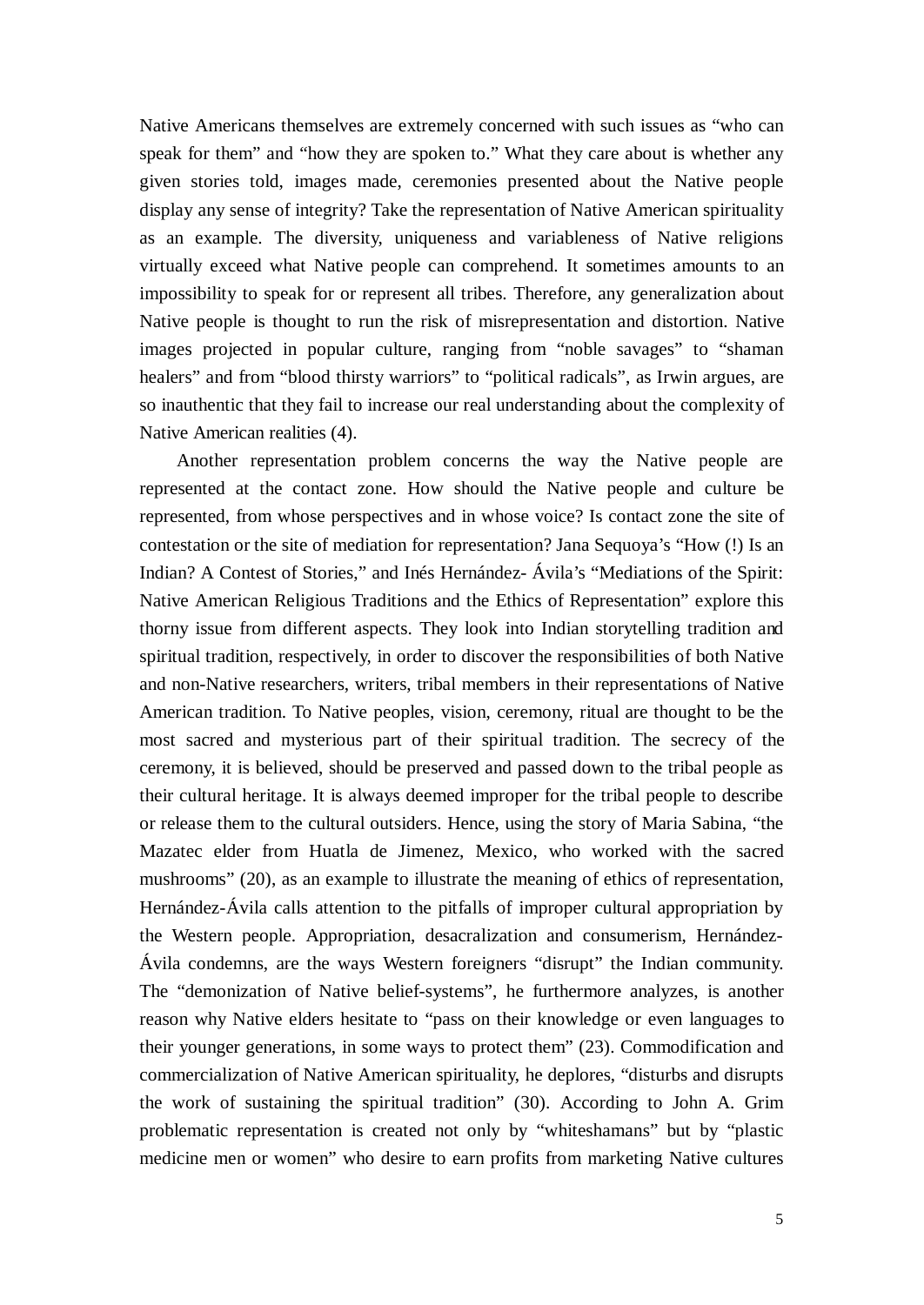to the white world (44).

The question of what ethics of representation implies is also addressed while critics look into collaborative writings on Native American spiritual autobiographies. Speculation about the dominant role the white writers play always discredits the authenticity of the book. The question of the ethics of collaborative writing is another issue under scrutiny. Native scholars, therefore, propose that writers of various Native communities be granted equal opportunities and freedom to speak for themselves, to negotiate through dialogical narratives with not only non-Native but Native communities, giving authentic self-representation without suppressing their voices or having their voices suppressed. Just as Irwin puts it, "What is required is a willingness to hear others in their own voice, to recognize diversity and difference, and then to give the voice a place to manifest that allows others to value its content and concerns" (6). This probably suggests the meaning of ethics of representation.

Dialogic perspective is actually what many scholars would recommend the students of Native American cultures to adopt, in order to maintain an interactive relation with the mainstream American culture. In fact, this insistence on cross-cultural, bicultural, and dialogical readings of Native American cultures and literatures emerge in opposition to rather political, polemical, agonistic and subversive readings that arise with deconstructive and postcolonial criticism in the 1990s. Many non-Native American critics and scholars such as Arnold Krupat, David L. Moore, James Ruppert are advocates of dialogical readings, attending to the features of mediation rather than resistance in the texts. However, their attention to cultural mediation receives rather cold response from Nativists, who adhere to the concept of authenticity, literary/cultural sovereignty, and indigenous perspective.

The study of ethics in literature cannot overlook the power of moral imagination that Momaday insists American Indian narratives possess. Whereas traditional oral narratives tell Native peoples how to behave ethically in relation with humans and non-humans, written literary narratives expose the moral dilemma that Native peoples confront in their daily colonial existence. Whether or not to assimilate into the mainstream culture is the first decision Native people living in the acculturation era are compelled to make. Another imperative ethical problem they are forced to grapple with concerns their attitude toward injustice inflicted on them: whether to resist or to eschew from it. Considerations about moral choices and ethical behavior Native Americans are compelled to make will probably enable us to see how Native cultures and traditions intervene and make a difference.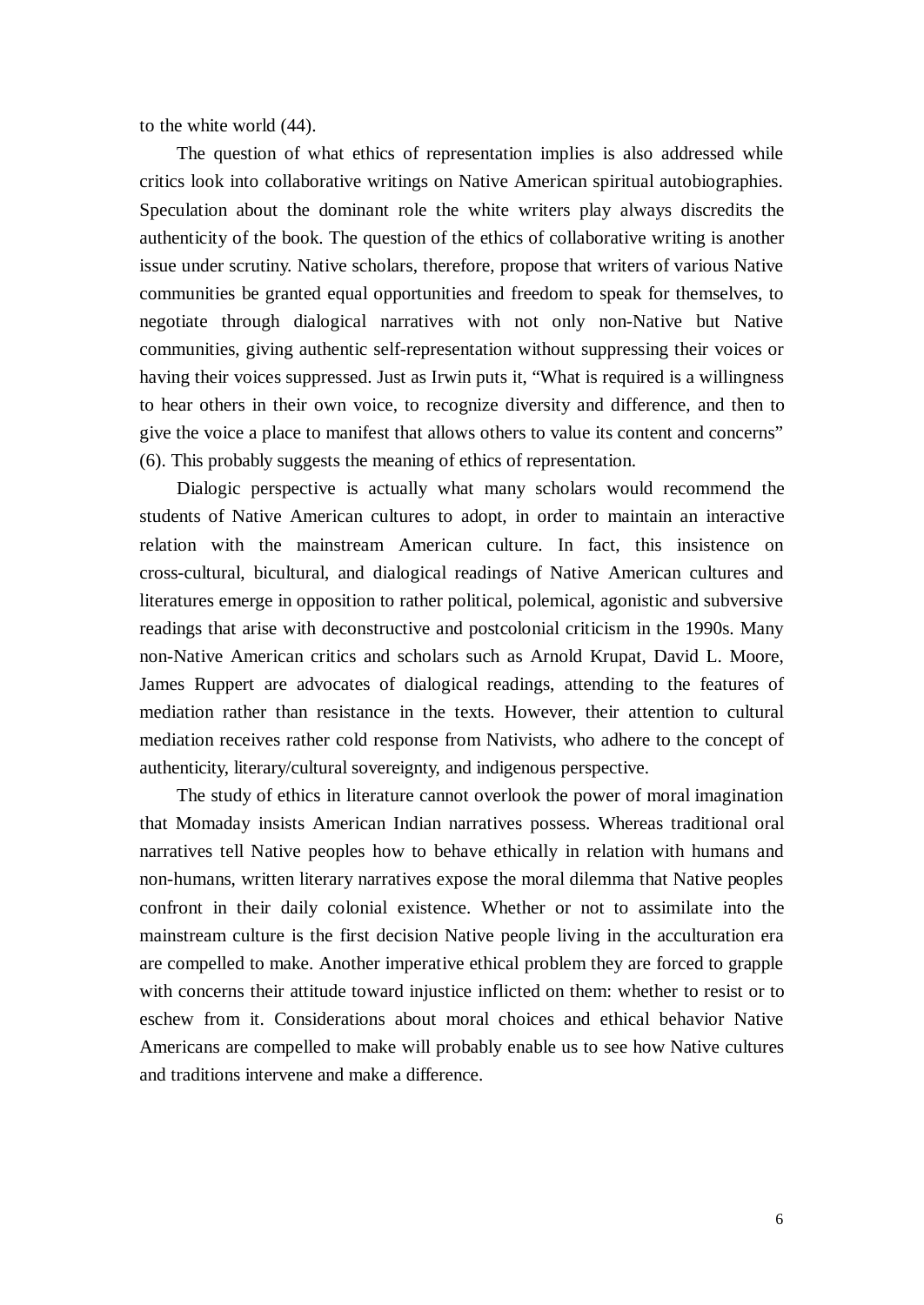### **Research scope and objectives:**

"An ethics of writing is to discover and to make heard silenced voices; an ethics of reading is to hear those voices," writes Mark Ledbetter in his ethical study of prose fictions by Toni Morrison, D. M. Thomas, and J. M. Coetzee. The objective of this two-year consecutive project, following that line of thought, is to discover the muffled voices of the Native Americans, which are now articulated by Native American writers themselves. The project is targeted to explore the ethics of writing/ representing and the ethics of telling and reading Native American texts. One objective of this reading is to examine whether Hillis Miller's idea about ethical moment, response, responsibility and performative effect can be illuminated in the act of reading non-canonical, minority, ethnic texts like Native American literature and culture. At the same time, it aims to discover if there are any specific and alternative strategies of reading and interpreting the literature of Other. Finally, it expects to see if any ideological or textual resistances are manifested in the texts, the readers, and the writers themselves, and to examine to what extent the practice of resistant violence becomes effectively subversive.

In this project, I initiate three studies of Native American literary texts in order to discover how the ethics of telling and representation are demonstrated in Native American literary texts, and how ethical moment can arise from our reading of the Native American fictions that either narrate the Indian-white political confrontations that lead to Indian massacred or portray the cultural encounters between the so-called civilized, Christianized European self and exotic, savage Native American other. Several texts are selected for analysis to illuminate the issues brought about in the process of reading. The texts chosen for discussion are *Black Elk Speaks*, a 1932 collaborative life writing about a Lakota holy man, *Heartsong of Charging Elk,* a 2000 James Welch's novel that fictionalizes and recreates the historic figure of Black Elk, and D'Arcy McNickle's *The Surrounded,* as well as N. Scott Momaday's *House Made of Dawn*.

In view of their distinctive generative features, and different representation of Southwestern Indians, I concentrate my first part on the investigation of famous Native American first as-told-to narrative, and study Black Elk, the man and the text, in terms of textual, historical and religious representations. I explore the interaction between Black Elk and his collaborator, John Neihardt, in order to uncover the issue of ethnocentric textual choices and the ethics of representation. The study complicates our essentialist and romanticized understanding about the traditionalism that Black Elk is supposed to represent. The unearthing of the dual religious identities that this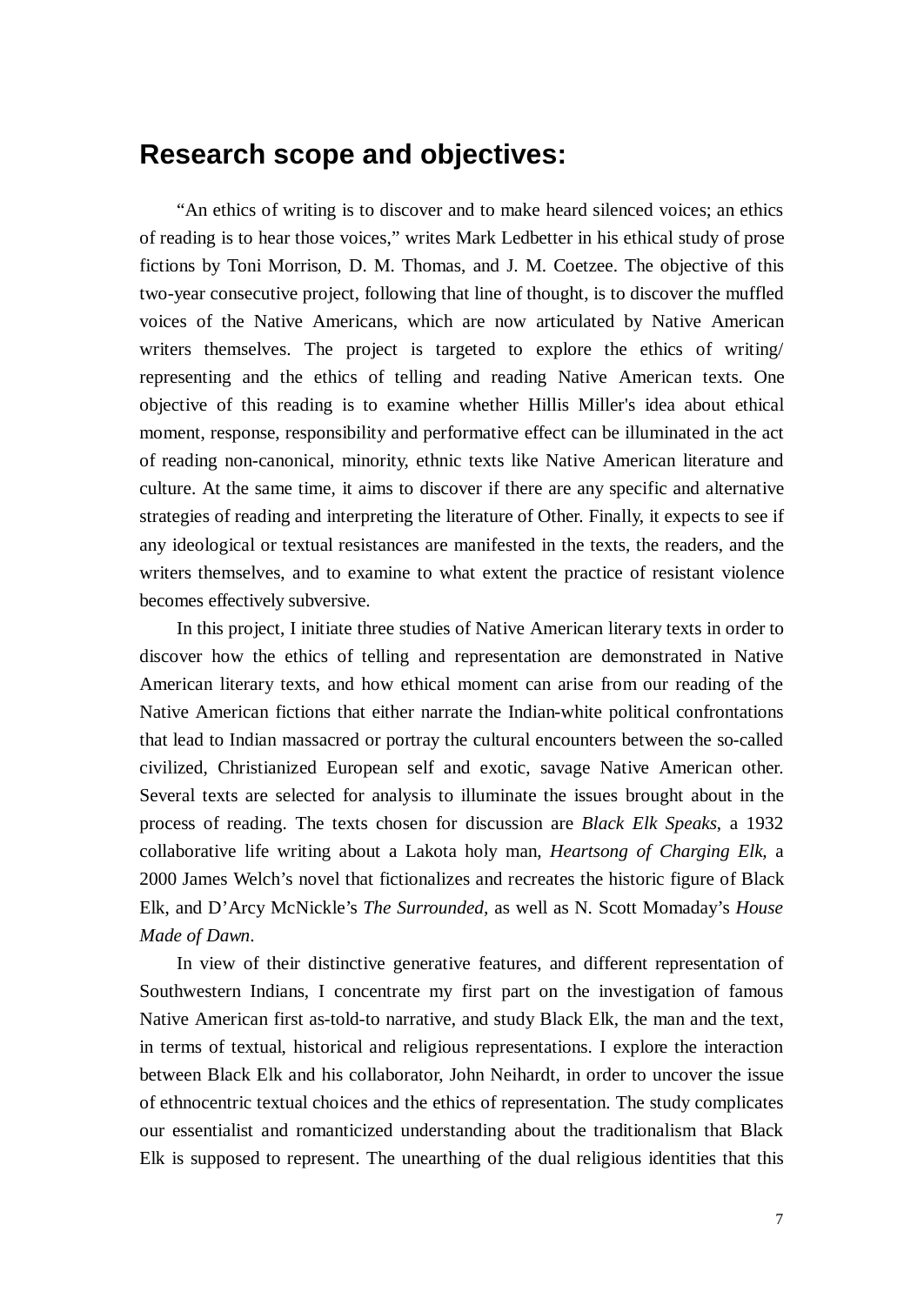traditional healing man possesses, and the deliberate downplay of Black Elk's acculturation tendency bring us to the ethical concerns with regard to the acts of telling American Indian vision, writing American Indian culture, and representing American Indian spiritual and testimonial narratives by the white writer.

The second part looks into the relations between self and other, an issue that exposes the ethical issue of treating the other at the contact zone. James Welch's portrayal of a nineteenth-century Lakota youth's cross-cultural experience in a European foreign land is appealing to the readers of the twenty-first-century readers because it also deals with some most current cultural issues such as diaspora, traveling, and otherness. Through examining the cultural ambivalence and struggle of an alienated Native American in exile, the study intends to analyze what it means by ethical behavior in dealing with the other as defined from an indigenous perspective by James Welch.

The third part of reading is directed to the moral issue of using violent force as a means of resistance for Native Americans to liberate themselves from various forms of white colonialism – for instance, cultural and political domination. The study reveals that Native Americans in their early stage of resistance proves inept and ineffectual, in that they are physically surrounded and mentally entrapped by the ideology and judicial system that dominant white institutions contrive to assimilate them. Both D'Arcy McNickle and N.Scott Momaday's novels illustrate the predicament of mixedblood Native Americans oscillating between two cultures (or two spiritual traditions), lost in the battle of acculturation and resistance, when they find themselves expropriated from native land and see their indigenous culture appropriated. Writing, respectively, in the 1930s and 1960s, they delineate the anguish of modern Natives, who are entangled by the conflicts of conventional and Western moral codes. In their attempt to challenge dominant legal and cultural codes, they both celebrate the restoration of tribalism as the primary responsibility of Native American writers.

# **Textual Analysis (see Appendix Part A, B, and C)**

## **Conclusion**

Native American writers cannot afford to see the erosion of their own tribal culture. They are anxious and concerned about the problem of representation. *Black Elk Speaks* illustrates this endeavor to articulate the indigenous voice even through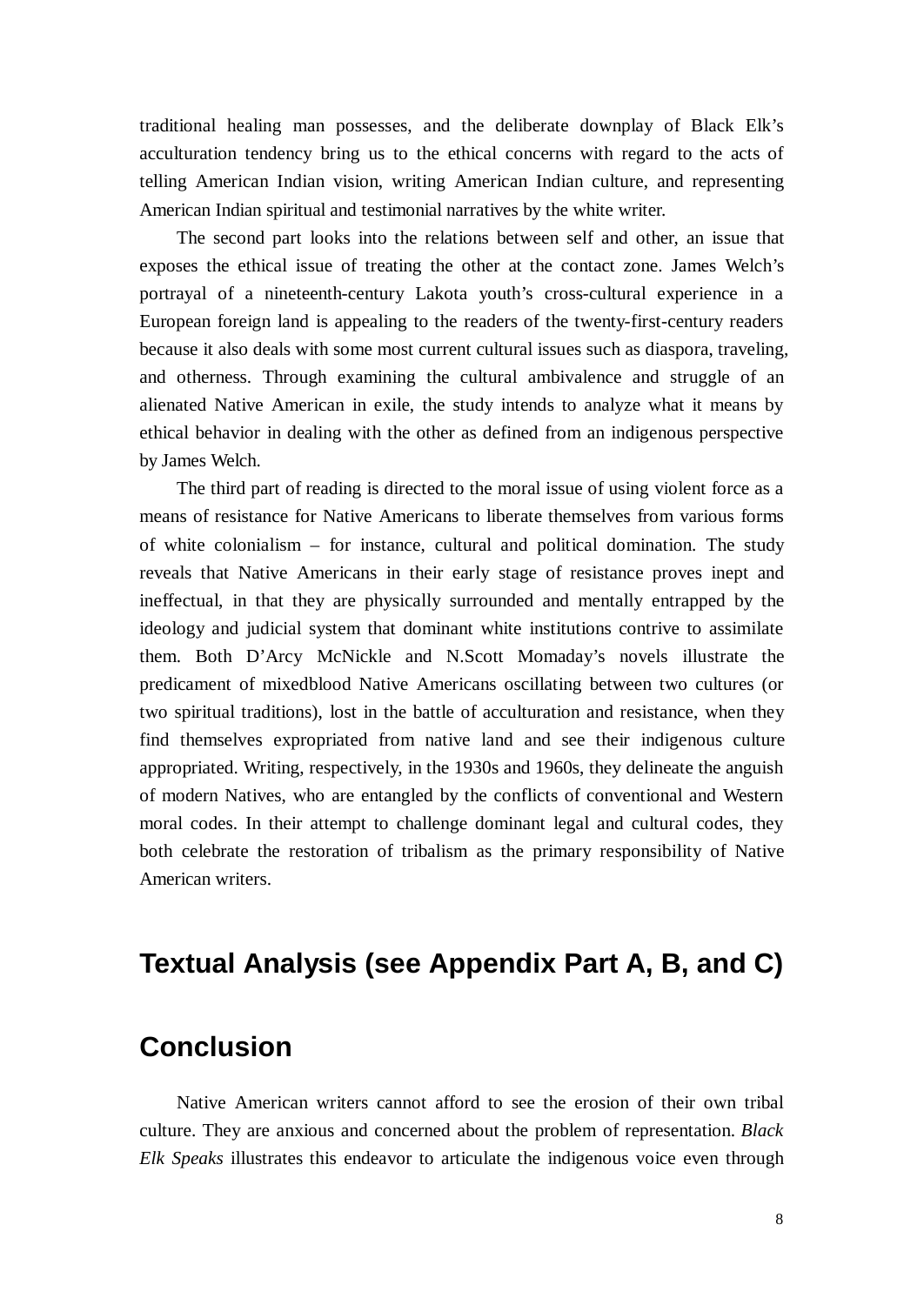collaborative writing. The textual controversy directs us to examine the ethics of writing while the pen is controlled in the hand of the dominant white writer. The ethics of reading requires readers to see behind the scene and realize how narratives are transcribed. Modern Native American literary narratives examine and display the moral imagination that Momaday highly praises. Their preoccupations with moral issues like justice, violence, self-other relation and ethical treatment of the other are displayed in their delineation of the Native people oscillating between two cultures. They delineate the dilemma of crossing culture, and readers share their suffering and understand the sensibilities the writers intend to uncover, after they read with respect the representation of an ethnic group which were either dehumanized or romanticized.

## **Reference**

### **Works Cited**

### **Ethics in literature**

- Adamson, Jane, Richard Freadman, David Parker, ed. *Renegotiating Ethics in Literature, Philosophy, and Theory.* Cambridge UP, 1998.
- Booth, Wayne C. "Why Ethical Criticism Can Never Be Simple." In *Mapping the Ethical Turn: A Reader in Ethics, Culture, and Literary Theory.* Ed. Todd F. Davis and Kenneth Womack. 16-29.

Couser, G. Thomas. "Making, Taking, and Faking Lives: Ethical Problems in Collaborative Life Writing." In *Mapping the Ethical Turn*. 209-226.

- Davis, Todd F. and Kenneth Womack, ed. *Mapping the Ethical Turn: A Reader in Ethics, Culture, and Literary Theory.* Charlottesville: UP of Virginia, 2001.
- Garber, Marjorie, Beatrice Hanssen, and Rebecca L. Walkowitz, ed. *The Turn to Ethics.* New York: Routledge, 2000.
- Hadfield, Andrew, et al, eds. *The Ethics in Literature*. Basingstocke: Macmillan, 1999.
- Hand, Seán, ed. *The Levinas Reader: Emmanuel Levinas*. Oxford: Blackwell, 1989.
- Hanssen, Beatrice. "Ethics of the Other." In *The Turn to Ethics.* 127-179.
- Kearney, Richard and Mark Dooley, ed. *Questioning Ethics: Contemporary Debates in Philosophy*. London: Routledge, 1999.
- Ledbetter, Mark. *Victims and the Postmodern Narrative or Doing Violence to the Body: An Ethic of Reading and Writing*. New York: St. Martin's P, 1996.
- Nassbaum, Martha C. "Exactly and Responsibly: A Defense of Ethical Criticism." In *Mapping the Ethical Turn*. 59-79.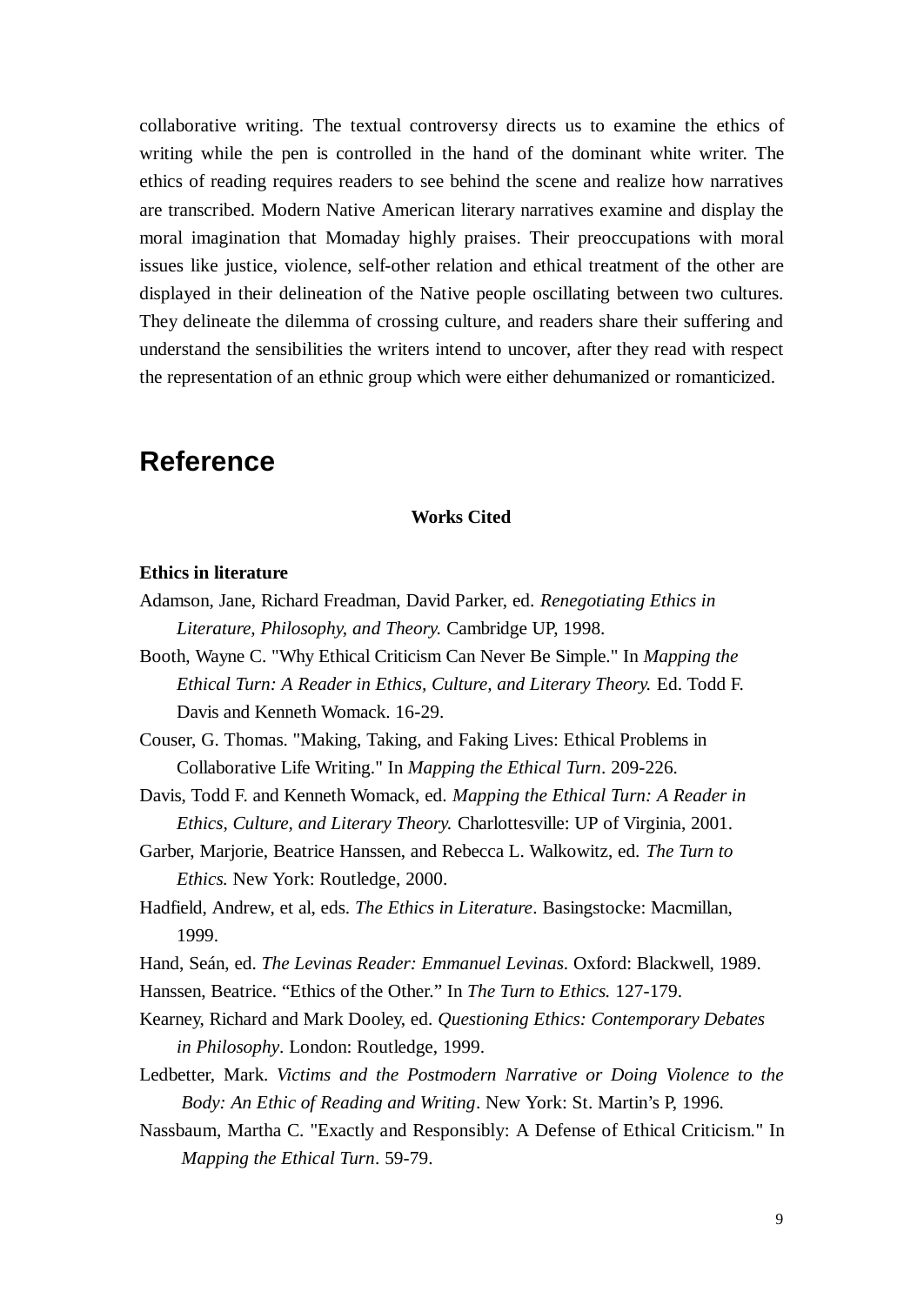Newton, Adam Zachary. *Narrative Ethics.* Cambridge: Harvard UP, 1995. Schwarz, Daniel R. "A Humanistic Ethics of Reading." In *Mapping the Ethical Turn: A Reader in Ethics, Culture, and Literary Theory*. Pp. 3-15.

Siebers, Tobin. *The Ethics of Criticism*. Ithaca: Cornell UP, 1988.

### Native American studies

- Bataille, Gretchen M., ed. *Native American Representations, First Encounters, Distorted Images, and Literary Appropriations.* Lincoln: U of Nebraska P, 2001.
- Hernández-Ávila, Inés. "Mediations of the Spirit: Native American Religious Traditions and the Ethics of Representation." In *Native American Spirituality: A Critical Reader.* 11-36.
- Irwin, Lee, ed. *Native American Spirituality: A Critical Reader*. Lincoln: U of Nebraska P, 2000.
- Linton, Patricia. "Ethical Reading and Resistant Texts" in *Post-colonial literatures : expanding the canon*. Ed. Deborah L. Madsen. London: Pluto Press, 1999. 29-44.
- Owens, Louis. *Other Destinies: Understanding the American Indian Novel*. Norman: U of Oklahoma P, 1992.
- Pulitano, Elvira. *Toward a Native American Critical Theory.* Lincoln and London: U of Nebraska P, 2003.
- Ruppert, James. *Mediation in contemporary Native American Fiction.* Norman: U of Oklahoma P, 1995.
- Roppolo, Kimberly. "Towards a Tribal-Centered Reading of Native Literature: Using Indigenous Rhetoric(s) Instead of Literary Analysis." *Native American Literature: Boundaries and Sovereignties*. Ed. Kathryn W. Shanley. 2001. 263- 274.
- Sequoya-Magdaleno, Jana. "Telling the *Difference*: Representations of Identity in the Discourse of Indianness." In *The Ethnic Canon: Histories, Institutions, and Interventions,* ed. David Palumbo-Liu. 88-116. Minneapolis: U of Minnesota P, 1995.
- Taylor, Paul Beekman. "Silko's Reappropriation of Secrecy" in *Leslie Marmon Silko: A Collection of Critical Essays.* Ed. Louise K. Barnett & James L. Thorson. Albuquerque: U of New Mexico P, 1999. 23-86.

### **Black Elk Speaks**

Deloria, Vine, Jr. ed. *A Sender of Words: Essays in Memory of John G. Neihardt.* London: U of Nebraska P, 2005.

Holler, Clyde. *The Black Elk Reader.* Syracuse: Syracuse UP, 2000.

Kaye, Frances W. "Just What Is Cultural Appropriation, Anyway? The Ethics of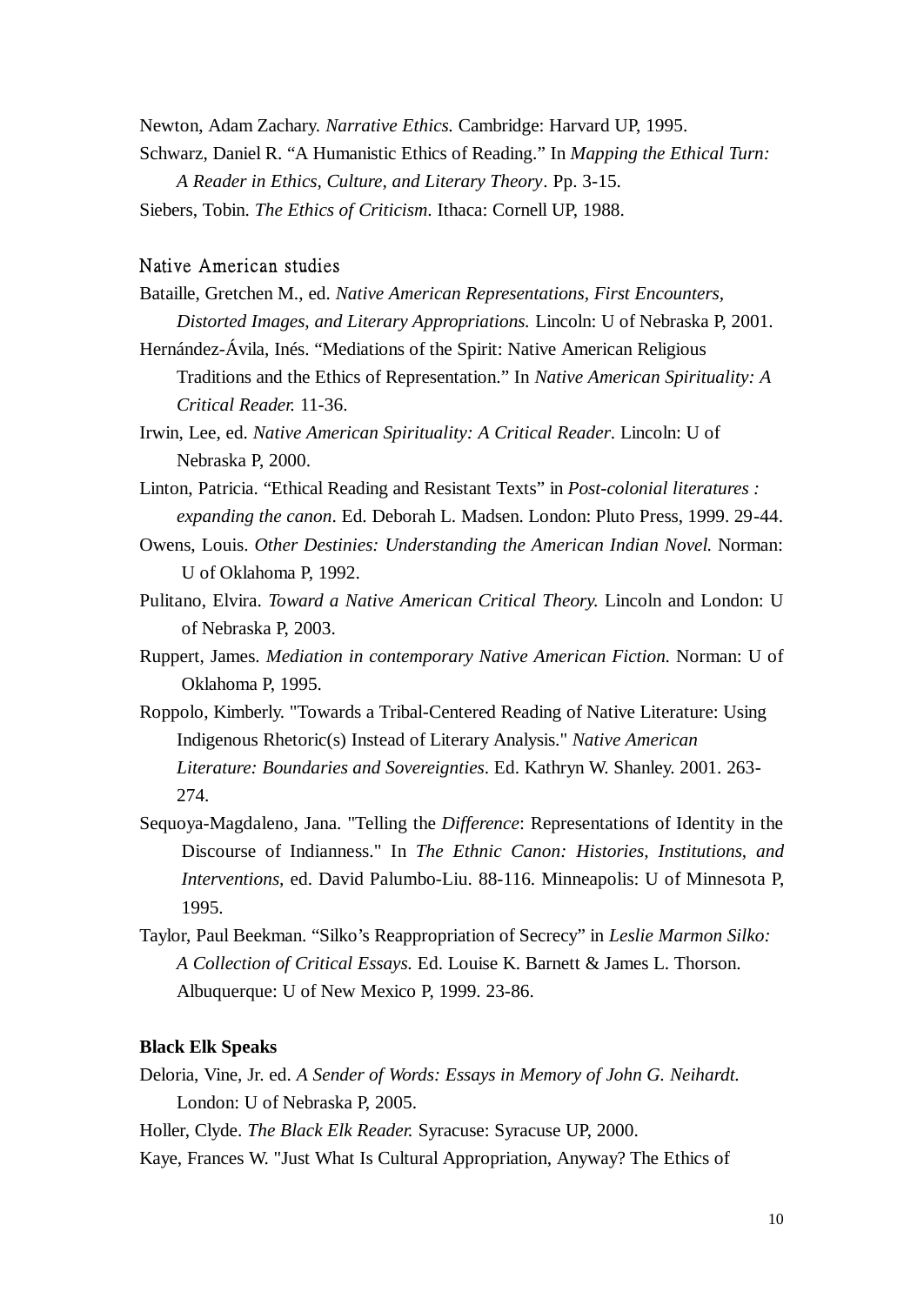Reading *Black Elk Speaks.*" In *The Black Elk Reader*. Ed. Clyde Holler. New York: Syracuse UP, 2000. 147-168.

- Niehardt, John G. *Black Elk Speaks: Being the Life Story of a Holy Man of the Ogalala Sioux*. New York: William Morrow, 1932.
- Rowe, John Carols. "The View from Rock Writing Bluff: The Nick Black Elk Narrative and U.S. Cultural Imperialism." *Literary Culture and U.S. Imperialism: from the Revolution to World War II*. New York: Oxford UP, 2000. 217-252.

#### *The Heartsong of Charging Elk*

- Bhabha, Homi K. "The Other Question: Stereotype, Discrimination and the Discourse of Colonialism." In *The Location of Culture.* New York: Routledge, 1994. 66-84.
- Cassuto, Leonard. *The Inhuman Race: The Racial Grotesque in American Literature and Culture.* New York: Columbia UP, 1997.
- Certeau, Michel de. *Heterologies: Discourse on the Other*. Trans. Brian Massumi. 3<sup>rd</sup>. edition. Minneapolis: U of Minnesota P, 1993.
- Holler, Clyde, ed. *The Black Elk Reader*. Syracuse UP, 2000.
- Huhndorf, Shari M. *Going Native Indians in the American Cultural Imagination*. Ithaca, New York: Cornell UP, 2001.
- McAfee, Noelle. "Abject Strangers: Toward and Ethics of Respect." In *Ethics, Politics, and Difference in Julia Kristeva's Writing*. Ed. Kelly Oliver. New York: Routledge, 1997. 116-134.
- Neihardt, John G. Black Elk Speaks: Being the Life Story f a Holy Man of the Ogalala Sioux. New York: William Morrow, 1932.
- Kristeva, Julia. *Strangers to Ourselves.* Trans. Leon S. Roudiez. New York: Columbia UP, 1991.
- Pearce, Roy Harvey. *Savagism and Civilization: A Study of the Indian and the American Mind.* Berkeley: U of California P, 1988.
- Said, Edward. "Reflections on Exile." in *Reflection on Exile and Other Essays*. Cambridge, Mass.: Harvard UP, 2003. 173-186.
- ---. *The Edward Said Reader*. New York: Vintage, 2000.
- Smith, Anna. *Julia Kristeva: Readings of Exile and Estrangement*. London: Macmillan P, 1996.
- Todorov, Tzvetan. *The Conquest of America: The Question of the Other.* New York: Harper & Row, 1982.
- ---. *The Morals of History*. Trans. Alyson Waters 1995.
- ---. *On Human Diversity : Nationalism, Racism, and Exoticism in French Thought.*  Trans. Catherine Porter. Cambridge: Harvard UP, 1993.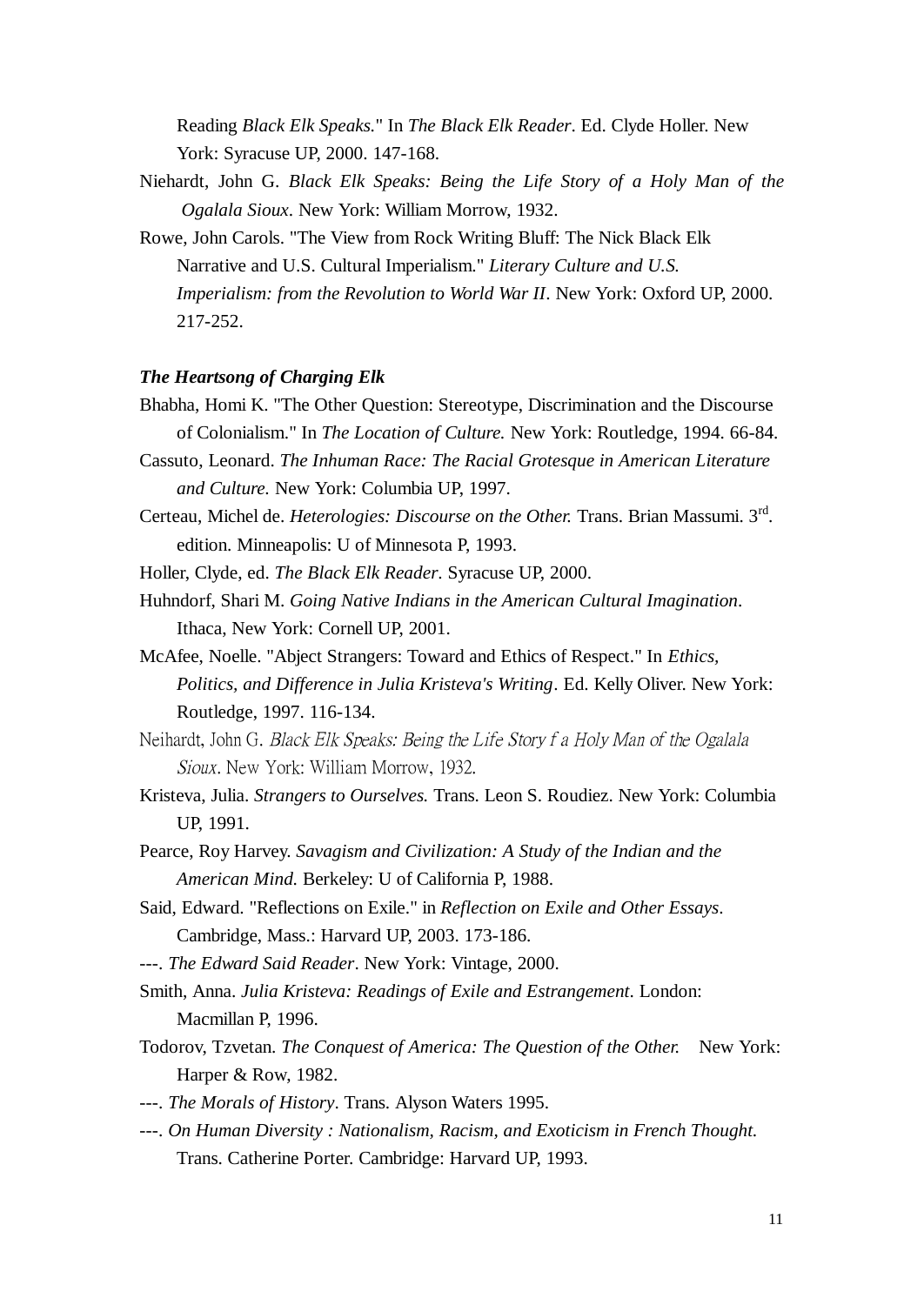Vizenor, Gerald. "Introduction." *Native American Literature: A Brief Introduction and Anthology.* Berkeley: HarperCollins College P, 1995.

Waldenfels, Richard. "The Other and the Foreign." In *Paul Ricoeur: The Hermeneutics of Action*. Ed. Richard Kearney. London: SAGE P, 1996. 111-124.

- Weaver, Jace. "Indigenousness and Indigeneity." In *A Companion to Postcolonial Studies*. Ed. Henry Schwartz and Sangeeta Ray. New York: Blackwell, 2000.
- White, Hayden. "The Noble Savage Theme as Fetish." In *Tropics of Discourse: Essays in Cultural Criticism.* Baltimore: The Johns Hopkins UP, 1978.183-196.
- Wolfreys, Julian. *Critical Keywords in Literary and Cultural Theory.* New York: Palgrave Macmillan, 2004.

茱莉亞 克莉斯蒂娃 彭仁郁譯 <<恐怖的力量>> 桂冠 2003

#### **D'Arcy McNickle**

- Hans, Birgit. "'Because I Understand the Storytelling Art': The Evolution of D'Arcy McNickle's *The Surrounded*." In *Early Native American Writing: New Critical Essays*. Ed. Helen Jaskoski. Cambridge: Cambridge UP, 1996.
- Holton, Robert. "The Politics of Point of View: Representing History in Mourning Dove's *Cogewea* and D'Arcy McNickle's *Surrounded*." *SAIL* 9.2 (Summer 1997): 69-80.
- Larson, Charles. "*The Surrounded*." In *Critical Perspectives on Native American Fiction*. 2nd edition. Ed. Richard F. Fleck. Pueblo, Co: Passeggiata P, 1997. 88- 98.
- Oakes, Priscilla. "The First Generation of Native American Novelists." In *Critical Perspectives on Native American Fiction.* 2<sup>nd</sup> edition. Ed. Richard F. Fleck. Pueblo, Co: Passeggiata P, 1997. 79-88.
- Parker, Robert Dale. *The Invention of Native American Literature*. Cornell UP, 2003.
- Pfister, Joel. *Individuality Incorporated: Indians and the Multicultural Modern.*  Durham: Duke UP, 2004.
- Purdy, John Lloyd, ed. *The Legacy of D'Arcy McNickle*: *Writer, Historian, Activist*. Norman and London: U of Oklahoma P, 1996.
- Purdy, John and James Ruppert. *Nothing But the Truth: An Anthology of Native American Literature*. New Jersey: Prentice-Hall, 2000.
- Ruppert, James. "Textual Perspectives and the Reader in *The Surrounded*." In *Critical Perspectives on Native American Fiction.* 2<sup>nd</sup> edition. Ed. Richard F. Fleck. Pueblo, Co: Passeggiata P, 1997. 71-78.
- Schmitz, Neil. *White Robe's Dilemma: Tribal History in American Literature*. Amherst, MA : University of Massachusetts Press, c2001.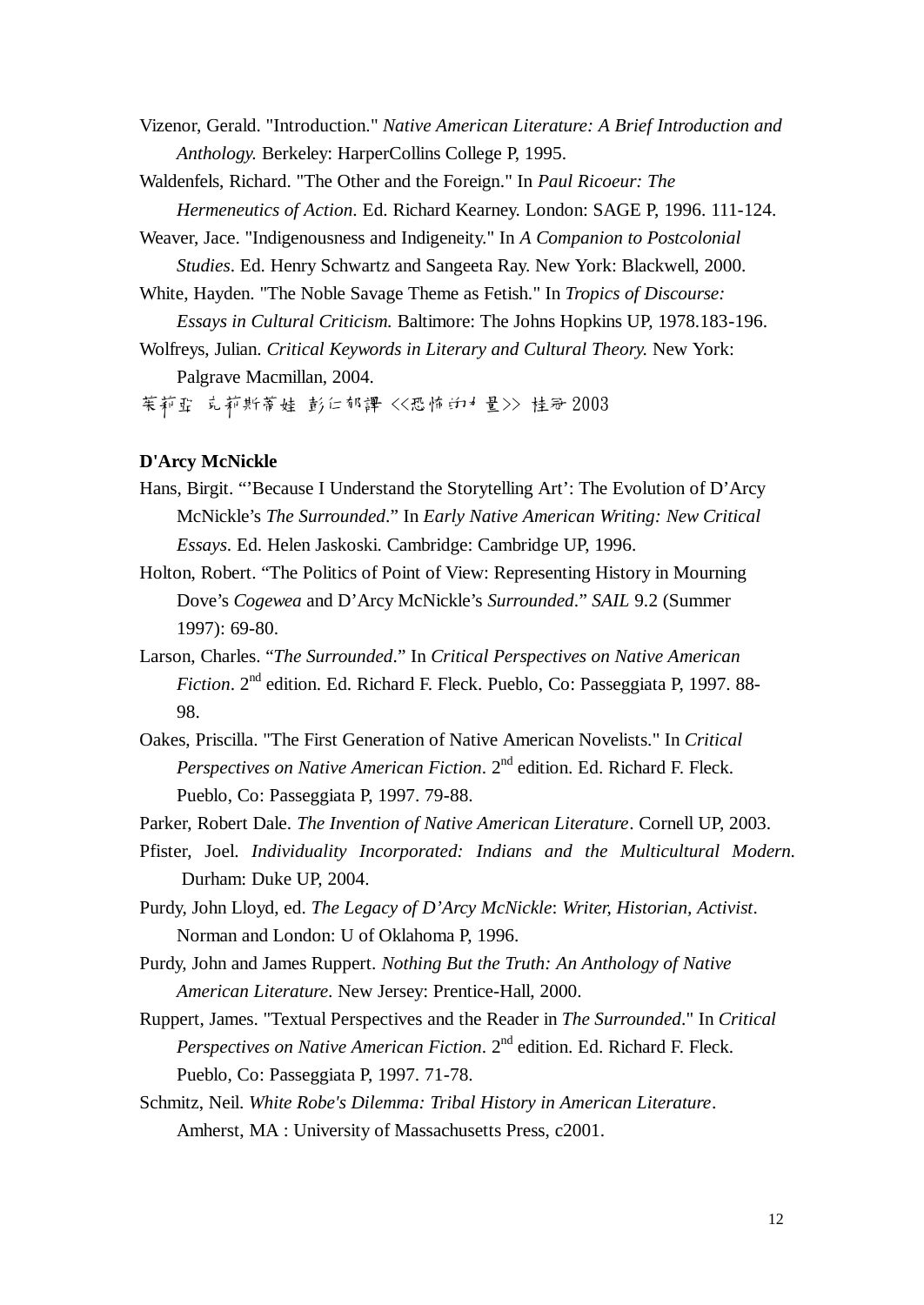### **N.Scott Momaday**

- Douglas, Christopher. "The Flawed Design: American Imperialism in N.Scott Momaday's *House Made of Dawn* and Cormac McCarthy's *Blood Meridian*." *Critique* 45.1 (2003): 3-24.
- Evers, Lawrence J. "Words and Place: A Reading of *House Made of Dawn.*" *Western American Literature* (1977): 297-320.
- Giles, James R. *Violence in the Contemporary American Novel: An End to Innocence*. U of South Carolina P, 2000.
- Hafen, P. Jane. "Pan-Indianism and Tribal Sovereignties in *House Made of Dawn* and *The Names*." *Western American Literature* 34.1 (1999): 6-24.

Momaday, N.Scott. *House Made of Dawn.* 1968. New York: HarperPerennial, 1999.

Scarberry-Garcia, Susan. *Landmarks of Healing: A Study of* House Made of Dawn*.* Albuquerque: U of New Mexico P, 1990.

## **Self-Evaluation**

The first and third essays will be polished and integrated into a book to be published as *Beyond Sacred Land and Spirituality: Ethics in Reading/Writing Native American Literature*. The second essay written in Chinese was already read in the 12<sup>th</sup> Conference on British and American Literature in ROC, 2004, and shall be revised for publication in a local journal.

### **Appendix**

**Part A:** 

### **Ethics of Representation: Writing Religion and Testimonial Narrative as Black Elk Speaks**

Black Elk's life (1863-1950) spanned a very important and turbulent period in not only Native American history but also World history. Black Elk lived through two World Wars, growing up in "a time commonly known as the 'Indian Wars,' which dated from the Civil War to the massacre at Wounded Knee, 29 December 1890. During this period Congress closed the frontier and confined Indians to reservations,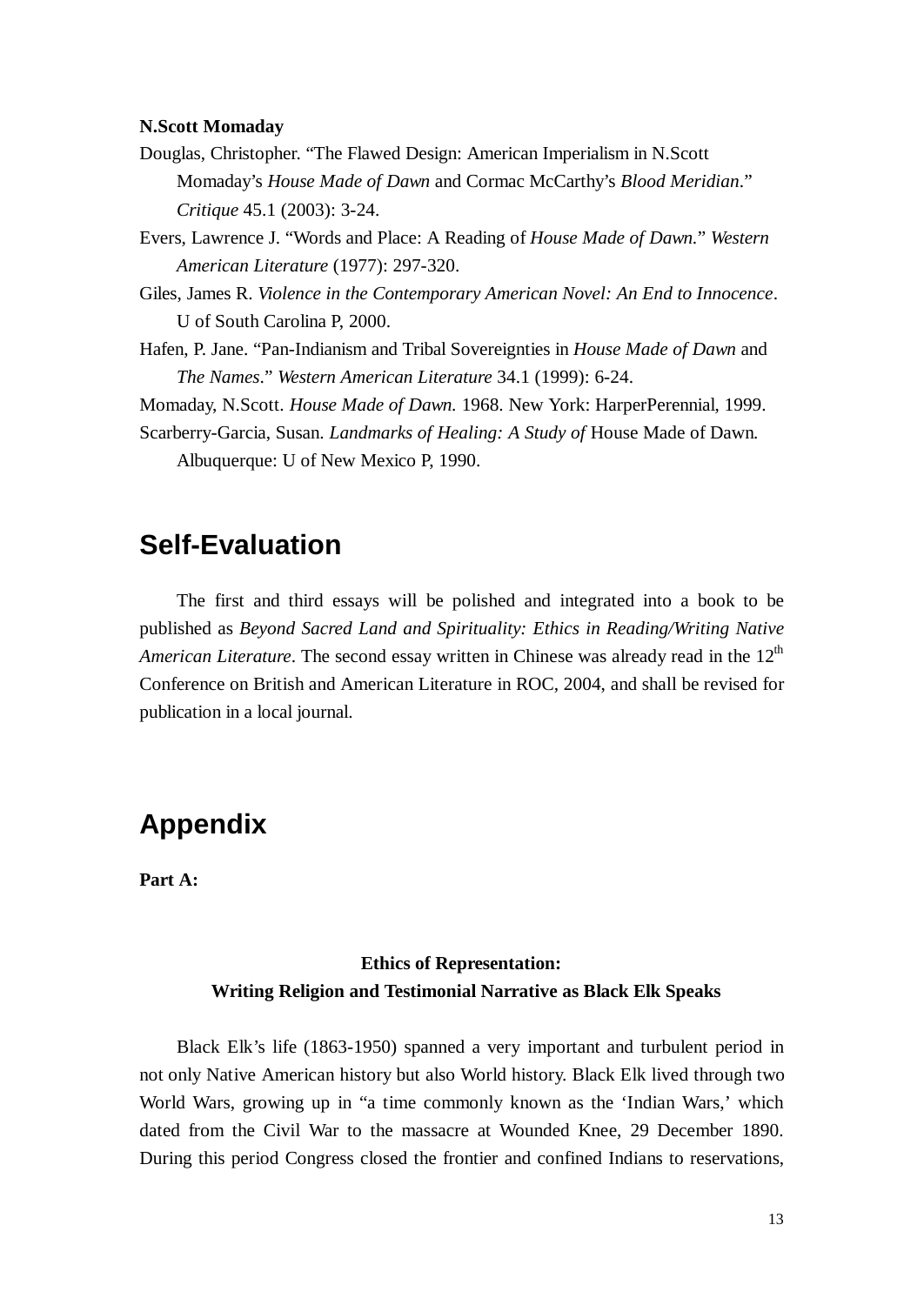free to leave only with passes from agents" (Lincoln 86). But what is more significant is that he lived in the time when "proposals for civilizing the American Indian were many" (Hagen 133). Acculturation proposals that aimed to civilize the American Indians included christianizing the aborigines, educating them through boarding school system and disrupting the communal concept of land with the idea of private property (Hagen 133). Between 1850 and 1934, many important government policies that affected the white-Indian relations were implemented. Many heartrending but effective historical events also ensued with the intervention of white government into American Indian affairs and communities. They include the Battle of the Little Bighorn (1876), Dawes Act (1887), Wounded Knee Massacre (1890), Indian Citizenship Act (1924), New Deal (1930s), and Indian Reorganization Act (1934). It is indeed a period, which John Carlos Rowe describes as a time "local conflicts between Native- and Euro-Americans, and federal Indian policies and laws produced a history of extraordinary contradictions and inconsistencies" (218). Yet it, on the other hand, is also a time when the belief in the conquest of the Native Americans was gradually giving way to the idea of reviving Native American arts and ceremonies (Kaye 155-6). $^{1}$ 

Under this circumstance, Black Elk must have witnessed and experienced the oppression of the white colonizers and have strongly sensed the injustice that the white government had done on his people. He must have fully recognized the subjugated conditions of his tribal people, for in his narrative Lakota people were simply termed as "prisoners of war" (Schmitz 119). Thus, how Black Elk perceives and relates Lakota's relation with "Wasichus", the white men, in their eyes must be of great interest to readers if they listen to Black Elk speaks as a witness of the Lakota history. Unfortunately, for decades, critical attention tends to focus on Black Elk's spiritual experience, and leave Black Elk's political and social life relatively ignored. Besides, little criticism or commentaries have been made upon Black Elk's involvement with Catholic religious activities despite the fact that Black Elk had been an active missionary before he told his Lakota stories. Although some critics argue that Black Elk's case demonstrates a good example of religious syncretism or what R. Todd Wise terms "disassociative acculturation" (38), this idea of religious syncretism, however, does not suffice to elucidate the manifested contradictions that stem from the epistemological, cultural and religious differences between the Native American communities and the white mainstream society.

Therefore, an ethical plus a postcolonial reading<sup>2</sup> of how Black Elk gives his

<sup>&</sup>lt;sup>1</sup>John Collier's promotion of Native American arts renaissance is the clearest example.

<sup>&</sup>lt;sup>2</sup>In his "Postcolonial Reading of Black Elk," Dale Stover refers to Greg Sarris as the first scholar who adopted a postcolonial model to read Black Elk. According to him, postcolonial retelling "includes both political critique and bicultural dialogue in which the native voice plays a critical role" (143).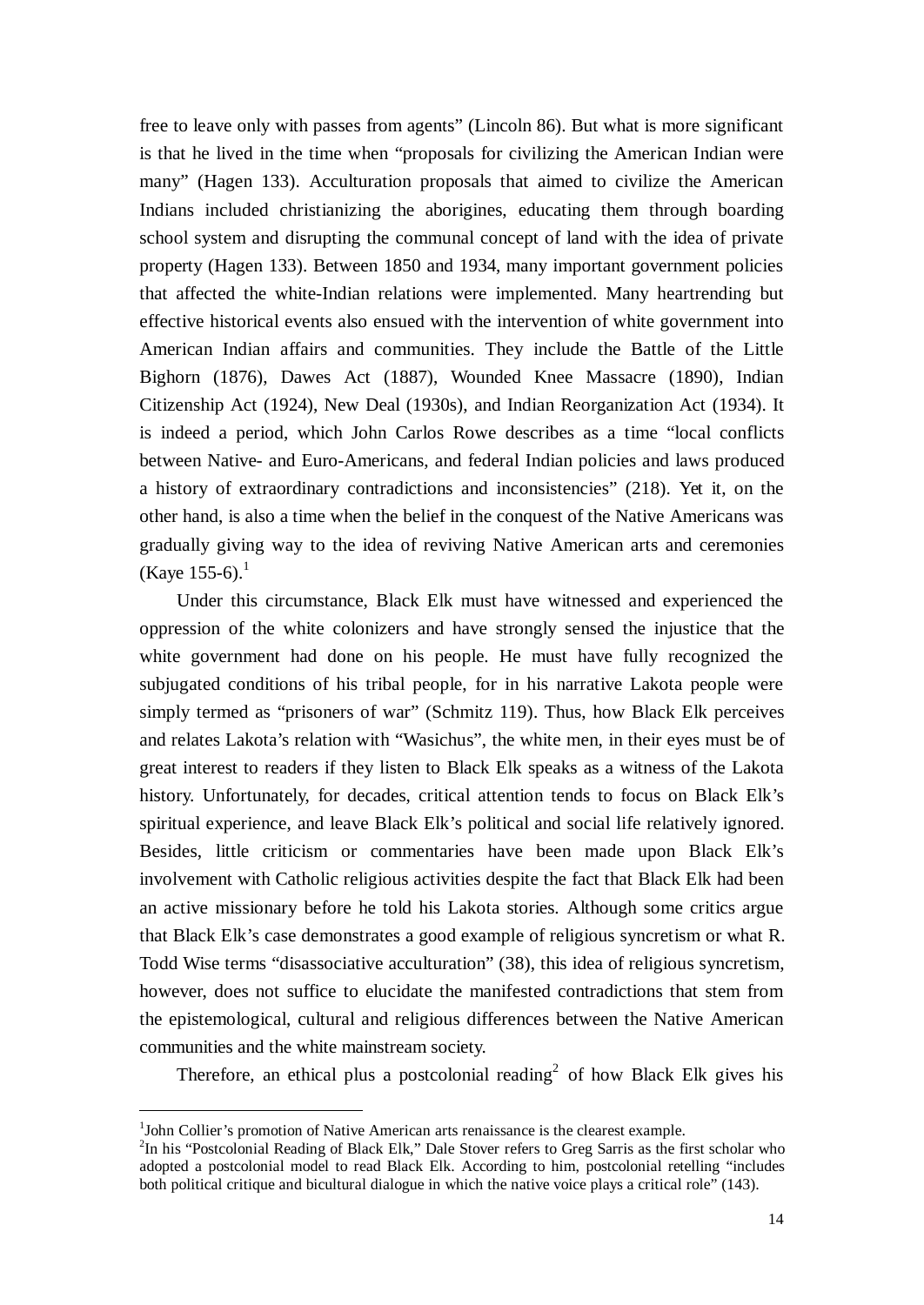religious and testimonial narratives may perhaps shed new light on our understanding about the entangled issues concerning the conditions and positions of Native Americans at the turn of the twentieth century. An interrogation into the ethics of collaborative writing and testimonial narrative will enable us to uncover the textual and cultural meanings implicated in cultural phenomenon accompanying the so-called Black Elk studies. By uncovering the intricate textual, cultural and historical meanings implicated in the production of Black Elk narratives, we will probably see the possibilities of deconstructing the spiritual myth surrounding Black Elk as a Lakota holy man. By ascertaining the ethics of representing Black Elk, the man, the text, and the history along with it, we will furthermore see the likelihood of unsettling any essentialist assumptions about Native American spiritual tradition that Black Elk is supposed to embody.

### I. Listen as Black Elk Speaks

An investigation of Black Elk, the man and the text, cannot begin without a scrutiny into the way John G. Neihardt approaches Black Elk and the effect this cross-cultural encounter entails. In August 1930, Neihardt, a white poet and Western historian, paid a visit to Black Elk, who was, at that time, an old Oglala Sioux holy man at the Pine Ridge Reservation, South Dakota. Neihardt visited Black Elk in order to seek indigenous interpretations about the "deeper spiritual significance" of the Messiah Movement, which "occurred in the middle  $80$ 's of the  $19<sup>th</sup>$  century and ended with the massacre at Wounded Knee, South Dakota, on December 29, 1890" (Neihardt xv).<sup>3</sup> In fact, when Neihardt approached Black Elk for information, he was working on his frontier epic of North America in free verse, *The Song of the Messiah: A Cycle of the West*. In 1931, Neihardt paid a second visit, and conducted his interview with Black Elk, who was then accompanied by several of his friends. Black Elk related to Neihardt stories about his vision quest, stories about Crazy Horse, memories about the Battle of Little Bighorn that occurred in his boyhood, and his travel to London. The narrative ended at his brief account about his witness of massacre at Wounded Knee. Black Elk's oral narrative was translated by his son, Ben Black Elk, and transcribed afterwards by Neihardt's daughter Enid into English manuscript. This product of joint efforts that revealed "the life story of a holy man as told through John G. Neihardt" was published in1932 as *Black Elk Speaks: Being the* 

<sup>3</sup>A writer himself, Neihardt himself has produced two other books about Indians, *The Song of the Messiah: A Cycle of the West* and *When the Tree Flowered* besides *Black Elk Speaks.* But they are obviously ignored in comparison with *Black Elk Speaks*. *A Cycle of the West* contains two important narratives that provide context to our understanding about *Black Elk Speak: The Song of the Indian Wars* and *The Song of the Messiah*. For detailed information, refer to Frank Water's "Neihardt and the Vision of Black Elk" in *a Sender of Words*, pp. 14-18.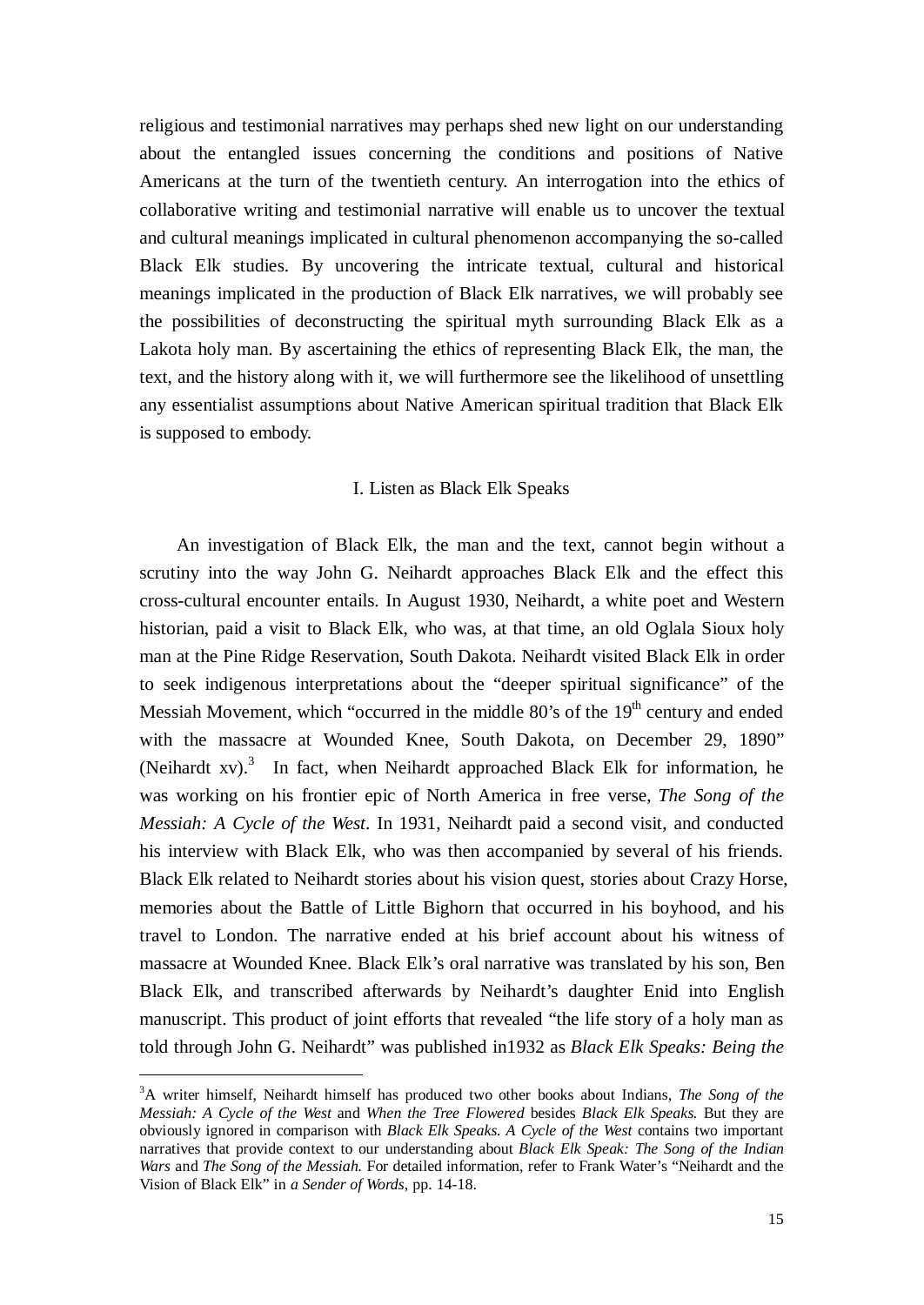Life Story of a Holy Man of the Oglala Sioux.<sup>4</sup> The publication of the book, surprisingly, made Neihardt a renowned figure in the field of Native American religious studies.<sup>5</sup>

*Black Elk Speaks,* which is commended by Vine Deloria, Jr. as "a religious classic of this century, . . . a testimony indeed to the continuing strength of our species" ("Introduction" xi), is now canonized in American academy as an indispensable text to understand the theological and cultural traditions of the Northern Plains, Sioux people. In fact, in his introduction to *Black Elk Speaks*, Deloria points out the religious significance of the book in terms of its place in an increasingly industrialized America. The importance of the book, according to Deloria, emerged in the 1960s when people began to focus interest "on Indians and some of the spiritual realities they seemed to represent" (xii). To Indians of younger generation, *Black Elk Speaks* provides "spiritual guidance," "sociological identity," "political insight" and "affirmation of the continuing substance of Indian tribal life" (xiii). The text*,* as Deloria writes, has "dominated the literature dealing with Indian religions," and "has become a North American bible of all tribes" (xii).

When *Black Elk Speaks* made its appearance, it was clearly indicated as a narrative told through John G. Neihardt. But the book has been highly acclaimed for its literary, cultural and religious significances for some reasons. First, this is a first as-told-to narrative that records the spiritual growth of a Sioux youth into a holy man. That Black Elk tells this white man some important tribal secrets about his "power-vision" and vision quest, which are not supposed to be released casually, contains significant ethical and cultural meanings.<sup>6</sup> As a matter of fact, when Black Elk chose this way to save his vision, he was putting his life at risk. As he said, "I know I have given away my power when I have given away my vision, and maybe I

<sup>4</sup>Beside this narrative, Black Elk narratives are included in Neihardt's historical novel, *When the Tree Flowered* (1951); Joseph Brown's *The Sacred Pipe: Black Elk's Account of the Seven Rites of the Oglala Sioux* (1951); and Raymond J. DeMallie's *The Sixth Grandfather: Black Elk's Teachings Given to John G. Neihardt* (1984). *When the Tree Flowered* is based on another interview Neihardt conducted in 1944 with Black Elk and his two friends. *The Sacred Pipe* is also a product of interview with Black Elk done in 1947 by Joseph Brown, an anthropologist. The most important contribution that verifies the faithfulness of Black Elk's voice is DeMallie's *The Sixth Grandfather*, which is the outcome of strenuous effort to transcribe two of Neihardt's interviews with Black Elk in 1931 and 1944. For detailed description about these four narratives, refer to John Carlos Rowe's "Nick Black Elk Narratives and U.S. Imperialism," p. 219-220.

<sup>5</sup> In "Introduction" to *A Send of Words* (2005)*,* a book paying tribute to G. Neihardt, Vine Deloria, Jr. indicates that although *Black Elk Speaks* brought international fame to Neihardt, what Neihardt was more concerned about was his literary epic poem about the mountain men, that is, *A Cycle of the West*. Refer to *A Sender of Words*, p. 3.

<sup>&</sup>lt;sup>6</sup> Black Elk's struggle over whether he should tell the vision to a cultural outsider is reflected in his words: "I have lain awake at night worrying and wondering if I was doing right; for I know I have given away my power when I have given away my vision, and maybe I cannot live very long now. But I think I have done right to save the vision in this way, even though I may die sooner because I did it" (206).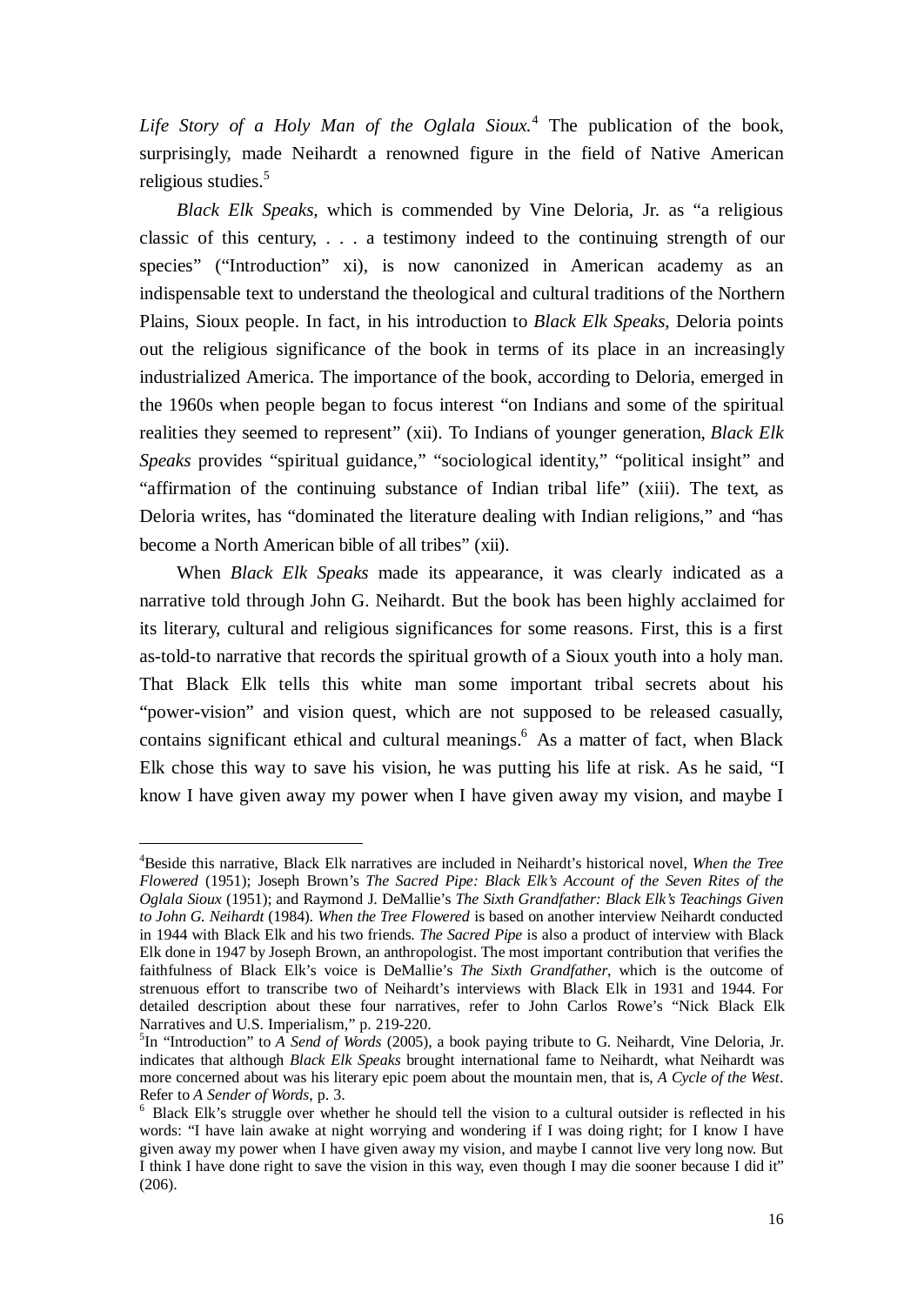cannot live very long now." (*Black Elk Speaks* 206). Nonetheless, Black Elk was obliged to share the vision with Neihardt, because, as Deloria indicates, "he wished to pass along to future generations some of the reality of Oglala life" and "to share the burden of visions that remained unfulfilled with a compatible spirit" ("Introduction" xiii). Black Elk, in other words, must tell for the preservation and continuance of his tribal culture. Of course, Black Elk's recount of his spiritual journey out of memory aroused discussions with regard to his attitude toward traditional Lakota religion, because by the time Black Elk gave this account he had practiced Catholicism for many years. Like Deloria, other critics also contended that one reason why Black Elk cannot wait to have his sacred knowledge passed on was that he must find a channel to accomplish his unfulfilled task as a medicine man in order to relieve his "burden" of knowledge. Critics argue that because after he was converted to be a catechist, Black Elk rarely performed traditional rituals and ceremonies. Black Elk felt terribly sorry that he failed to realize the power of his vision; he must tell, because he could no longer bear the burden.<sup>7</sup>

Secondly, Black Elk makes his narrative a testimony in which he presents "authentic" pictures of historical event like the Battle of Little Bighorn, the Wounded Knee massacre and other minor Indian-white confrontations. His testimonial narrative evidently relates what Dirlik calls "an alternative trajectory of history" repressed in the official history. In his account, stories of Sioux cultural heroes and political leaders during the nineteenth century are presented, for instance, the stories of Crazy Horse and Sitting Bull. But what is more significantly is that Black Elk recounts the impact of what Deloria terms "the machines of a scientific era" (xiii) and the impact of cultural genocide on Lakota people, who face the immanent threat of shattered culture but determine to transmit their own spiritual ceremony for cultural survival and continuance. His recounts demonstrate that notwithstanding their repudiation against the political conquest, cultural domination and colonization, Lakota people still strive to enter themselves into a cross-cultural interstice for survival.

It is evident that Black Elk has entered American literature and become a prototype of an aged medicine man and *wichasha wakon* (holy man, priest) in Native American literature.<sup>8</sup> For if we scrutinize the "secular" role he plays in literary field, the striking feature that marks Black Elk as a medicine man does not arise so much from the spiritual and healing power he represents as his storytelling capacity. In his evaluation of the importance of Black Elk, N.Scott Momaday, for instance, describes

<sup>&</sup>lt;sup>7</sup>Whether this speculation can be verified or not, it reveals the contradictions that Black Elk falls into. Black Elk is a man of contradictions; he is both a tribal healer and a warrior, a peace maker and a fighter, a Lakota healer and a Catholic missionary. He lived with the burden of sacred knowledge and survived under the shadows of white killings.

<sup>8</sup> In Silko's *Ceremony,* we can find a medicine man, Betonie, who reminds us of Black Elk, and in Louise Erdrich's *Tracks*, we can hear Nanapush tell stories like Black Elk.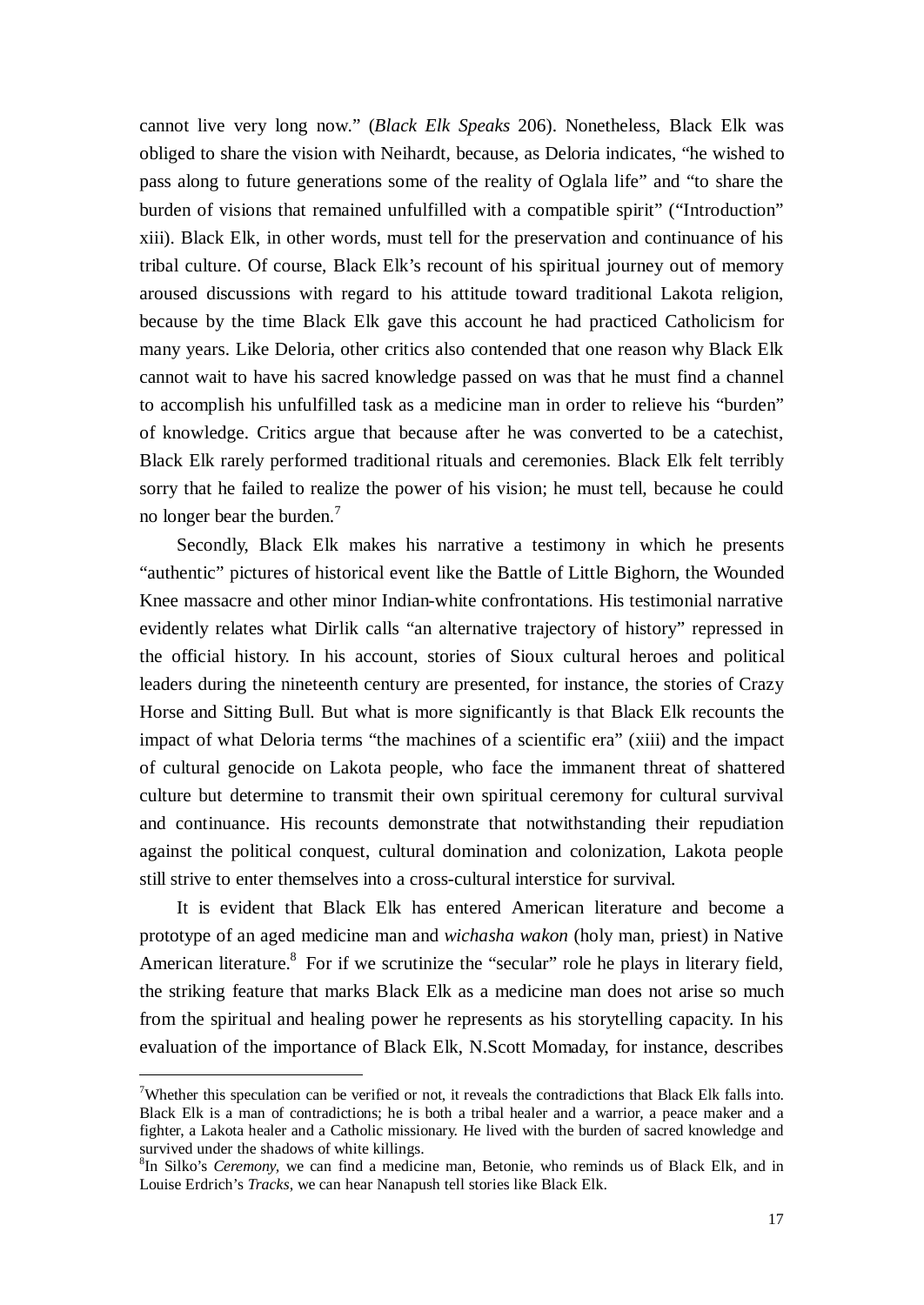Black Elk as "the first and foremost a storyteller" ("Save a Great Vision" 32). Reading *Black Elk Speaks* as revealing "the universal elements of the narrative, first as an example of oral tradition, then as literature" (32), Momaday praises Black Elk as a responsible storyteller, who "creates himself, and his listeners, through the power of his perception, his imagination, his expression, his devotion to important detail" (32). Momaday says,

To the extent that Black Elk re-creates his vision in words, he re-creates himself and in so doing re-affirms himself. He also affirms that he has existence in the element of language, and this affirmation is preeminently creative. He declares, in effect: *Behold, I give you my vision in these terms, and in the process I give you myself*. In the ultimate achievement of the storyteller's purpose, he projects his spirit into language and therefore beyond the limits of his time and place. It is an act of sheer transcendence. Spiritually he will survive as long as his words survive. He inhabits his vision, and in the telling his vision becomes timeless. The storyteller and the story told are one (36. italics original).

Because of his remarkable command of language in telling stories, Black Elk, transmits to Neihardt "the rhythms, the inflections and alliterations of the holy man's speech", which, Momaday maintains, enable literary Neihardt to transform speech into writing "without the loss of the essential spirit of the original narration" (36-37). Momaday's insistence on the shared literary sensibility between Black Elk and Neihardt is resonant with Raymond DeMallie's observant statement that "Neihardt perceived Black Elk's religion in terms of art; Black Elk perceived Neihardt's art in term of religion" (qtd in Heflin,  $166$ ).  $^{9}$  Of course, both Momaday and DeMallie's arguments suffice, in a sense, to explain the literariness of *Black Elk Speaks*, but whether it suffices to explain the faithfulness and accuracy that Neihardt or Black Elk or Ben Black Elk might have tried to maintain is still questionable.

For notwithstanding its remarkable literary features as Momaday notes, what makes *Black Elk Speaks* so valuable, without a doubt, still stems from the unique feature of Native spirituality implicated in the storytelling, a feature which makes Momaday insist that the book is not an autobiography, but a "testament" (34). By testament, Momaday perhaps means Black Elk's legacy, or Black Elk's strenuous effort to pass on to the future generation the sacred vision. According to Neihardt's words, in Black Elk's mind, Neihardt is the right person who shows up at the right

<sup>9</sup>DeMallie's *The Sixth Grandfather*, in which DeMallie "reconstructs Neihardt's stenographic record", is an influential and important contribution to the study of Black Elk. DeMallie notes that Neihardt is selective in the use of Black Elk's materials in order to "fit his literary purpose". See Neil Schmitz's *White Robe's Dilemma*, p. 117.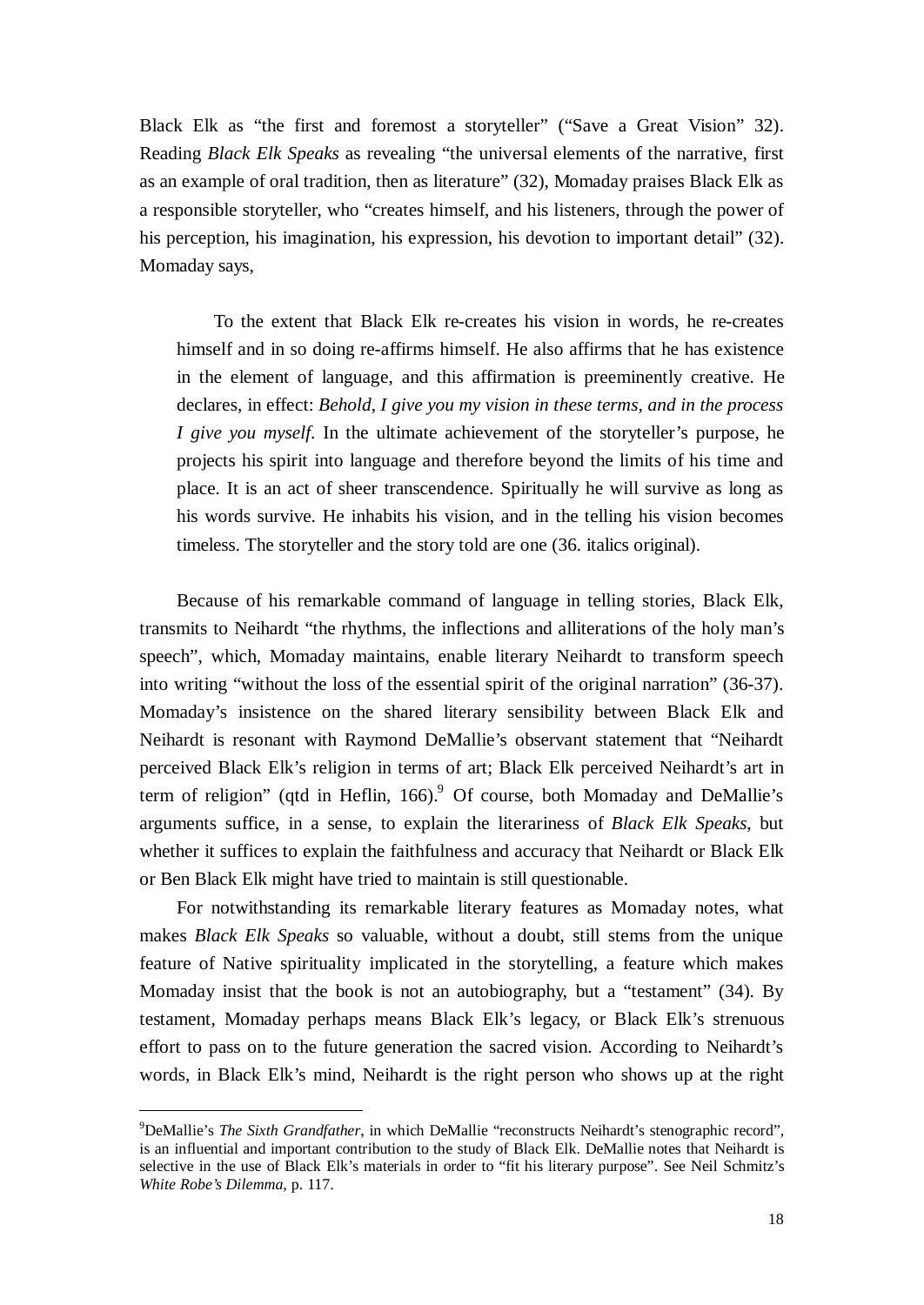moment when Black Elk sees it imperative to talk about his story.<sup>10</sup> As Black Elk tells Neihardt: "My friend, I am going to tell you the story of my life, as you wish; and if it were only the story of my life I think I would not tell it; for what is one man that he should make much of his winters, even when they bend him like a heavy snow**?**"(*Black Elk Speaks* 1). The narrative opens with a fairly sad tone, revealing Black Elk's intent of accepting this interview. As Wise suggests, Black Elk wants to "speak with the testimony of his people, not for himself alone but for the Lakota" (Wise 27). The consent to talk, in reality, reveals the fact that this Indian holy man perceives his individual story as insignificant in comparison with the communal tribal history and culture, and that he prefers to have his personal subjectivity subsumed into tribal subjectivity and legacy. But whether his intent to assert tribal subjectivity through this as-told-to-narrative can be realized is, undoubtedly, dependent on the way Neihardt, the interviewer and the collaborative writer, presents the story he speaks.

#### II. Writing as Black Elk Speaks : Neihardt's role

Although it is hailed by some critics as "faithful" and "authentic' representations of uniquely Lakota religion and culture" (Monsma 122), *Black Elk Speaks* is, literarily and culturally, a controversial text. The generic features of the book are hard to define, although critics tend to categorize it as an indigenous autobiography (Holler xv). In recent years, the book stirs numerous scholarly discussions.<sup>11</sup> More and more scholars become skeptical of the authenticity of the texts, and call into question Black Elk's role as an essentialist representative of Native American cultural and religious traditions. They refrain from taking the vision and sacred things that are celebrated in *Black Elk Speaks* as the prime criteria to assess Black Elk -- the holy man and the text – because Black Elk is far more complicated than it was represented. Debates arise, revolving around the cultural, historical and theological implications of Black Elk's dual religious identities, his social involvement and his relations with John G. Neihardt. Kernel to myriad discussions is of course about the way Neihardt reacts to and writes about what Black Elk says about his tribal religion, culture and history. But

-

 $10$ Neihardt described his meeting with Black Elk as a sort of magical happening, for he did not expect that Black Elk would accept the interview. But it seemed that Black Elk had the haunch to know that Neihardt would come. Neihardt wrote down what Black Elk said to Flying Hawk, the interpreter, on the first meeting in the preface to *Black Elk Speaks: "*As I sit here, I can feel in this man beside me a strong desire to know the things of the Other World. He has been sent to learn what I know, and I will tell him." (xvii). Of course, this description about Black Elk increases the mysticism of Native Americans.

<sup>&</sup>lt;sup>11</sup>Clyde Holler's *The Black Elk Reader* (2000) is a good evidence to show scholarly interests in approaching Black Elk from myriad perspectives: literary, textual cultural, philosophical, theological and religious perspectives.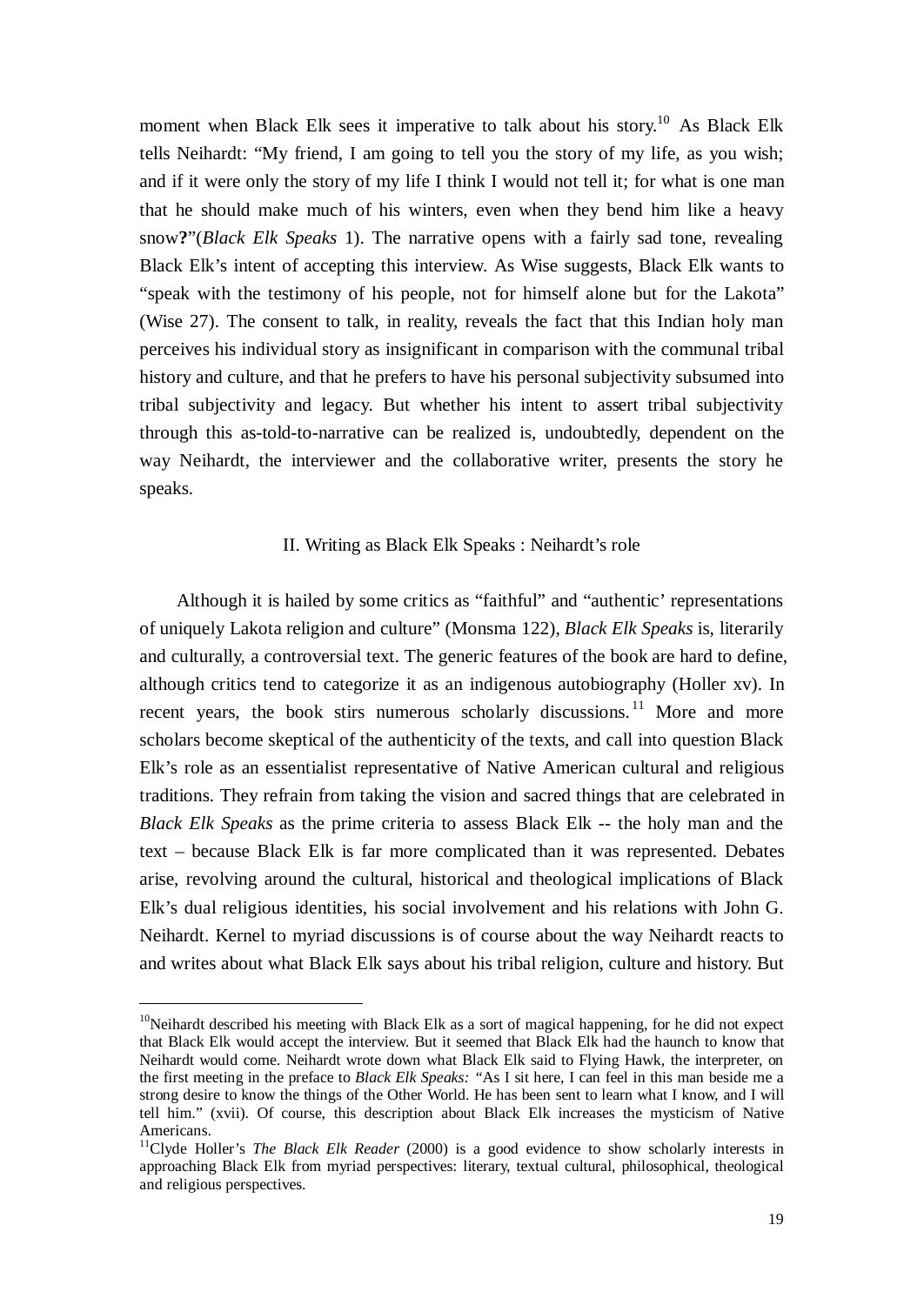attention is also directed to the larger intricate web of ideologies in which Black Elk is entangled, and how Black Elk articulates and recounts the complicated history of colonization to which he bears witness. The conflict between tribal religion and Western Christianity surely stands at the core of Black Elk's inner struggle. What is of great interest to scholars of Black Elk is, moreover, how European Americans readers approach an indigenous text like *Black Elk Speaks,* for it discloses not only the implicit assumptions European Americans hold toward the indigenous people (Stover  $130-2$ ),<sup>12</sup> but, more importantly, the constraints that are imposed to affect the way whites and Indians perceive each other and to write about the Other. In fact, in *Black Elk Speaks* and other related texts about Black Elk, we can see that Black Elk always speaks and writes through Others. He is obviously re-presented while speaking for himself and his tribal culture.<sup>13</sup>

In terms of its spiritual, religious and cultural significances, *Black Elk Speaks* indeed demonstrates a vision alternative to the Western belief, which as Deloria says, "challenge[s] the Eastern and Western traditions as a way of looking at the world" ("Introduction" xiv); however, the book is argued to be a Neihardt's text, a text of translation and transcription, rather than the text of a Lakota holy man, who could barely speak English, because they contend that this so-called Indian spiritual autobiography was produced under the supervision of a white man, who might have domination over an Indian old man. Some scholars focus their discussions on the role Neihardt plays, charging that "professional ethics are nonexistent or not highly developed" in this collaborative writing (Couser 222). Others speculate that due to Neihardt's dominant position in overseeing the interview, Neihardt might have intruded into Black Elk's thoughts, belief system, wording and even editing the final product. They contend that Neihardt might have manipulated Black Elk's narration in the process of interview.<sup>14</sup> Thus, if we take Black Elk's text as a testimonial narrative, Neihardt's role as an interlocutor, intermediary, and negotiator becomes extremely significant. For the authenticity of Black Elk's words, religious testament and

 $12$ Dale Stover argues that because in the nineteenth century vanishing-Indian myth dominates, Neihardt and the other writers of Black Elk narratives would think their collaboration with Black Elk "as an act of preservation." They were convinced that they were salvaging anthropology. This is one example of the assumptions underlying Black Elk studies.

<sup>&</sup>lt;sup>13</sup>This speaking for the Other is attended to and discussed in R.Todd Wise's "Speaking Through Others: *Black Elk* as Testimonial Literature." Wise looks into Black Elk's "point of reference" in speaking for others. There are two possible points of reference: one is Lakota people, the other is universal human being. See Wise, p.24.

<sup>&</sup>lt;sup>14</sup>A widely cited works about Neihardt's role in Black Elk's interview is Raymond DeMallie's The *Sixth Grandfather* (1984), in which he pointed out that Neihardt "was already 'writing' Black Elk's story by rephrasing his words in English" (qtd in Heflin 165). But according to John Carlos Rowe's study, Micahel F. Steltenkamp's biography, *Black Elk: Holy Man of the Oglala* showed that it was Black Elk's son, Ben, who did considerable changes in the content of what Black Elk said. See his "Nick Black Elk Narratives and U.S. Imperialism", p. 222.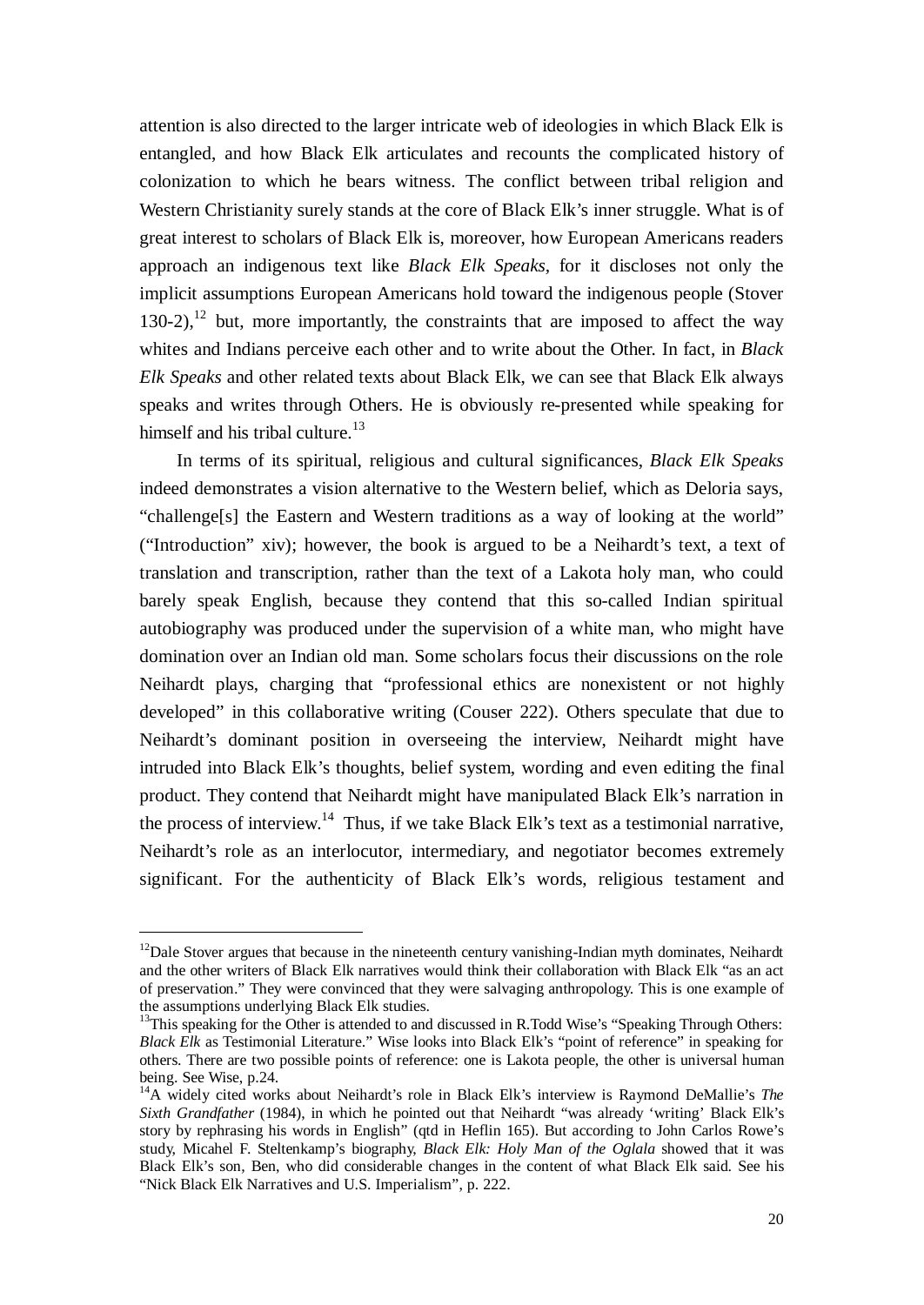historical testimony might as well be complicated by Neihardt's identity as a white writer and the way he listens and responds to Black Elk. Besides, Neihardt's personal tastes, preference, assumptions and cultural power might also have decided the form and the content of the book to be published. Just as DeMallie points out, Neihardt decides to keep the diction of the book simple to "reflect our expectation of Indian speech patterns" and "the vision's emphasis on war and destruction are minimized to focus on its messages of healing" (Heflin 167).

Neihardt's possibly inadvertent intrusion but deliberate textual choice, of course, might discredit the faithfulness and authenticity of the representation of not only Lakota culture itself but also the identity of Black Elk himself. As Clyde Holler, an influential scholar of Black Elk studies, points out, Neidhardt has held back some valuable information about Black Elk. For instance, Neihardt "de-emphasized Black Elk's stated intention of revitalizing Lakota traditions and fulfilling his vision by allowing Neihardt to tell it to the world" (Monsman 119); Neihardt hid the truth about Black Elk's deep "involvement with Christianity" for decades (Monsman 120). That is, Black Elk has practiced Christianity, served as a catechist, and traveled as a Roman Catholic missionary, but this aspect of Black Elk's religious identity as Nicholas Black Elk is rarely discussed.<sup>15</sup> Moreover, how Black Elk's Christianity background might also have influenced his telling and interpretation of his visionary experience is not mentioned in this as-told-to narrative either.

By virtue of this deliberate erasure of Black Elk's complicated religious identities and overemphasis on Black Elk's traditional spirituality, Neihardt is criticized as a primitivist and romanticist.<sup>16</sup> Scholars give different interpretation on this omission. Some speculate that Black Elk opts to give a narrative that "is ideologically secure in its traditionalist tribalism" (Schmitz 127). It suggests that both Black Elk and Neihardt choose to focus on Lakota tribalism, disregarding the political and ideological constraints from larger white polity. But Black Elk's complicated identities, as John Carlos Rowe suggests, "cannot be understood apart from the history of U.S. federal policies toward the Plains Indians in his lifetime" (225). He contends that Neihardt's omission of Black Elk's conversion in *Black Elk Speaks* reveals his penchant to "follow the pattern of the *Protestant* fortunate fall and salvation in its version of the tragic history of the Lakota Sioux from the Plains Wars of the 1860s and 1870s to the Massacre at Wounded Knee" (222-3). In other words, Neihardt's representation of the tragic history of the Lakota people in *Black Elk* 

<sup>&</sup>lt;sup>15</sup>In 1904 Black Elk was converted and baptized as Nicholas Black Elk. He became a Christian after he realized that his healing practice was not able to save the lives of his wife, his father and his son.

<sup>&</sup>lt;sup>16</sup>Many critics, however, argue to foreground the features of religious syncretism manifested in Black Elk. Bradley J. Monsma, for instance, lays emphasis on how Christianity and tribal faiths were intermingled by Black Elk.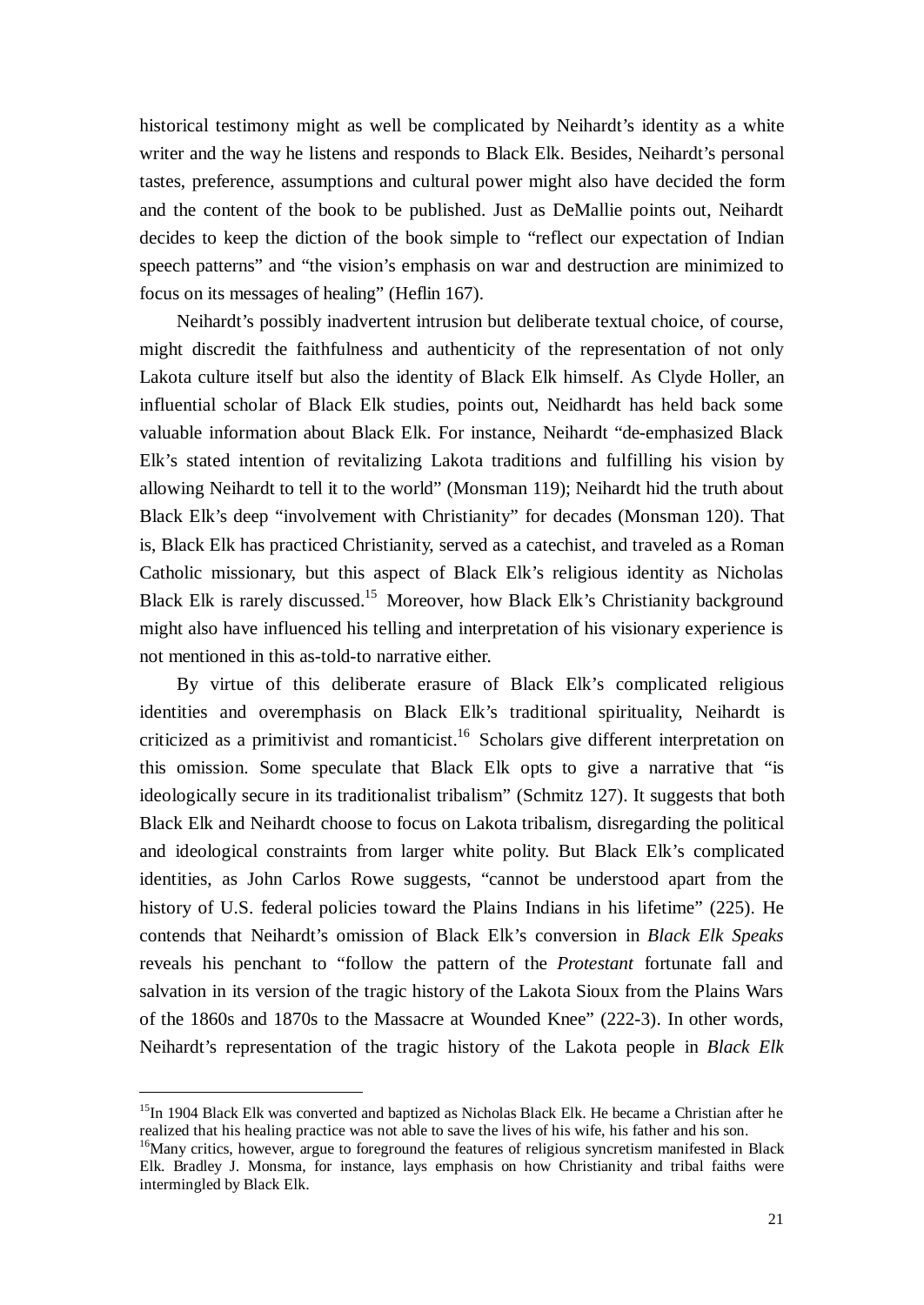*Speaks* and his poetic epic, *A Cycle of the West* displays mainly his Protestant perception (Rowe 223). For instance, in Neihardt's *A Cycle of the West,* the Massacre at Wounded Knee, Rowe writes, is represented as "a reenactment of the Crufixion. . . . The murder of 300 Lakota men, women, and children in December 1890 becomes a symbolic sacrifice that makes possible the poet's redemptive vision of Christian salvation and a secular dream of peace, love and brotherhood"(223). This representation and interpretation of Lakota tragic history from a protestant perspective demonstrates the working of Euro-American cultural imperialism. In his penetrating analysis of Black Elk narratives, Rowe contends that cultural imperialism manifested in the so-called Black Elk narratives dominates the spread of knowledge about Black Elk, and the marginalized Native Americans.

The attention to the cultural context of Black Elk's time suffices to explain the reason why Black Elk narratives can be popularized in the literary and cultural scenes of the United States. Yet that which must be captivating to the white audience but is unfortunately elided or de-emphasized in critical discussions is Black Elk's cross-cultural experiences. Thomas Couser notes that Black Elk's acculturation is suppressed in *Black Elk Speaks*. This suppression, Couser contends, shows that "Neihardt's representation of Black Elk did not completely conform to his self-image and the accepted image of him in his community" (215). It is true that Neihardt refrained from giving an exhaustive and well-rounded representation of Black Elk, especially his acculturation. This is probably, as Couser speculates, because Neihardt, like some ethnographic collaborative autobiographer, took liberty to appropriate life story "for purposes not shared, understood, or consented to by the subject" (218). Like some ethnographic writers, Neihardt probably wrote within a context of what James Clifford described as "enduring power imbalance within and against which the contact work of travel, exhibition, and interpretation occur[red]" (197). That is to say, Neihardt's white perspective might have prompted him to focus on "exotic displays" that revealed the American Indian difference as well as cultural specificity, rather than the sameness that white acculturation policies had produced.

Probably due to this suppression of Black Elk's acculturation, Black Elk is rarely categorized as an assmilationist like his contemporary Native American writer, Charles Eastman, for instance. But the reality is Black Elk did manifest strenuous efforts to adapt himself to the mainstream culture like many subjugated Native Americans at his time. His conversion to Catholicism is a clear example to show the effect of Christianization mission. His joining Buffalo Bill's Wild West Show to perform in Europe as a tribal Lakota warrior is another indication of his attempt to cross culture. In 1882 when their buffalo herd were slaughtered by the whites to cut off their line of subsistence, Black Elk crossed the Atlantic Ocean, dancing in front of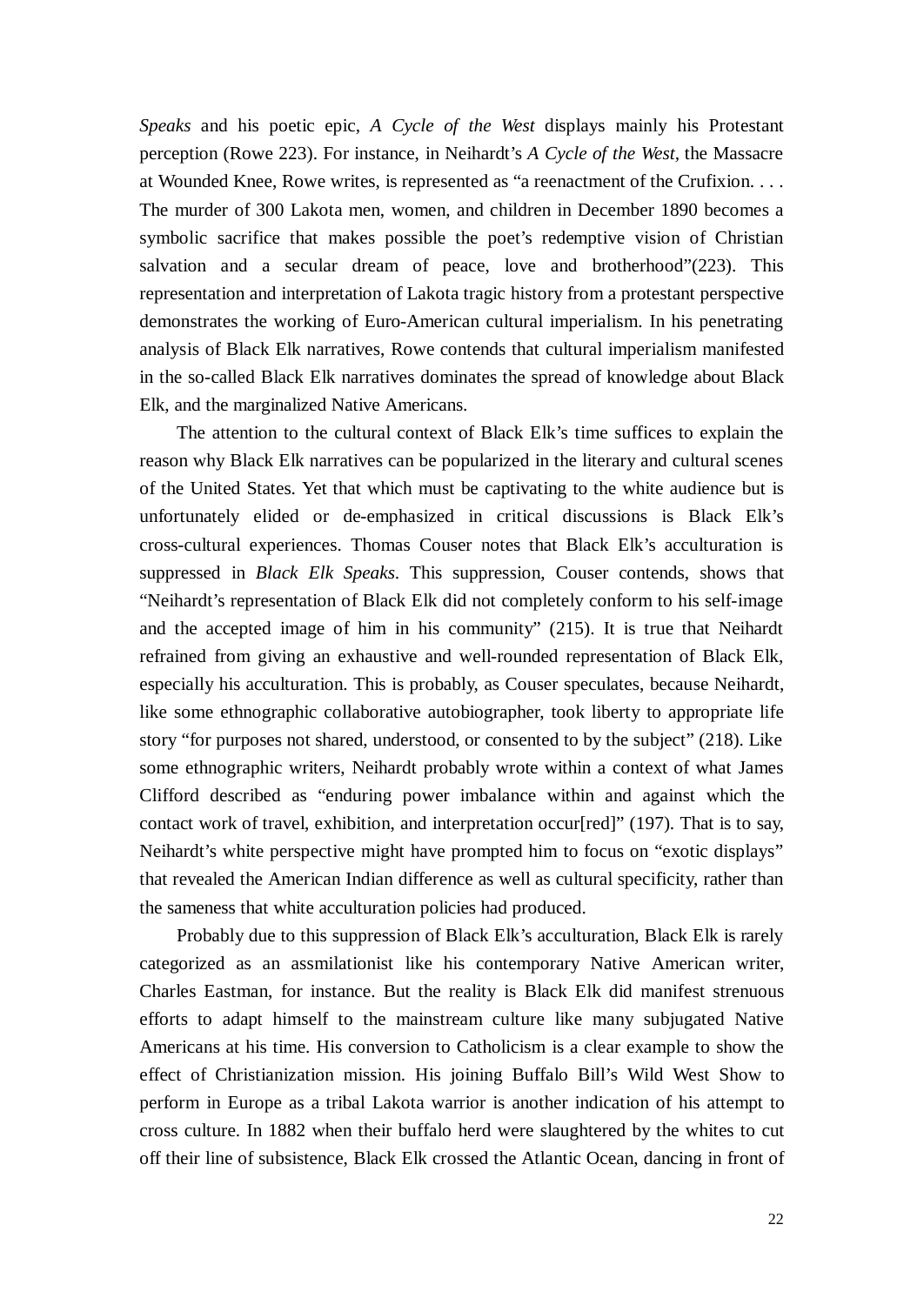Queen Victoria. This act of performance of course can be interpreted, as Neil Schmitz suggests, to be a sign that reveals Black Elk's "resacralizing intention" to turn the Lakota thing to the whites, forcing them to "his gaze" (Schmitz 130-1). Yet what should never be overlooked is Black Elk's willingness to enter into a white world to learn different custom and way of living, with a hope to bridge the gap between the Native American and the Western culture through "the herb of understanding." While seeing his people dying and his nation's sacred hoop broken and scattered (*Black Elk Speak* 214), Black Elk was in desperate need for a cure to stop the possible disruption of his own culture. His joining the show to Europe was a clear manifestation of his desire to resolve the conflicts between the white and the red people. As he claimed, it was his wish that journeying into a white world might enable him to "learn some secret of the Wasichu that would help [his] people somehow . . . Maybe . . .[he] could understand how to bring the sacred hoop together and make the tree to bloom again at the center of it" (215). However, in later years he confessed that this wish was proved foolish. He expressed his sorrow and guilt for fantasizing the goodness of white culture. As he said: "I was in despair, and I even then thought that if the Wasichus had a better way, then maybe my people should live that way. I know now that this was foolish, but I was young and in despair" (215).

### III. Representation of Black Elk's testimonial narratives: The Great Vision and Wounded Knee Massacre

R. Todd Wise, in his analysis of the nature of confession and testimony of *Black Elk Speaks*, maintains: "Testimonies and confessions are spoken in reference to a community of others, presenting the confessor with the opportunity of speaking a 'truth'" yet "Black Elk did not tell us everything about his life" (37). It is indeed very likely that Black Elk might have been reticent about some aspects of his life and culture, because he was compelled to make confessions and testimonies under cultural and historical duress. Although he might not realize that his confessions or testimonies would some day be made into a spectacle and exploited by white culture as a commodity to display the so-called authentic Native American primitive spiritual tradition, $17$  he, however, strives to make as possibly as he can some clear and faithful statements about his Lakota spirituality and history. This effort clearly demonstrates his sense of responsibility for his tribe.

<sup>&</sup>lt;sup>17</sup>In his *Routes: Travel and Translation in the Late Twentieth Century*, James Clifford taking "museums" as contact zones" discusses how likely native culture was turned into a spectacle, exploited and miscomprehended in an ethnocentric encounter. For detailed discussion, refer to *Routes*, pp. 197-202.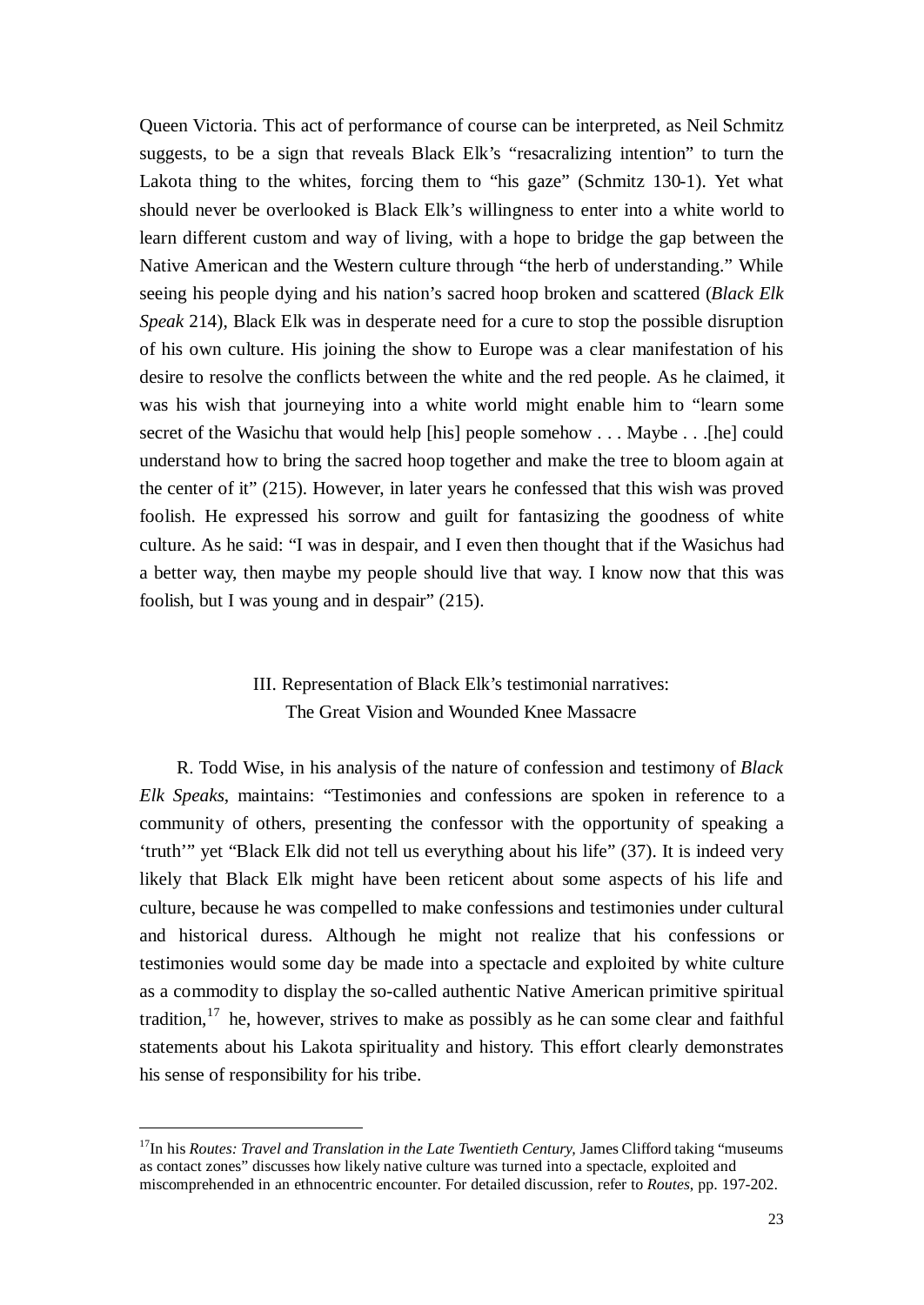In *Black Elk Speaks*, Black Elk's testimonial recounts are manifested in two aspects. One is his religious testimony and the other is his historical testimony. In fact, through communicating with his white listener, Black Elk makes known to the public not only his personal spiritual experience but also the collective historical event his tribal people experience. Not surprisingly, what should have made *Black Elk Speaks* a representative text of Native American spirituality is Black Elk's ingenuous, truthful and poetic accounts of his vision quest. It is a vision that grants him with the mission to continue the cultural legacy of his people. The telling of his vision that occurred at the age of five and nine is of course not meant to satisfy the curiosity of the white audience about the mystical aspects of Indian culture, but to demonstrate the very significance of his vision. As vision in Native American culture is "not just for me," vision then should not be buried inside for personal uses. Instead, it must be shared, spoken openly, enacted tribally, even performed publicly (Krupat *Ethnocriticism* 216-7).

Thus, in his narrative, Black Elk gave very precious messages about the visionary experiences a Lakota holy man must undergo, and made known to the public audience traditional Lakota ritual practices, and ceremonies like sweat lodge ceremonies and Sun Dance, for instance.<sup>18</sup> He knew that a prophetic vision was conferred upon him, and the power to save his nation was placed on him. As he told:

I could see my people yonder running about, setting the smoke-flap poles and fastening down their tepees against the wind, for the storm cloud was coming on them very fast and black, and there were frightened swallows without number fleeing before the cloud.

The song of power came to me and I sang it there in the midst of that terrible place where I was. It went like this:

A good nation I will make live.

This the nation above has said.

<u>.</u>

They have given me the power to make over. (*Black Elk Speaks* 39-40).

Black Elk understood that his ultimate responsibility and mission, as a Lakota holy man, rested in maintaining the continuity of his tribe. Just as the Voice, which guided him when he was only a nine-year-old boy, said: "Behold, they have given you the center of the nation's hoop to make it live" (*Black Elk Speaks* 34). As a little boy, Black Elk was already burdened with this knowledge about the future of his Lakota

 $18$  This narration about vision and ritual and ceremonies makes Paula Gunn Allen argue that what Black Elk tells of his vision is pretty close to myth and that demonstrates 'how myth relates to sacred songs, rituals, objects, and ornaments" (*The Sacred Hoop* 109).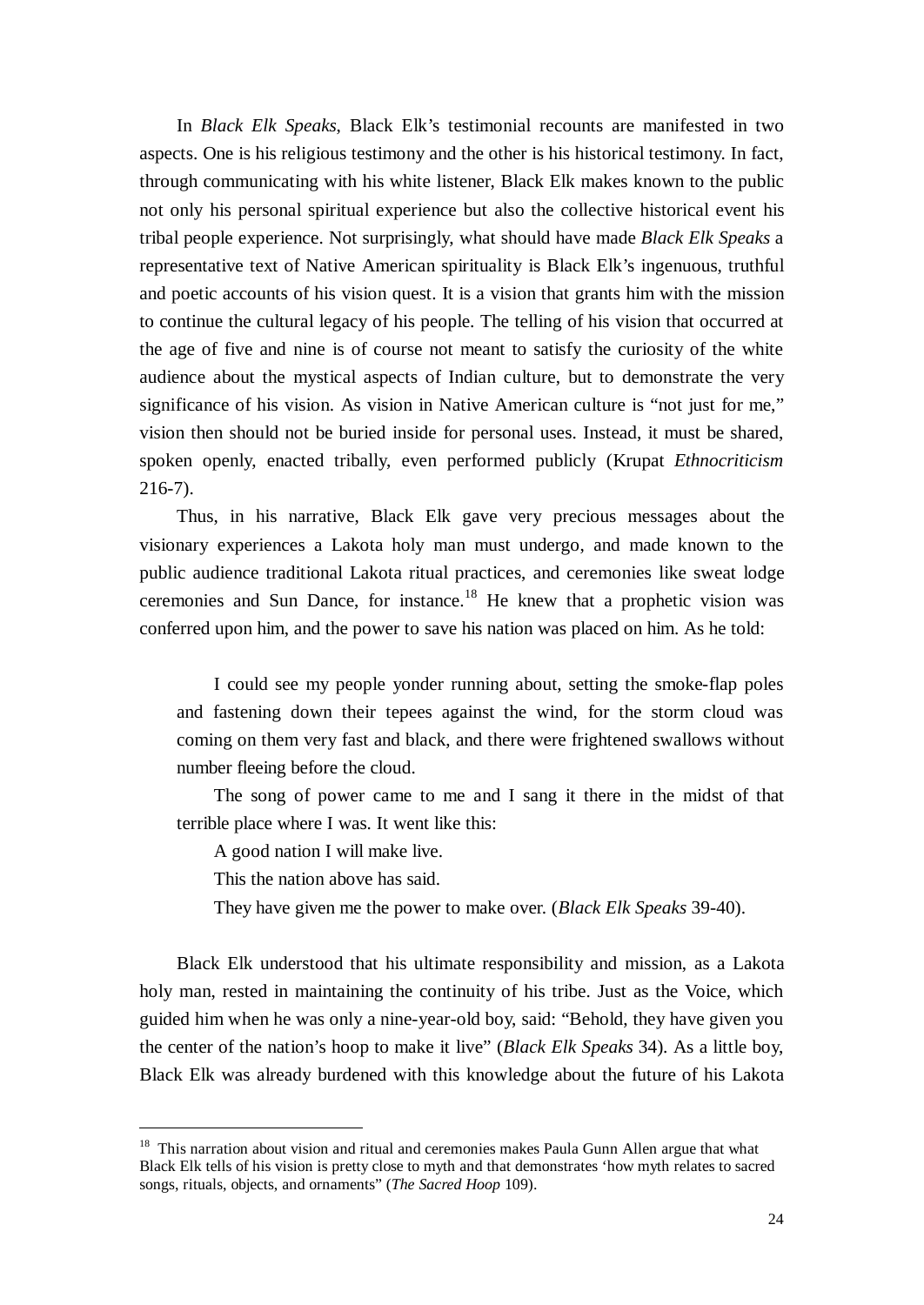people and his mission to rescue them. However, despite the fact that he perceived that his duty was to relieve his people of physical suffering, to deliver them from the spiritual bondages of white colonialism and to restore the ancient way, the holy tree, and nations' hoop, Black Elk was at that time too young to carry out this mission. Moreover, although he saw the vision that the way to save his people from annihilation by war, disease and massacre was by means of "herb of understanding", which was given by two men from the east (Allen 111-2), he was not able to realize the meaning of it until he was helped by an old medicine man, Black Road. Before that, he witnessed how old medicine man, like Chips, helped to alert his Lakota people to escape from the danger and threat of the white men who ran after gold in the Black Hills, the native land of the Lakota people.

The witness of the Battle of Little Big Horn initiated Black Elk to realize the Indian-white conflicts and the causes of his tribal afflictions. Black Elk was, in other words, situated in the historical context to see the meaning of power bestowed upon him. *Black Elk Speaks*, Frances W. Kaye suggests, should be "best understood as history, an ongoing account of the lives of a people who have survived hard times" (159). Indeed, if we place Black Elk back to history and read between the lines, we can detect that Black Elk, who R. Todd Wise describes as "appear[ing] historically within a largely hostile signifying system" (29), indeed discloses, to a certain extent, his fear, dissatisfaction and resistance in his seemingly benign attitude toward the intrusion of the white colonizers in Lakota history. Just as Wise states, "although [Black Elk's] testimony does not carry the sharp, more self-conscious activism of more recent testimonies, there is a clear judicial witness" (38). What agonized Black Elk was the decaying of his culture and dream, and what he endeavored to expose was not merely physical genocide but cultural genocide.

In one way or another, Black Elk must have witnessed injustice that white colonizers imposed on Sioux people -- lies, broken treaties, the insatiable greed of white people for indigenous land and animal hide. If narrative must be utilized as a vehicle for Native Americans to disseminate their Native vision, to reinscribe their repressed local history into official history and to display their resistance to the dominant culture, Black Elk seems to have achieved these aims through his testimonial narratives. On the surface, Black Elk appeared to be a passive informant, approached by a white historian eager to collect information about Lakota historical event. In his encounter with Neihardt, Black Elk maintained a modest posture and voice, keeping a friendly communication. Nonetheless, underlying this seemingly open communication were signs and traces that revealed his deliberately suppressed narrative voices, the voice that appeared to de-emphasize the impact of white colonization on Native American community. For instance, in his talk about his first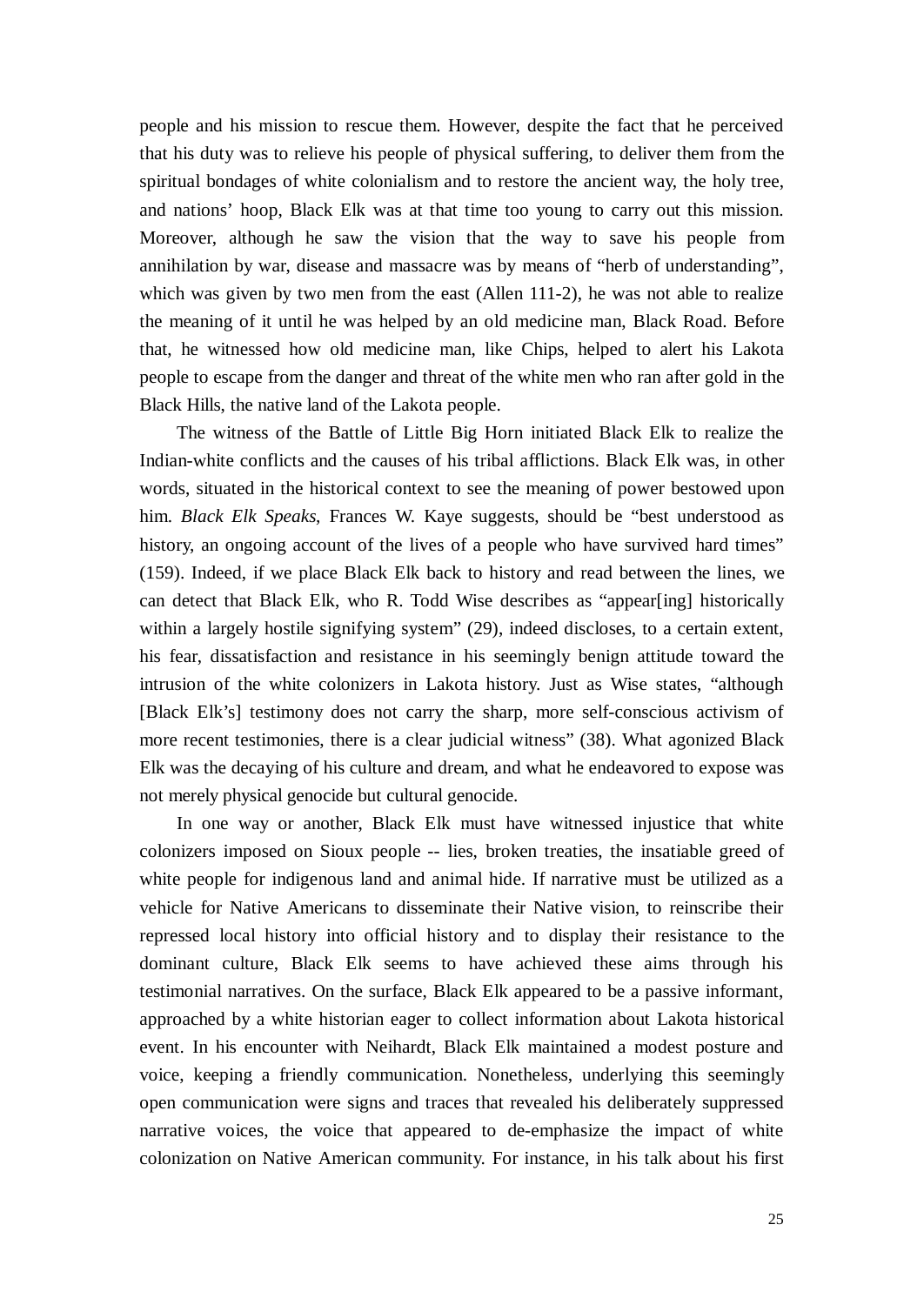encounter with the white intruder into the Black Hill, he said, "I was ten years old that winter, and that was the first time I ever saw a Wasichu. At first I thought they all looked sick, and I was afraid they might just begin to fight us any time, but I got used to them" (*Black Elk Speaks* 62-3).

Moreover, that the relentlessly violent intrusion of White colonizers into their Indian territory had affected their lives was also told in a voice that revealed little but the nostalgic longing of the Lakota people for the ancient way of life.<sup>19</sup> Of course, we could speculate that this simply shows the traces of Neihardt's manipulation, as well as his suppression of native resistance and denigration of white intruders. But the reality is that Black Elk did refrain from talking about the violent stories about the Battle of Little Bighorn. This reservation might be due to his personal limitations. To compensate for his limitations, he actually allowed other voices to join in, sharing his witness stories. Standing Bear and Iron Hawk, for instance, gave fragmentary recounts concerning the battle they were engaged in. The telling of war by these Sioux people sitting around Black Elk participated in an oral ritual, contributing their own version of story and thereafter making up an extremely important testimonial narrative about American-Indian war. Black Elk, on the other hand, gave his full accounts of the stories of Red Cloud, an American Indian leader that advocated peace with the white colonizers, and the stories of Crazy Horse, a great chief leader in his admiration.

In his study, Wise categorizes *Black Elk Speaks* as a "testimonial genre," although Wise also acknowledges that the construction of *Black Elk Speaks* in the 1930s does not follow the pattern of testimonial literature, in which ethnic distinctiveness is preserved "in order to discover the oppression of a particular people" (25-6). Wise, however, attends to the benefits of having Black Elk speak through others, regardless of the accusation given by Julian Rice and Raymond J. DeMallie about Black Elk's obscured foreign voice in Neihardt's "ethnocidal" text.

He defines the testimonial literature as being marked by the following features. According to him,

The testimonial militantly resists being read without a truthful or moral reference, and insist upon the acceptance of human otherness. It refuses to dismiss the 'real' or the historical. There is the preservation of 'you write what I speak'; there is the nomadic other who is outside the literary reference point; and there is the silence of what is not said. But most important, there is the shared horror of real-life description that ultimately resists being reduced to literary

<sup>&</sup>lt;sup>19</sup> In 1874 when Black Elk was 11 years old, white government dispatched troops under Custer into the Black Hills to seek gold.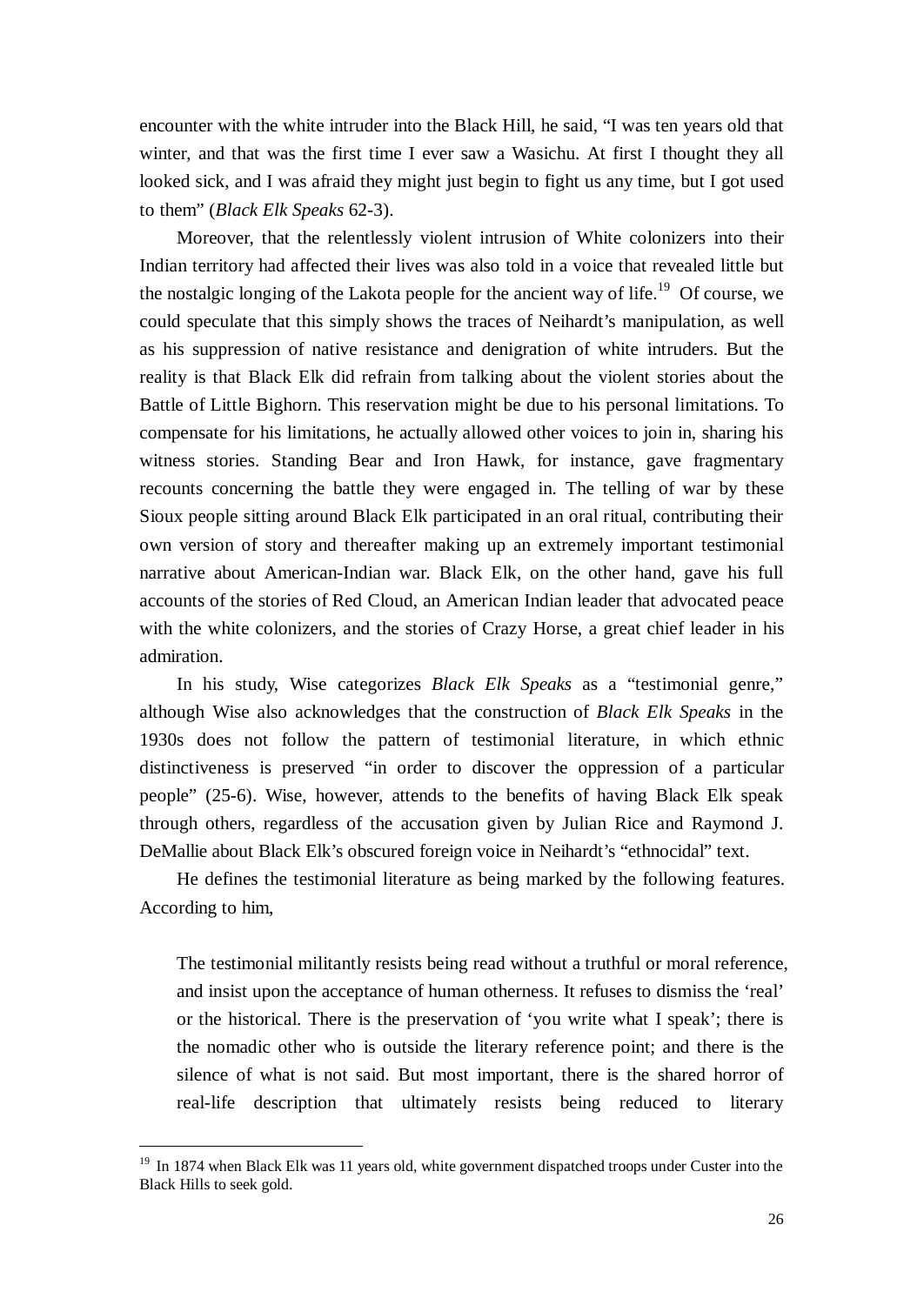representation alone (28).

In *Black Elk Speaks*, what is neither fully "said" nor utterly "spoken" is obviously the "real-life" horror stories related to Wounded Knee Massacre, for the calamity can barely be reduced to simplistic representation. Wounded Knee Massacre, which took place on the banks of Wounded Knee Creek in 1890, was aimed to stop the Ghost Dance religious movement, led by Wovoka, a Paiute medicine man, who claimed to have the Messiah vision to liberate the Native Americans from the scourging treatment of white people. The promise of revitalizing the Indian nations through the practice of the new religion called Ghost Dance attracted the participation of Native Americans across the country. Fearing that the emerging Native American religious movement might threaten the existence of white settlers, the US government sent troops to protect the settlers but resulted in the Wounded Knee Massacre. This tragic event is "known as the event that ended the last of the Indian wars in America" (Liggett 1).

It is indeed true that Black Elk's narration about Wounded Knee Massacre was by no means presented in a pronounced manner, despite the fact that Neihardt's original motive to interview Black Elk was to gather information about Messiah movement (or the Ghost Dance religion) that led to Wounded Knee Massacre. In fact, in *Black Elk Speaks* the narration of this massacre ended rather briefly and abruptly. This brief representation of historically important link between Ghost Dance religion and the Wounded Knee Massacre made critics to contend that *Black Elk Speaks* was a "fabrication of a white man," intended to meet the expectations of a white audience (Tatonetti 294). The editing of Black Elk's words in different versions indeed serves as evidence to show that *Black Elk Speaks* fails, in some ways, to fully testify the horror of this tragic event in Native American history, nor does it reveal clearly the cause-effect of this catastrophic event.<sup>20</sup> However, notwithstanding its lack of clear reference to Ghost Dance religion and its deliberate omission of the connection between the emerging Indian religious movement and white military violence, *Black Elk Speaks* still maintains its testimonial power to the degree that it reveals the tremendous impact of Wounded Knee Massacre on the Plains people in Native American history. The impact is depicted in the last chapter of *Black Elk Speaks —*"The Butchering at Wounded Knee"— where Black Elk recounts the horror of massacre and the scene of the killing he eyewitnesses. There Black Elk gives extremely vivid testimonial descriptions about the struggles of the dying and

<sup>20</sup> Lisa Tatonetti, in her comparative study of Neidardt's *Black Elk Speaks* and DeMallie's *Six Grandfather*, indicates that many horrific stories narrated by Black Elk about massacre are erased in *Black Elk Speaks*.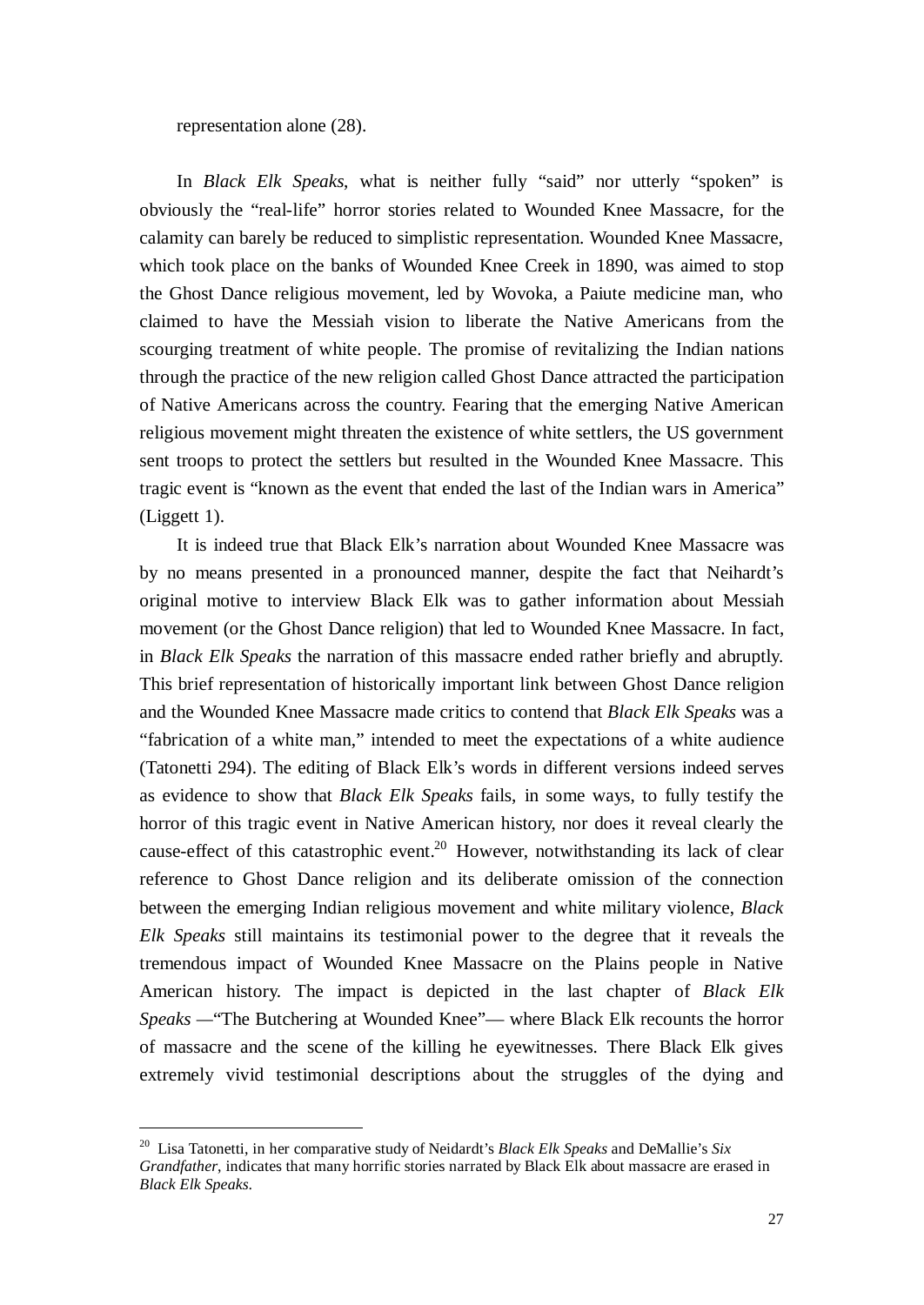surviving Indians at the scene, highlighting the predicament of Indians in suffering while he describes the courage that Indians take to fight with the white soldiers. As he narrates: "Just below the head of the dry gulch, there were some women and children who were huddled under a clay bank, and some cavalrymen were there pointing guns at them. . . . Then I rode over the ridge and the others after me, and we were crying: 'Take courage! It is time to fight!' The soldiers who were guarding our relatives shot at us and then ran away fast" (*Black Elk Speaks* 257-8).

The violence of the white soldiers is, furthermore, given in explicit contrast with the suffering of the Indians on the verge of death. The eyewitness accounts of abhorrent murderous scenes unveil, by all means, the trauma this genocide has inflicted on the Indians at that time:

We followed down along the dry gulch, and what we saw was terrible. Dead and wounded women and children and little babies were scattered all along there where they had been trying to run away. The soldiers had followed along the gulch, as they ran, and murdered them in there. Sometimes they were in heaps because they had huddle together, and some were scattered all along. Sometimes bunches of them had been killed and torn to pieces where the wagon guns hit them. I saw a little baby trying to suck its mother, but she was bloody and dead. (*Black Elk Speaks* 259).

A most famous horrific narrative given by Black Elk is his ironical recount of the scene of the massacre. To him, what is most unbearable tragedy is the burial of "the beautiful dream" of his people.

I did not know then how much was ended. When I look back now from this high hill of my old age, I can still see the butchered women and children lying heaped and scattered all along the crooked gulch as plain as when I saw them with eyes still young. And I can see that something else died in the bloody mud, and was buried in the blizzard. A people's dream died there. It was a beautiful dream. (*Black Elk Speaks* 270).

### IV. Conclusion

What can a Native American religious and literary classic like *Black Elk Speaks* tell or teach both Native and non-Native readers? How can readers approach and perceive a culturally significant but controversial text like *Black Elk Speaks*, due to the manipulation of a white collaborative writer? In his *White Robe's Dilemma*, Neil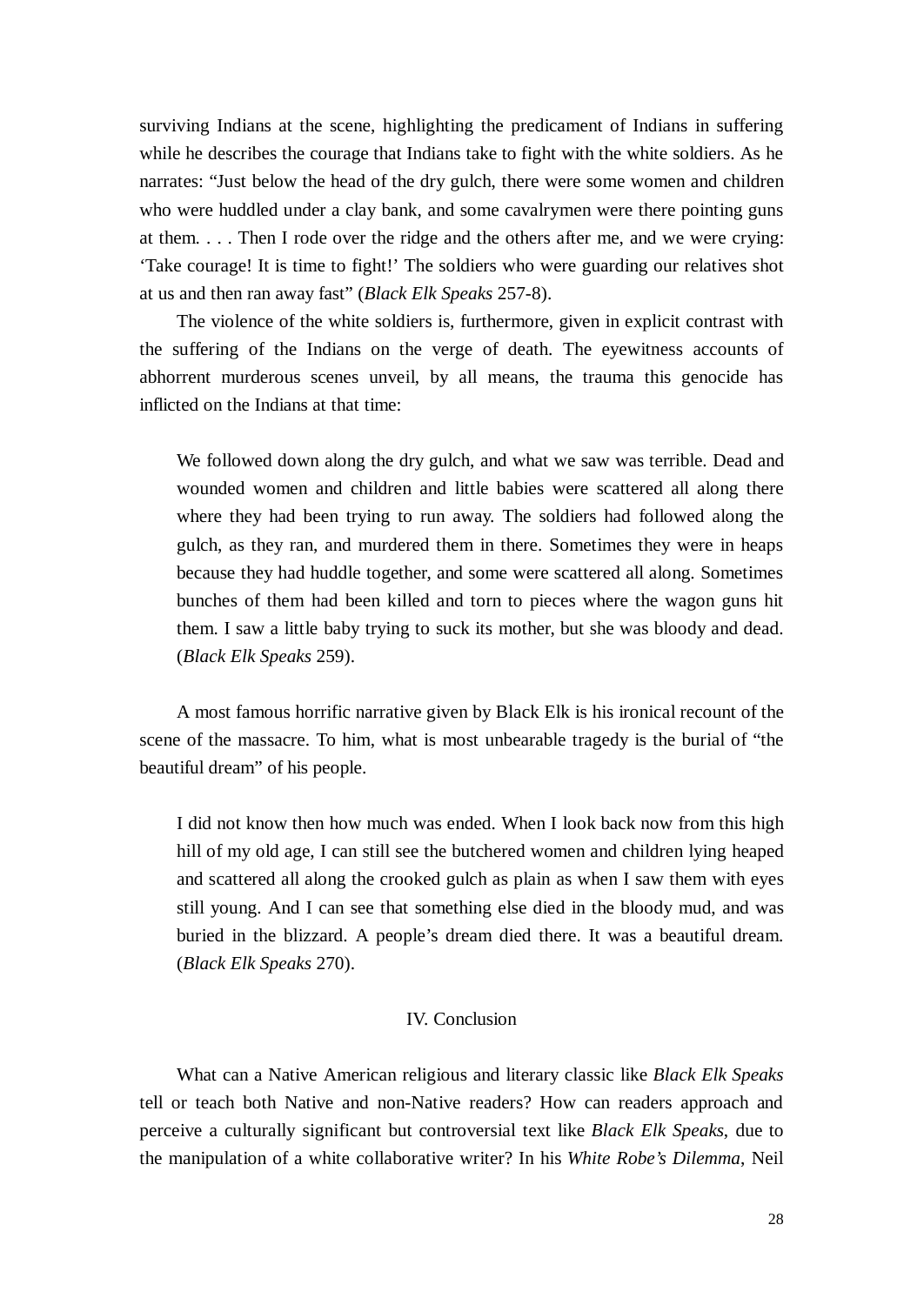Schmitz writes, "If we might think of Black Elk's texts as bundles, collections of tales, then opening the book, reading the individual texts inside, requires an exact knowledge of the articles, the prayers and songs, of Lakota tropes and Lakota characterization. It requires the grounding of a Lakota context. Readers in American literature must therefore tribalize their understanding, enter Black Elk's sacred Lakota discourse as postulants, reverse the missionary position, be catechized" (129). Of course, for non-Native readers who intend to understand Black Elk legacy, what they need to do is to "tribalize their understanding," yet besides this understanding about a Lakota cultural context, what they also need to know if the ethics of writing and telling have been achieved by Neihardt and Black Elk, respectively. For Neihardt, we are still uncertain about whether he did observe or violate the "professional ethics" of representing the Other voices, but we are sure that for Black Elk, a conscientious holy man, his will to follow the ethics of telling vision can never be discredited. Just as he confesses near the end of the book,

### But I have told what can be told.

It has made me very sad to do this at last, and I have laid awake at night worrying and wondering if I was doing right; for I know I have given away my power when I have given away my vision and maybe I cannot live very long now. But I think I have done right to save the vision in this way, even though I may die sooner because I did it; for I know the meaning of the vision is wise and beautiful and good; and you can see that I am only a pitiful old man after all. (*Black Elk Speaks* 206).

**--------------------------------------**

### **Part B**

### 異世界的自我他自化: 威爾曲<<衝鋒鏖鹿的小心之歌>>中原住民立化再想像的矛盾

前言

1930 年 d 人 約翰 • 卟 哈 特(John G. Neihardt)前 往 奧 格 拉 拉 蘇 族 (Oglala Sioux) 的松脊保留區(Pine Ridge Reservation)聆聽並記錄蘇族先知(holy man)黑糜鹿 (Black Elk)講述他偉大的宗教靈視經驗,以及所曾見證的蘇族歷史故事。根據黑 糜鹿口述,小哈特以英文寫成深深影響美國主流文化及世人對印第安宗教,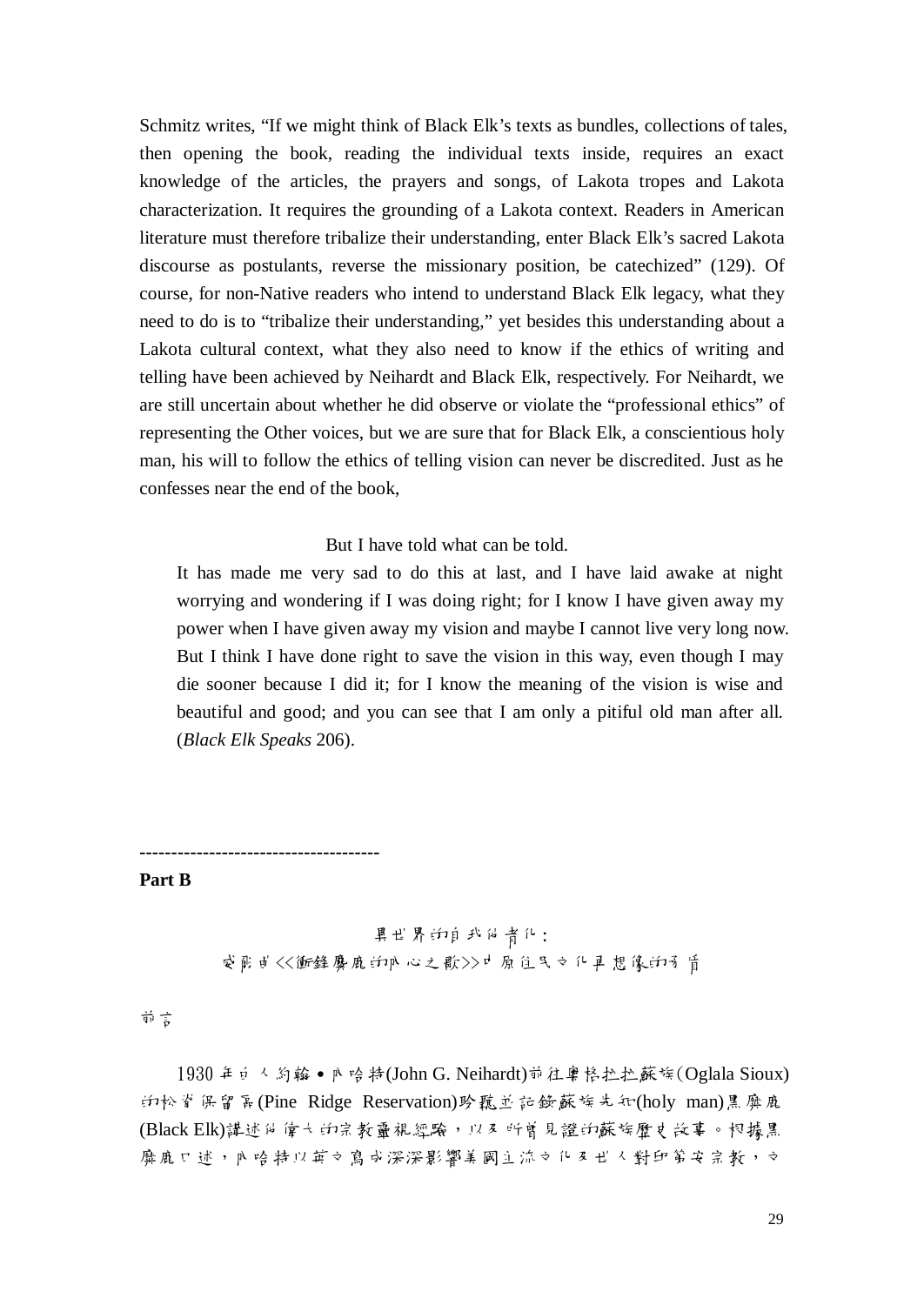化,歷史瞭解的名作--<<黑糜鹿如是說>>(*Black Elk Speaks)*。這部屬於見證自傳 體的<<黑糜鹿如是說>>揭開隱沒於主流歷史的蘇族領袖人物如應馬(Crazy Horse),坐牛(Sitting Bull)與白人抗衡的故事,呈現十九世紀蘇族人面對自己的部 族及立化將分崩離析,瀕臨減絕所產生的恐懼感,以及決心讓蘇族立化永續流傳 的使命感。

<<黑糜鹿如是說>>等名的篇章當然是最後有關傷膝濺之役的大屠殺,然而比 較有趣的故事是黑糜鹿陳述他橫渡大西洋,前往歐洲,在英國女王,御前表演之 事。根據黑糜鹿所說,1883 年,白人(Wasichus)屠殺最後一批野牛,斷絕蘇族人 賴以生 在的命脈, 私吞華威頓首府送來救助蘇族印第安人的錢, 致使蘇族挨餓受 凍,民不聊生,年輕的黑糜鹿目睹自人滿口撒謊貪婪的行徑,及族人被零零星星 圈豢在某些劃定的疆界中,絕望無助生活的樣子,感慨維繫蘇族命脈的神聖箍環 (sacred hoop)已破碎(213-4)。1886年,23歲的黑糜鹿加入奧格拉拉表演團,橫度 大西洋,前往歐洲表演。他認為他應該加入表演團,前往異地,因為他想或許看 看瓦西楚的「偉大世界」,「一探瓦西楚的秘密」,他就會「知道如何修復神聖箍 環,讓聖樹再度在中央開花」(215)。也希望「如果瓦西楚有更好的生活方式, 或許族人也應該模仿,週那樣的生活」(215)。雖然黑糜鹿在田顧他年輕時的想 法,語帶自責,認為自己想法愚蠢,然而,這企欲跨越疆域,一探他者立化,以 增加理解,進而想吸取合納他者生活方式於自我立化的想法,其實反映年輕黑糜 鹿,甚或是一般原住民,願意放棄我們/他們的對立(us vs. them)觀念,對不戶立 化展現包容的胸襟。

2000 年,威爾曲的第五部小說<<衝鋒麋鹿的內心之歌>>(*The Heartsong of*   $Charging$  Elk) 顯然是以黑糜鹿口述, 小哈特寫成的<<黑糜鹿如是說>>為藍本<sup>21</sup>, 巧妙地將十九世紀的印第安人抽離限制其立化流動的保留區,將之置於歐陸 異世界,重新想像觀照十九世紀末的原住民青年旅行異地,接觸跨文化洗禮所可 能面對的小小 社會突。威爾曲將歷史時間資於 1889 年以後,將場景貴於法國馬 賽港,深入糜鹿內心世界,探索精神擺盪在兩個文化之間的蘇族青年如何為融入 當地立化,降低疏離感,將自我他者化;他方面,又描寫看似選擇消融自我,戶 化於異國立化的外國人,企圖以再想像的方式,摸索重建記憶中遙遠的本土立 化。就某一個層次來看,威爾曲所極欲探討的正是美國印第安人,自與殖民他者 相遇後所有的「異化」經驗22,這包括因為和土地分離的流離失所感,被殖民者 驅趕安置於蠻荒貧瘠地區所產生的邊陲感,以及自身立化分解斷裂所帶來的立化 疏離感。然而,更重要的是威爾曲企圖進一步探索失落立化歸屬的印第安異鄉

-

 $^{21}$ 威爾曲本人未曾提及而立大爾的關係,只提及寫作靈感來源是一位羈旅法國的原住民故事。而 且,在小說中,他也寫入黑糜鹿參加表演團,經歷一場神識回鄉的靈視之旅,與水牛比爾同出現 於法國街頭的史實,並刻意指出黑糜鹿長衝鋒糜鹿三歲等等。威爾曲在虛構與史實間遊走,未能 減損<<黑糜鹿如是說>>>的影響及和<<衝鋒鏖鹿的Nト心之歌>>小說間互涉的關係。

 $^{22}$  此地所只的異化經驗夏恰當地說應該是指自我與自然分離引發的疏離感(alienation),人與人 之間關係疏遠的隔離感(estrangement)。美國原住民的異化經驗一直是當代美國原住民作家所偏 愛探討的主題之一,也是威爾曲小說一貫重點主題。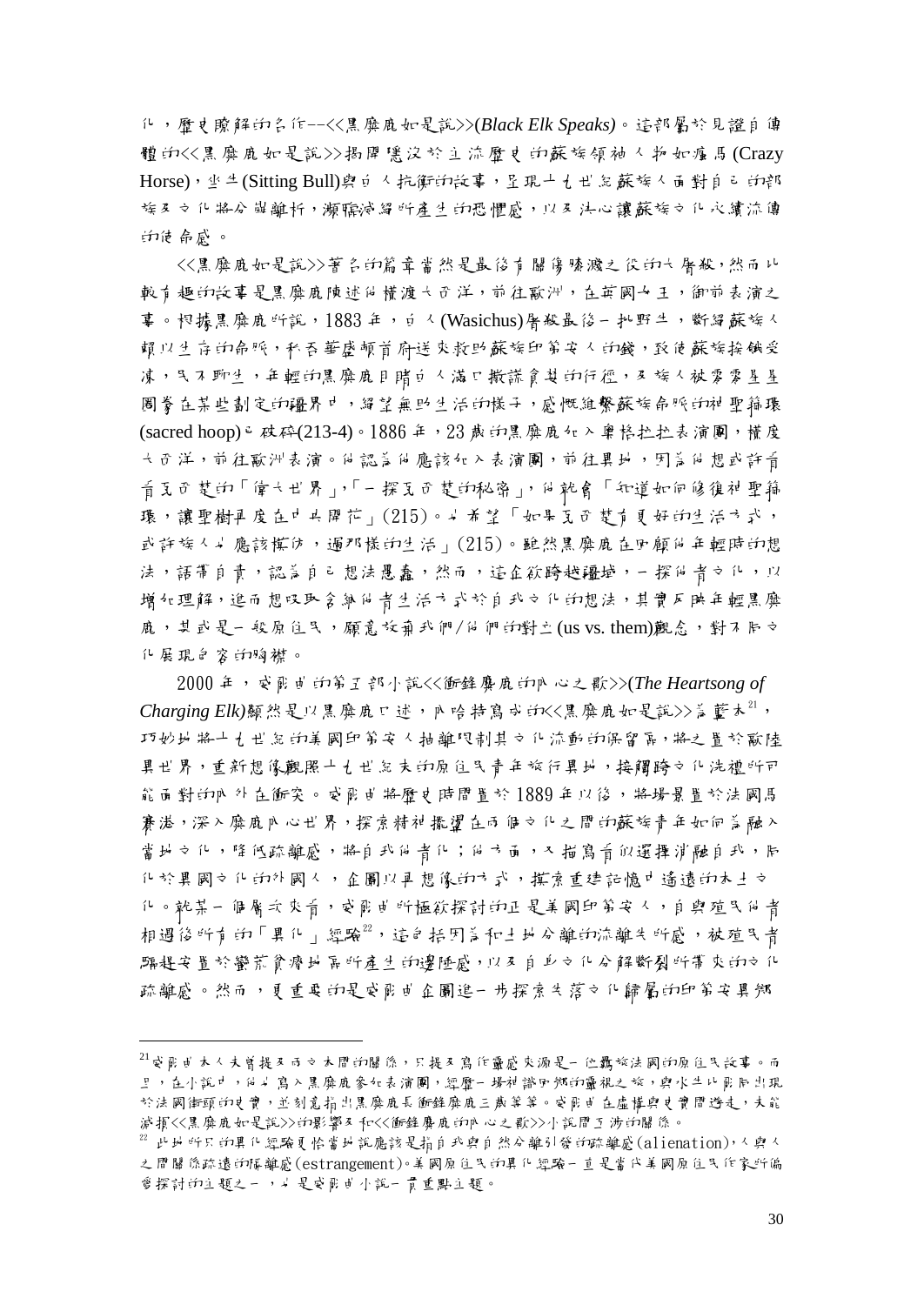人,如何能從抗拒被妖魔化/浪漫化的印第安刻板印象,與異文化結合中,重建 自我與他者的關係,開展新的生命。本論文企圖從十九世紀水牛比爾組織的蠻荒 西部秀,這樣一個藉由旅行表演將美國西部神話,原住民文化形象物化扭曲傳佈 的表演團體的文化意義談起,並從原住民角度思考「外來異種」相對於「本土原 生種」的概念如何因地域轉換,遷移而建構與鬆動。戶時呈現威爾曲如何試圖從 瞭解自我,他者,主客具位的觀看在度,探索印第安人在異立化的情境中與他者 建立積極關係的可能性。

一

刻板形象/他者化/卑賤體

白人想像印第安人,印第安人想像白人,在交互對「他者」的想像中,二者 似乎並沒有交集。自白人侵入美國新大陸,和印第安相遇的時刻開始,白人和印 第安人對待彼此的方式呈現不對等的狀態。自人外來者,以文明自居,「征服異 己」,用高壓姿態將美國印第安原住民「對象化」(objectify)為「怪物」(grotesque, monster), 視之為「非人的種族」(inhuman race)(Cassuto 26)。自人藉自將印第安 人他者化為文化道德低落的野蠻人,以肯定自我文化的優越及道德的高貴。Roy Harvey Pearce 在<<野蠻主義和文明>>一書中指出,「印第安對英國心靈之所以 重要,並不是因為他的處境內涵,而是他展示給文明人讓他們知道甚麼是不應該 存在的」(qtd Huhndorf 6)。換言之,印第安人在日人眼中,借用克莉絲蒂娃的概 念,是「卑賤體」,應當從美洲大陸驅逐,排除,以騰出空間,供白人文明發展。 十九世紀中葉,在國土擴張論者(expanisonists),「要文明或滅亡」("civilization or extinction")的威脅性論述下,印第安人被迫讓出来部土地供開發,遷往密西西比 河以西的大平原地區,待西部的土地開發價值被覬覦,白人又以保留區的制度將 印第安人隔離分裂人依部族,聚集隔離在畫定的土地。「讓它成為文明海 中的野蠻島嶼,希望印第安人生活在自己的島上,最後可以驅向適當的文明」 (Pearce 239)。印第安人並未如白人所期待消失或朝其所界定的文明發展,但文明 必戰勝野蠻的想法卻使白人建構另一套挾帶天命說的種族論述--「紅種人劣於黃 種人,應該被毀滅,黃種人可以藉由貿易,征服,通婚將之帶入更高尚的文明」 (Pearce 239)。

十九世紀,白人對印第安人的刻板印象是印第安人乃消逝中的野蠻人,所採 取 的政策是要 將印第安 人納 入 所謂 的力 明 美 國社會。誠如<<衝鋒 麋鹿 的小 心之 歌 >>中的美國政府駐法官員法蘭克林․貝爾 (Franklin Bell)在評論衝鋒麋鹿時所 說,美國印第安人除非讓自己的族裔戶化到美國社會,否則是沒有未來的。他批 評道:「他們是怪異的種族. . . 仍然想穿戴羽毛,珠飾,活在過去。這可能可以 理解, 因善 他們根本沒有未來可言。 . . . 以現在的處境來看, 他們是可憐的一 群人。遲早是要消失,否則越早加入美國,對他們越好。」(*The Heartsong* 82)。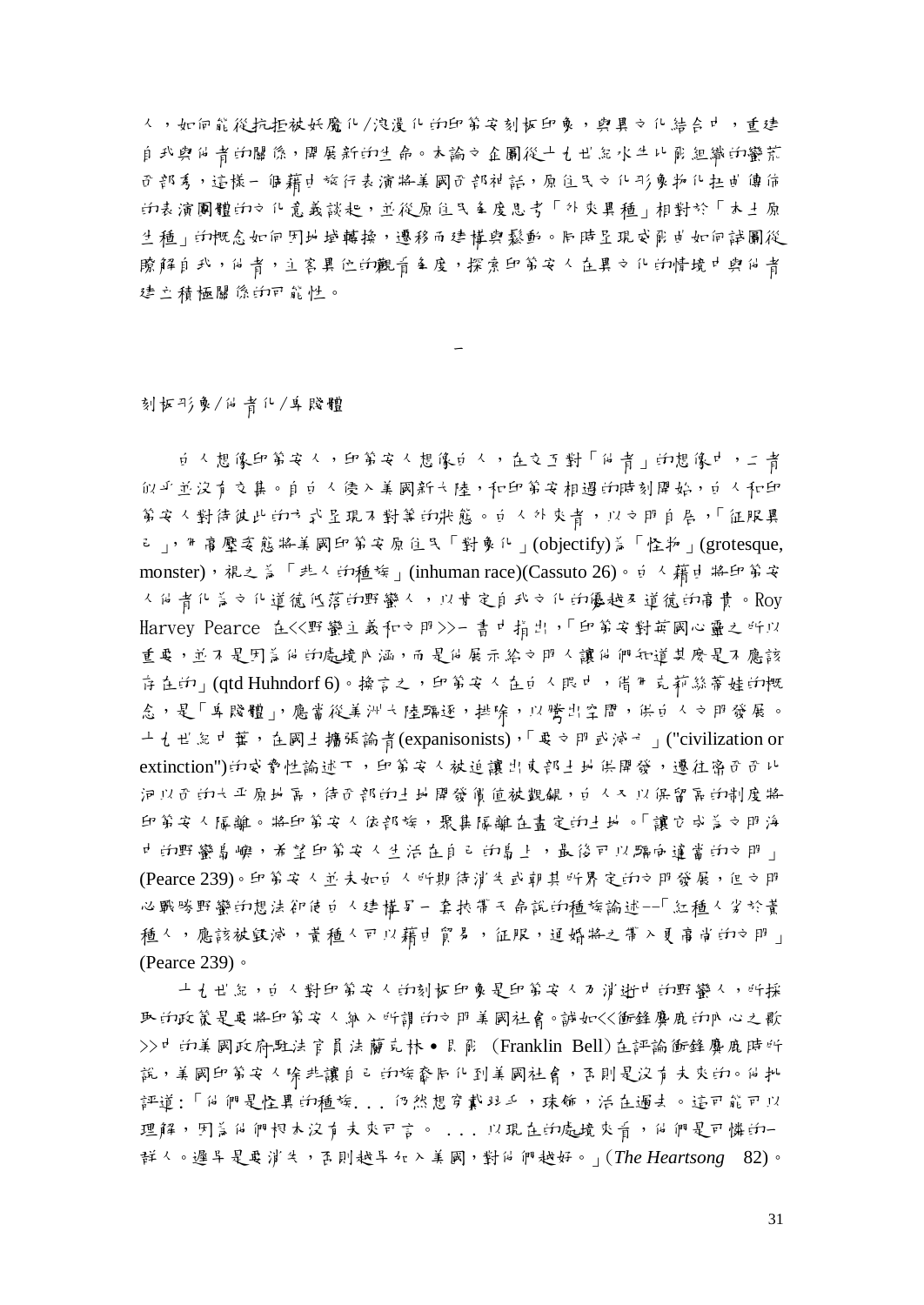但在原住民看來,這種認為原住民及其文化遲早要滅絕消失的論述其實是白人殖 民者所建構散播。而「外來異種」相對於「本土原生種」的概念也是被白人操縱 建構,可以因為白人的遷移,地理轉換,而任意鬆動。如美國原住民批評家 Jace Weaver 所說, 印第安原住民應消失, 心消失的論述是殖民者使用打壓原住民存 在正當性的一種手段,企圖在所定居的殖民地(settler colony), 建立自己万原生品 種(indigeneity)的假相,一種充滿「焦慮的假相」(uneasy illusion)(Weaver 228)。 焦慮之所以產生應如了一位原住民宗教立化批評家Vine Deloria, Jr.所指,是因為 白人殖民者「知道他是外來者(alien),也知道北美是屬於印第安人的」。白人「不 會鬆手丟掉印第安形象,因為他知道只要稍加巧思操縱,他就可以得到其實並不 屬於他的原真性(authenticity) | (qtd in Weaver 228)。

在白人的殖民論述中,為維護血統的純粹,殖民者保持高高在上的姿態,害 怕接近原住民(going native),避免和原住民混雜。不過,從十九世紀末二十世 紀初開始,殖民外來者想要驅近學習印第安人,參加原住民的慶典儀式活動,生 活像當地原生的住民(going native)的現象,卻流露出在外來者想進一步操弄原住 民符號的一種內在焦慮。Shari M. Huhndorf 在探討美國文化想像中的印第安人 時,指出美國文化中 going native - 直是美國人是用以界定及建構歐美屬性與歷 史「重要且必要的手段」(2)。他認為,從革命時期以降,扮演裝扮印第安人 (playing Indian),穿印第安服裝,學習印第安人行為其用意是來幫助歐洲美國人 找尋其屬性及道地性(identity and authenticity)(7),而十九世紀末開始的 going native 則是歐洲美國人認為需要採取印第安人的生活視野見識,以重建歐洲美 國人的種族及國家認同(8)。他認為 going native 以各種不同形式在美國文化出 現,一方面是要解決現代性的矛盾衝突,另一方面則是要化解因為認知到美國的 建國乃充滿一連串暴力所滋生的焦慮感(2,8)。內戰結束後,主導美國國家發展 的歐美精英領導份子,面對國家地理版圖的西向擴張,不同文化人口的遷徙流 動,為建構美國人統一的國家認同及屬性,無法規避的歷史問題是歐洲先民入侵 為殖民征服大量居役原因更實及與美國和平建國的矛盾。十九世紀末,資本 主義興起,社會達爾文主義宣揚社會進步論及白人種族優越論,現代化的進步發 展反而讓人們懷舊,想回到原點(origin),所以,將原住民生活浪漫化,學習原始, Huhndorf 聲稱,這些都只是歐洲美國人想從現代社會逃避的一種心理(14)。

由此觀之,對 1887 年,由白人水牛比爾(William F. "Buffalo Bill" Cody)所組 成的水牛比爾蠻荒西部秀(Buffalo Bill's Wild West Show)來說,邀請西部牛仔在舞 台上穿著豔麗服裝,表演轉馬,表演平原區自人和紅人間的戰役,安排印 第安原住民穿著傳統服飾,頭插羽毛,表演傳統祭典舞蹈,並攻擊白人等暴力場 面等等,可以說是為了滿足歐美人士對美國西部蠻荒地帶的窺視,及想像成為印 第安人的愛恨矛盾情結。水牛比爾是有生意頭腦的白人資本家的代表,他把美國 西部的景觀,動物,和人搬上舞台,將之馬戲班化,娛樂化,表演所到之處深受 歡迎。蠻荒西部秀也到海外如英國,法國,德國等地巡迴表演。一方面他把美國 西部神話和印第安原住民野蠻暴力的刻板印象傳播到過去的殖民者母國,深化且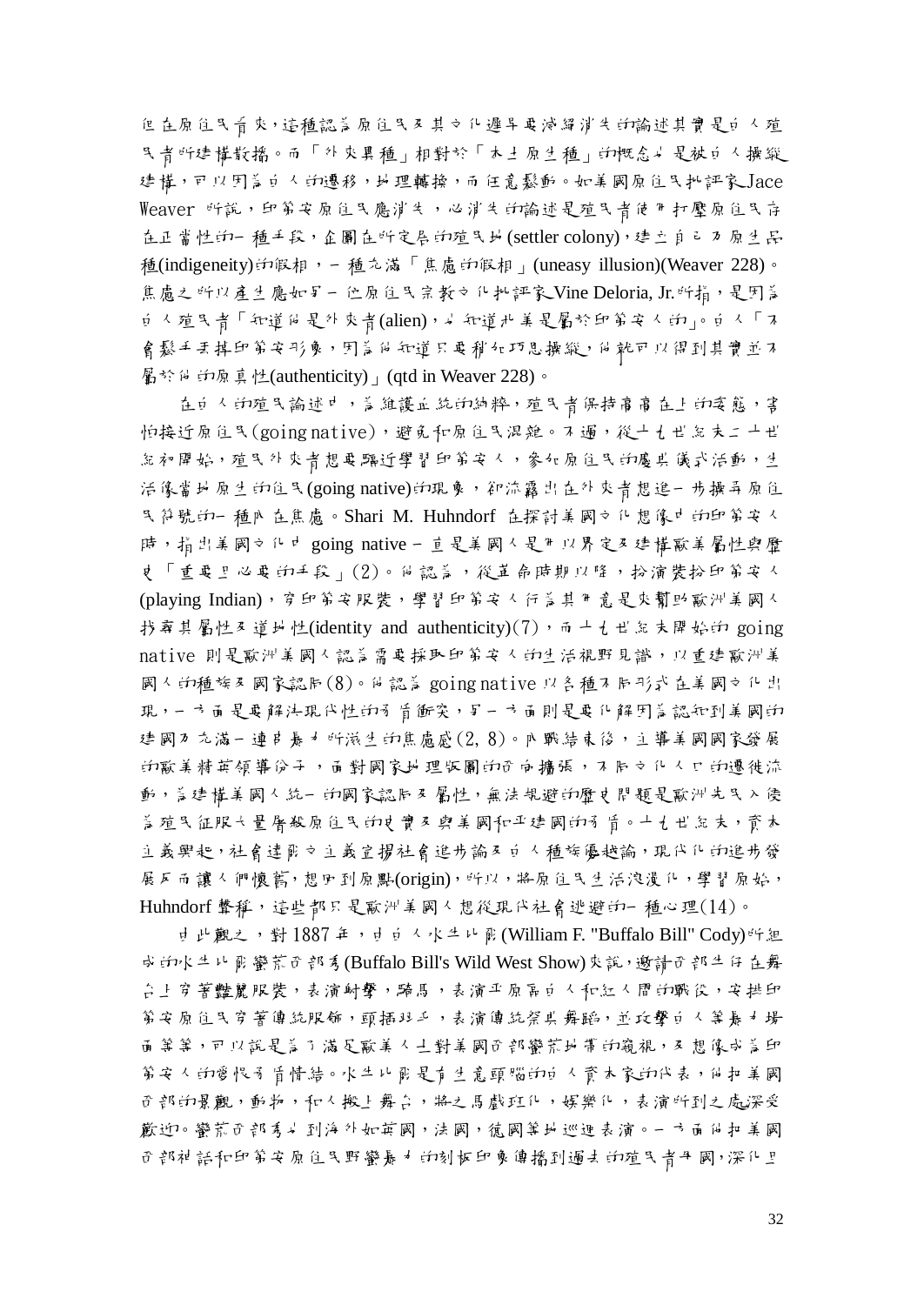延續殖民者對印第安人野蠻,暴力等的負面印象,引發歐洲白人對印第安野蠻怪 物的恐懼,但另一方面,他也很矯飾地藉由包裝「高貴野蠻人」 (noble savage) 的形象,成為商品符號,引發歐洲觀眾對原始異文化的想像和產生進入該文化的 欲望。

高貴野蠻人的主題,如海頓·懷特(Hayden White)所指出,自十八世紀以來, 早已像物神般,盲目被崇拜。懷特從傳統民俗學,心理學及譬喻三層面解釋物神 (fetish) th三重意義時指出,物神是具有神奇才量的自然物品(natural object), 人們 對之產生非理性的崇拜,物神也可指任何物品或身體的一部份,為人們轉移其性 慾方面興趣的對象。延伸此一概念,懷特解讀高貴野蠻人的概念中所蘊藏的拜物 性時強調,高貴野蠻人的譬喻是謬誤的,人們對之崇拜是非理性的,更重要的藉 由拜物,人們轉移了一種和種族主義有關的性慾方面的興趣(libidinal interest and satisfaction)(184)。從馬克思的商品拜物的概念談起,他分析道,15 世紀末起, 新世界原住民就被視為自然界裡的物品,隨征服者的慾望被任意消費,轉換與摧 録(186)。至於高貴野蠻人的概念,乃因對人(humanity)觀念的所造成的逆轉,但 不論將原住民看成是野人(Wild Man),或把原住民偶像化成高貴的野蠻人其實都 不脫從人為正常/不正常,潔淨/汙穢,高貴/低賤的二元劃分。原住民也從原來 早期被視為怪物,存在的他者客體(object),轉變成被慾望的東西(thing)(187-8)。

同樣地,巴巴(Homi Bhabha)也主張以拜物的觀念來解讀殖民論述中的刻板 形象(74)。巴巴將刻板形象定義為是一種「具拜物性的再現模式」(fetishistic mode of representation)(76),指出拜物源自於陽具匱缺(lack)與性別差異(difference) 的焦慮,要將差異規範化(normalization of that difference),否認差異(74)。依此 引伸,殖民論述中,拜物代表原初幻想(primal fantasy)的重新啟動,主體渴望純 粹的源頭(pure origin),但又必須面對種族,膚色與文化差異的威脅,他認為拜物 或刻板形象之問題不在於「其簡化,錯誤再現現實,而是它是一種僵硬固定的再 現,, 否認差異,無法再現主體的心理與社會關係。」(75) 僵碩固定(fixity)無疑 是巴巴批判的重點。他指出,殖民者藉此觀念來建構他者性(otherness),用於再 現模式 $(66)$ 。然而,他者,在巴巴的觀念裡,卻是具有而種相反衝突(ambivalent) 性質:「既為慾望d 是嘲弄的對象,既陳述差異又陳述認戶」(67)。

二

異世界的陌生人: 自身與他者相遇

在威爾曲 thK<衝鋒鏖鹿 thnト心之歌>>中,衝鋒鏖鹿,像蘇族歷史人物黑靡鹿 一樣,想藉著參加水牛比爾的蠻荒西部秀出走。對蘇族年輕人而言,這樣的出走 深具意義,因為逃離保留區是平原區蘇族人突破生活籓離,採脫外在及心理束縛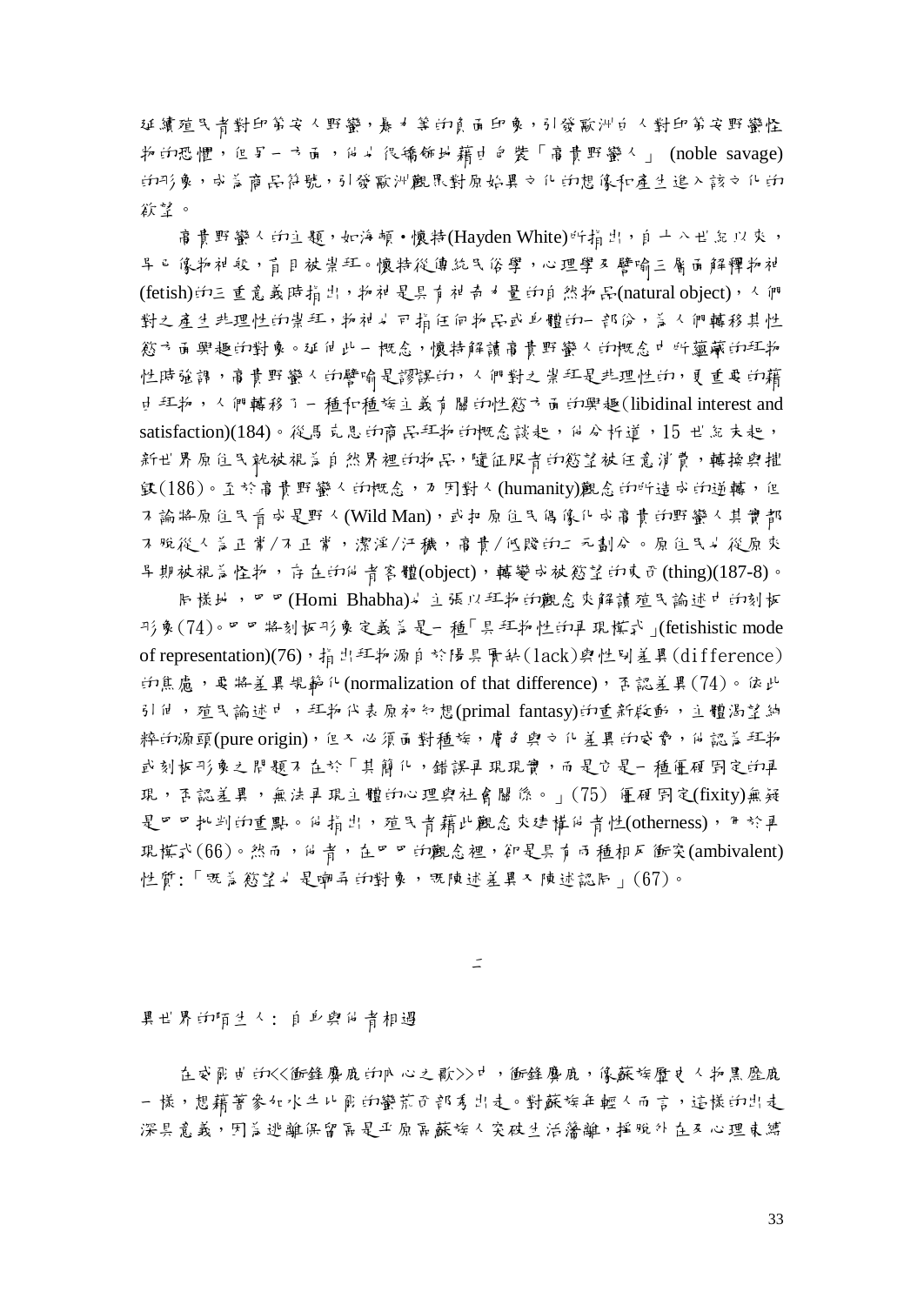的一種反動方式。<sup>23</sup>蘇族年輕人希望走出保留區疆界,到歐洲白人的世界旅行表 演,認為這除了可以讓他們有機會領略自人的立化生活面貌外,還可以傳揚自己 的立化;但是,很不幸也很諷刺的是,参与水牛比爾蠻荒西部秀的印第安表演者 不僅在白人總監的控制下,喪失文化主體性與自主性,也成為美國白人拿印第安 人做商品矇混觀眾的幫兒。小說中,水牛比爾聲稱,他組秀的目的是要將印第安 人純樸的智慧教給為工業資本價值所惑的法國人(*The Heartsong* 59-60),團員因 此要表現出印第安人的「勇氣,智慧,寬宏大量--像舊日的領袖們一般」(*The Heartsong* 51)。這樣刻意再現的印第安文化是矯揉造作,虛假,不真實的。再 說,這樣板式的表演只強化了歐洲人心中印第安人高貴野蠻人,消逝中野蠻人的 刻板形象,可是這刻板再現背後卻也夾雜著蘇族人複雜矛盾的心理。事實上, 僅歐洲白人透過這「商品拜物」的方式降低了面對野蠻人的焦慮,蘇族年輕人本 身也從這樣的扭曲的再現得到滿足。他們覺得他們的表演,不僅讓法國人見識到 蘇族的立化,提高了立化的能見度,更重要的是他們得到了在美國本土所得不到 的尊重與「同情」,並且從中肯定了自我文化的認同。誠如衝鋒麋鹿所說: 「當 然, 他知道這[表演]全是假的, 家鄉的老人家也反對年輕人離鄉參加自人賣弄的 假玩意,可是他對唱剝頭皮歌(scalping song),跳剝頭皮舞不再感到罪惡。他覺 得能對這些法國人呈現古老的傳統,是一種驕傲,因為法國人欣賞印第安人,而 且,看來真正同情他們」(*The Heartsong* 52).

可惜的是,一般法國人所戶情的是消逝中的印第安符號,而不是印第安偶 體。當他褪去表演者矯飾的人衣,恢復本然自我面貌,衝鋒鏖鹿隨即感受到被排 斥的孤寂。當意外從馬上摔落生病,被表演團遺棄,送進法國醫院後逃出,衝鋒 麋鹿流落街頭,他感受到在異邦,人們對他懷疑與敵視的眼光: 「衝鋒麋鹿進入 這城市時,是很神棄的,民眾歡迎他。現在,他們用懷疑的眼神看著他,其至充 滿敵意,就像美國人一樣待他。」(*The Heartsong* 52)。這不同場域的注視眼光迫 使衝鋒慶應檢視心 在,重新講整他主客體的位置,当察自身和他者關係,而在確 立與他者的關係過程中又必須認知差異。小說中,威爾曲做為敘事者以變換敘事 的觀點,表現這主客觀看位置的跳動,並突顯男主角的差異性(difference),與格 格不入不入的外來性(alienness, strangeness, foreignness)。<sup>24</sup>因此,通篇小說,雖

 $23 + 1$  世紀末, 西部蘇族人和白人間最著名的戰役是 1876年的小大事之役(The Battle of Little Bighorn)。蘇族印第安人領袖「坐牛」(Sitting Bull)殺害了突擊蘇族營地的白人將軍卡斯特(George Armstrong Custer)。這勝利的代價是蘇族人被白人政府以更嚴厲的制度限制,被圈入保留區中生 活。被圈豢在保留區中的蘇族人從此失去了文化自主性;上白人辦的寄宿學校,被禁止說母語, 蘇族人生活在白人殖民的機工中。因此,摔脫白人殖民禁錮枷鎖,追求自由一直是蘇族族 人的夢想。

 $^{24}$  他 者, 外來者,異者之間的差別為何? Richard Waldenfels 從語意分辨指出, 他者視之為多樣 (diversity),其相反為同一(sameness),他者之為外(foreignness)則相對於我所有的 (ownness) 概 念。他從領域範圍(place),所有權性質(possession)及行為(manner)來說明相對應於法語 "autre, alterite 和英語"other, otherness"的德語"fremd"的涵義。德語的 fremd 的解釋,包括我領域以外發 生的(是陌生的,外國的),屬於別人的(alien),及異質的,怪異的,不常見的,古怪的。中立 語詞中,「外」亦相對於內屬範圍,以處所論相對於本地,「他」則是人稱詞,只你我以外的第三 者,「異」則與奇,怪,殊戶義。見 Richard Waldenfels, "The Other and the Foreign." p. 113; 周何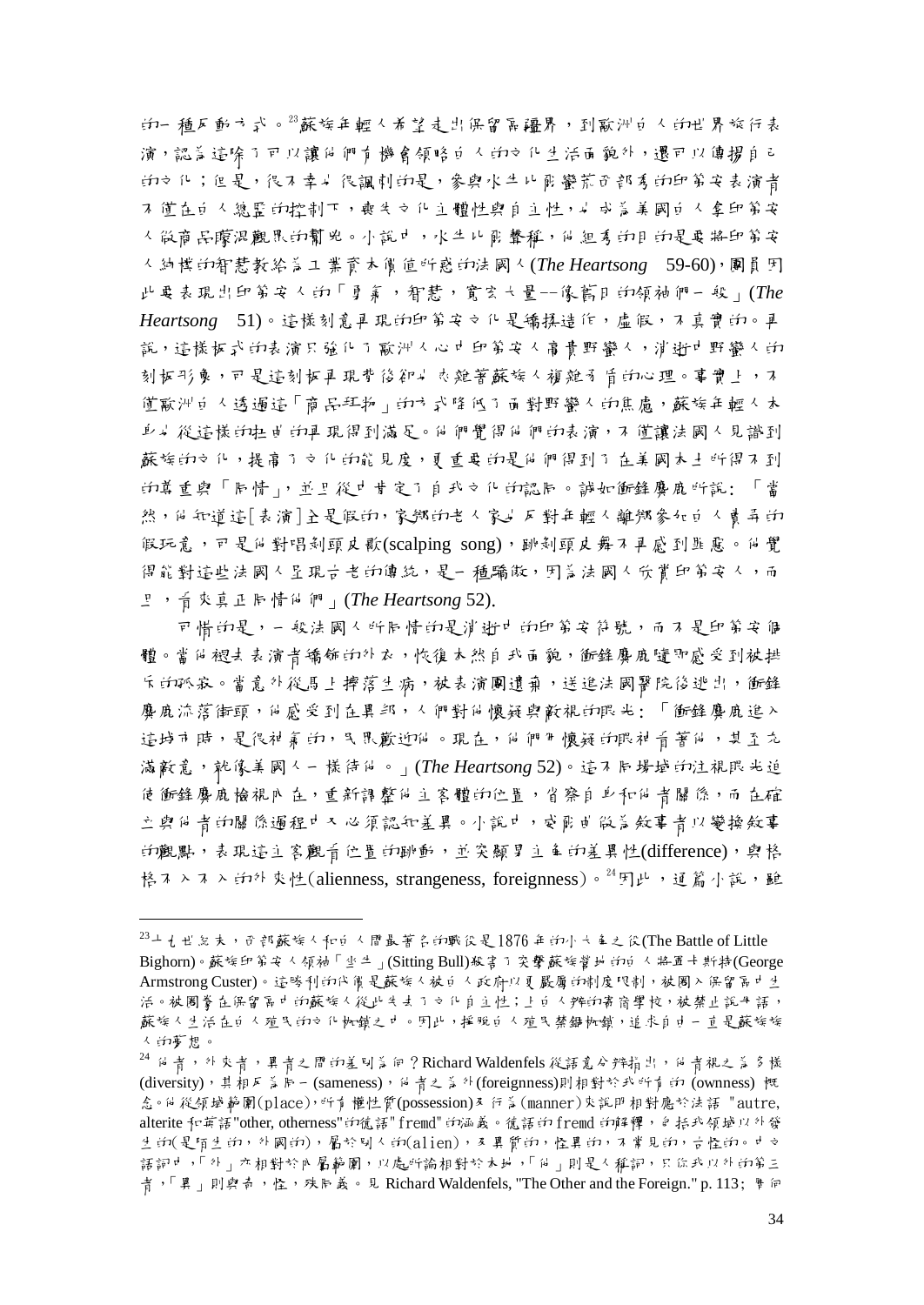然以衝鋒鏖鹿男主角的故事發展為中心,但威爾由卻不斷呈現歐洲日人和真實生 活中的印第安人接觸後所形成的觀看印第安人視域;並以這視角敘事,洩露歐洲 白人對異立化或美化,或浪漫化,或醜化等等複雜的幻想。

首先,威爾曲將衝鋒鏖鹿鎖定在一個像孤兒般的外國人,異鄉客,陌生人的 生存困境: 孤零無依,啞口無言,身心難安。因語言的隔閡,感受到強烈陌生感; 因為不熟悉當地語言,甚至於連美國國家的語言--英語--都不會,使他感受到在 美國本土一樣的疏離感,他壓抑自我,成了道地的圈外人(outsiders),一個如克 莉絲蒂娃所形容的「沒有聲音,沒有發聲的舞台,沒有聽眾,沒有影響力,也沒 有社會地位」的外國人(20)。在異文化的世界,他不能自由用母語和人暢快溝通, 只有將母語祕密「保存」起來,「任其凊萎」。這種痛苦, 克莉絲蒂娃最明日, 表 達的最深刻。克莉絲蒂娃在<<我們之中的陌生人>>(*Strangers to Ourselves*)中指 出:當人陷在新語言和母語之間,母語無從發揮,且使用陌生的新語言人常因為 怪聲怪誹讓聽者茫然,說者擺尬時,這時唯有沉默才是歸所(15)。所以,語言的 陌生讓他在馬賽變成沉默的他者,需要美國官員,法國記者及官員代言,轉譯其 需求。除此之外,外國人面對另一層的困境是沒有明確的公民權,沒有清析的法 律身份定位,遊移在國家律法邊緣,既不屬於此,也不歸類於彼的檻於。對於美 國原住民而言,他們和美國政府的關係既獨立人模糊,加深他們身份屬性模糊所 帶來的困擾。十九世紀,美國政府和原住民動不動就以簽訂協約(treaty),給予 原住民相當的保障承諾,然而美國政府常任意毀約。依據協約,原住民部落方 獨立的國家實體(is its own separate nation),但在白人不尊重協約精神,原住民 又得不到公民權的情況下,美國原住民在屬於自己的土地上,生存處境卻像異邦 人。 $^{25}$ 小說中, 衝鋒鏖鹿在法國, 真正的異國, 因為不是美國公民, 不受美國和 法國間的法律協議所約束,成了美法兩國官僚體制的受害者。身份的模糊讓他被 作弄擺佈,無法及早被遣送田國,終而流落異鄉。26

威爾曲 因之將衝鋒 鏖鹿 貴於而 侮世界(新舊世界),而 侮う化(承方)化 與部 族立化)以及兩個時間標的(過去和現在)中,深入探索陷入其間拉扯所感受的迷 惘。這迷惘深深影響衝鋒麋鹿對自我的認知以及和他者的關係。衝鋒麋鹿被動式 的沉默,使得他無法充分傳達自我的需求。從他者異樣的眼光中,他被迫檢視自 己 的身體, 膚色,體格, 裝扮, 而清楚意識到他自身的差異, 及在他者眼中他是 異類,怪物與野蠻者,所有負面刻板印象的綜合(*The Heartsong* 42-43)。對異鄉 遊子來說,本土立化的記憶與召喚遂成為精神依靠。讓衝鋒靡鹿魂牽夢紫的是家 園的景物,童年的生活點滴,年輕時的夢想,然而,隨著時空的隔離,記憶逐漸 模糊,依附的力量漸失,加深他在異鄉的失落無依之感。例如,小說一開始,衝

主編國語活用辭典。

<sup>25</sup>威爾曲對美國原住民所面對的司法體系與法律制度不無批判,這議題也成為他另外兩部小說 **The Indian Lawyer** *R* The Death of Jim Loney 觸 *R* th通 巾。

<sup>26</sup>諷刺的是,第一次因流落街頭當流浪漢被逮,關進監獄,第二次因謀殺罪被關十年,然而,最 後謀殺罪被從一般刑案被歸類為政治案,得到赦免,法國政府還為關他十年的錯誤道歉(*The Heartsong* 361)。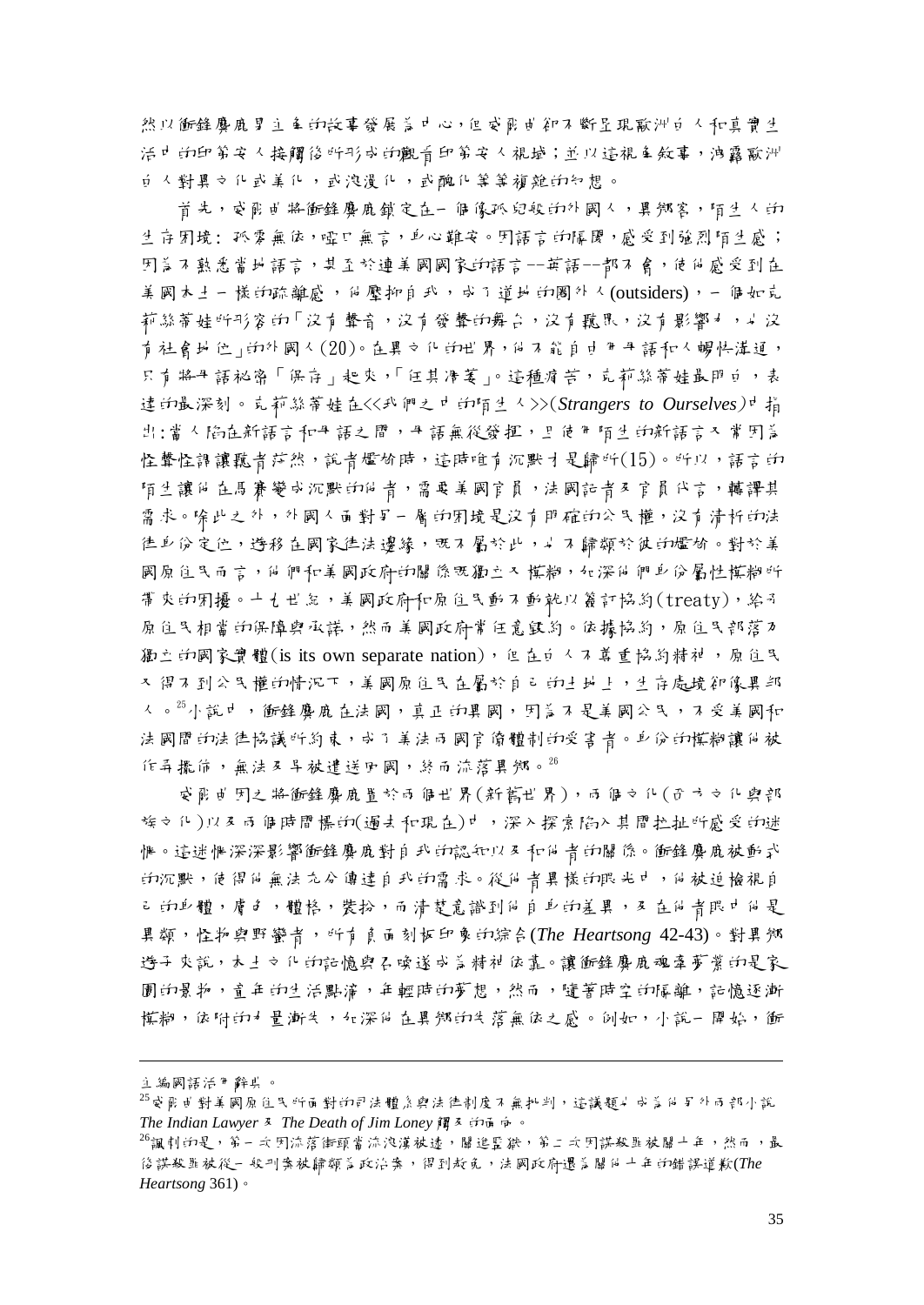鋒靡鹿隻 身躺在醫院中,神識田到家鄉,清楚地記得自己和同伴們對部族領袖應 馬的追隨崇拜,其對白人永不妥協屈服的誓言,以及應馬被殺,奧格拉拉族人遷 入松脊保留區,他被迫上自人學校學習英語,以及他 13 歲逃離至 Stronghold, 學習古老的印第安生活,經驗靈視之旅,得到 wicasa wakan 聖靈庇估,所獵殺的 權爪做成的項鍊,成為他的護身符(The Heartsong 14)。然而,在異立化裡,他 對這些精神力量存在與否的信心開始迷惑,他徨恐他所依附的精神體逐漸失去力 量: 「他試著以正確的方法抽煙,可是沒有 *pejuta wicasa*--在精神世界,沒有力 量。顯然, 他 的動物助手再也 沒法代表 他 和 Wakan Tanka 說話。在那個地方離開 了他?Yellow Breast 是不是也遺棄了他呢?」(*The Heartsong* 130-1)。

事實上, 衝鋒鏖鹿對自我的信心必須建立在明確的自我文化認同上。當他感 受到部族立化給予他的才量大,他主體性確立,個人必在才量就增長,否則他只 能壓縮隱藏自我,屈服於異邦人的索求,唯唯諾諾。比如,代表印第安精神才量 的神靈,死亡之歌,在某方面,成為他對抗異族岐視侮辱的「神奇武器」,提振 其自信與能見度的方法 (*The Heartsong* 204)。在一次與侮辱他的白人水手的衝突 中,他發現唱原住民死亡之歌,竟能讓威脅他的一群白人驚嚇徨恐,措手不及(*The*  Heartsong 200-1), 他對自我的肯定就增加了。相反地,當自我認戶的文化正在 消失中(vanishing)的恐懼與失落滋長,他就渴望將這份失落轉移。對法國妓女 瑪莉(Marie)的愛戀就是在自我離異狀態下,情感移位的結果。他想到夢裡最最 常出現的場景總是親人對他聲聲的召喚道「你是我唯一的兒子」 ("You are my only son"),可是每當他夢見自己重回代表 Lakota 傳統文化的 Stronghold 營地 時, 他發現所有的一切都消失了--「沒有人, 沒有馬, 沒有狗, 沒有住處。沒有 篷架,沒有火堆,到處只剩下蔓草覆蓋。好似 Lakota 的人已經從地球上消失」 (*The Heartsong* 235; 434-5)。這種文化失落的空白需填補,所以,他認為「唯一 能對抗這頑強不斷出現的夢境的方法,就是多想想那穿藍袍的女子,好將這夢擠 出去」(*The Heartsong* 236)。

和妓女瑪莉的關係,一方面反映出衝鋒麋鹿在異國難以安頓的多重邊緣化的 存在狀態,另一方面,也顯示他對異立化幻想,融入該社會的慾求。法國妓女是 社會的邊緣人,衝鋒鏖鹿是流落異鄉的外國人,在社會的自落偷偷摸摸地靠勞才 過活,是道地的邊緣人。透過對社會邊緣底層人士的認同,衝鋒鏖鹿以為他找到 心理可以依附的對象。他被她異國的「體所吸引,以為他自己的真情可以跨越種 族性別籓籬, 藉日 附體的結合, 滿足他融入當地社會的心理欲求, 殊不知, 吸引 誘惑衝鋒麋鹿,讓他迷惘的其實是如克莉絲蒂娃所稱的「詭異的陌生性」(uncanny strangeness)。援引佛洛伊德的詭異(uncanny)觀念, 克莉絲蒂娃指出外國人 (foreigner)在我們心中產生的既排拒(rejection),又吸引(fascination)的才量, 那是佛洛伊德所稱的「嬰兒期的慾望及對他者的恐懼--對死亡他者,對女性他 者,對無法克制的衝動他者的恐懼」(191)。她聲稱,「外國人在我們的心中」(The foreigner is within us), 逃離外國人,就是和自己的無意識戰鬥(191)。在<<衝鋒 麋鹿的內心之歌>>中,顯然地,無論是衝鋒麋鹿或在地的法國人都必須面對這內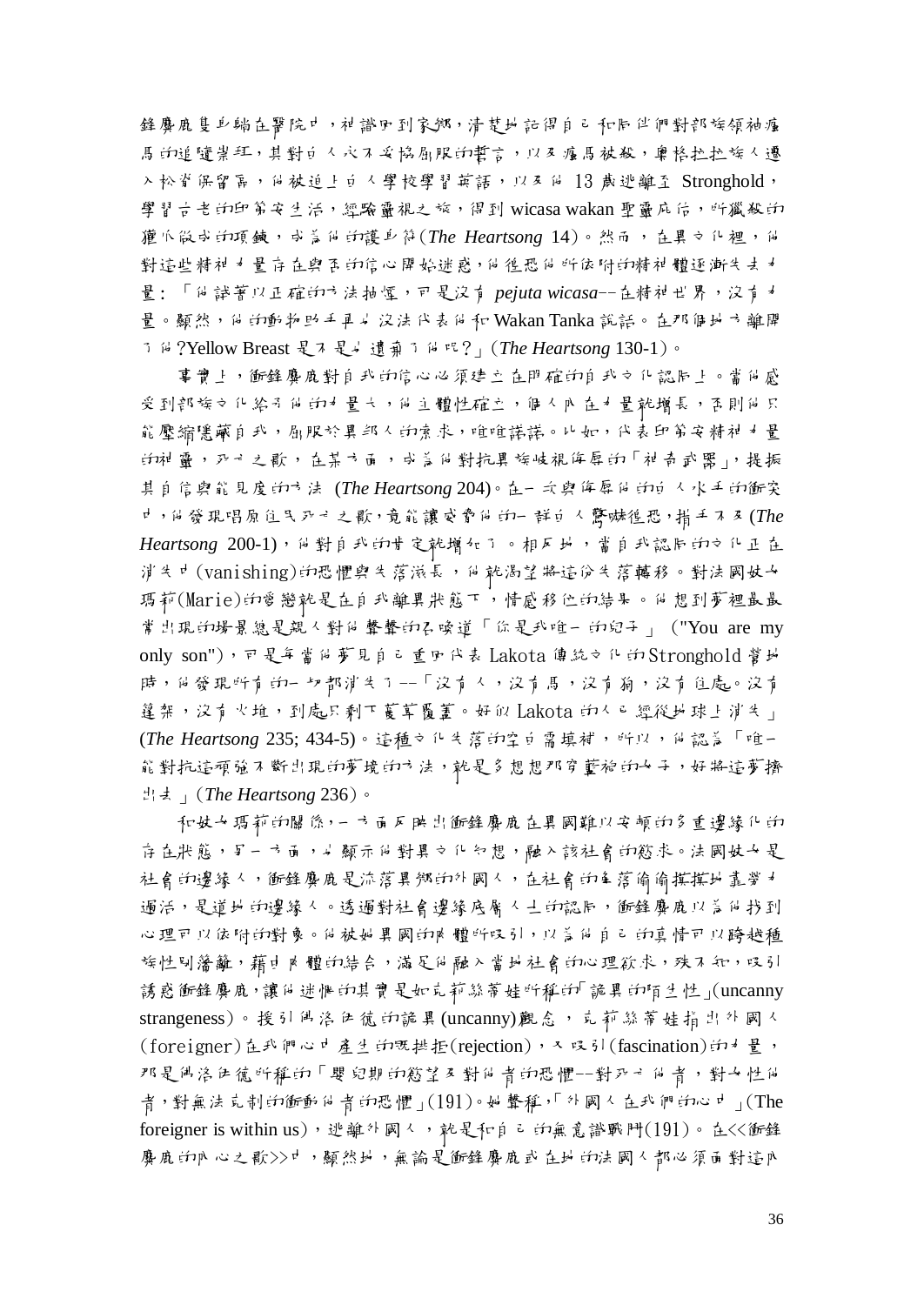在的外國人,與自己的無意識戰鬥。

他方面,對異文化的不實幻想也帶來災難。不僅衝鋒麋鹿連把衝鋒麋鹿定位 為卑賤體的法國人都蒙受其害。小說中,瑪莉屈服在她同性戀老闆的權力和金錢 的威脅下,設計出賣下藥迷昏衝鋒麋鹿,讓同性戀變態狂玩弄衝鋒麋鹿。蘇醒後 的衝鋒麋鹿發現猥褻行為感到一陣作嘔。在驚恐受辱之中,衝鋒麋鹿毫不猶疑地 殺死了戶性戀變態狂。在此,威爾由無疑地呈現出一個克莉絲蒂娃在<<恐怖的力 量>>中所謂的「道德性」卑賤情境。<sup>27</sup>對衝鋒麋鹿而言,這情境之卑賤在於馬莉 的背叛,為金錢出賣他的肉體,以取悅滿足同性戀老闆對異國的體的既愛戀又鄙 視之幻想。夏甚者則是來自於戶性戀男子所造成的心理威脅與恐懼。在衝鋒鏖鹿 看來,同性戀者的行為是 Siyoko,是蘇族文化中邪惡與污穢的象徵,應該被鏟除。 他認為這情境是 Great Mystery 派來考驗他的勇氣與決心,所以縱使在驚恐中, 他仍深信:「即使過了兩晚,他還是強烈的覺得他應該殺死這 *siyoko*. 這是再簡 單不過--人只要碰到邪惡,就得將它殺掉。 」(*The Heartsong* 297)。不幸的是, 衝鋒鏖鹿自以為是替天行道的行為非但未能得到法國人理解,反而被看成是野蠻 者既有的暴力表現。法國馬賽當地人馬上用二元對立的思考方式,界定了衝鋒麋 鹿。如記者 St-Cyr 所揣測, 衝鋒鏖鹿「是沒有家園的人。他沒有人可以交談, 給他安慰。這是為甚麼他會完完全全豁出去的原因。」(295)。St-Cyr 利用媒體 大肆報導衝鋒鏖鹿的故事,「要讓全馬賽的人知道這來自美國的怪異生物,他奇 異的癖好,他想成為法國人的可憐作法,以及他野蠻的規範(code)和文明法律間 的衝突」(295)。St-Cyr 就如一般的歐洲白人,未能深入了解衝鋒麋鹿對他者的 排拒,涉及更深的文化差異認知問題。

若衝鋒麝鹿無法拔除其小在無意識對他者(戶性戀,可方異立化)的排拒,源 自於立化差異,小說中另一個對他者的懼戀情境則是水牛比爾變荒西部秀所製造 的印第安人野蠻暴力場面。大蓬車,追逐的印第安人,奔馳的野牛群,半裸上身, 冷酷殘忍的眼神,及野蠻人的吼叫聲等 (*Heartsong* 112)進入觀看者的無意識中, 內化形成主體所認知的印第安野蠻形象,造成觀看者對「卑賤體」的排斥,引發 孩童及婦女的恐懼。因此,當小說中虔誠的基督教徒 Madame Soulas 被要求收容 流落異鄉的衝鋒鏖鹿時,內心便承受無比的焦慮,恐懼,择扎等煎熬。在基督教 道德觀的教導下,Madame Soulas 同意應該要為野蠻人的福祉禱告,但是從從觀 首 蠻荒 邵 部 秀 所 A 出印第安野 蠻形象讓她 害 怕,讓她 抗拒應有 的接 \$P。歡迎, 接待陌生者到自己的家庭所展現的親切好客(hospitality)姿態背後,如德希達所 指出,是蘊藏著主(host)客(guest)間,歡笑與淚水拉扯的矛盾。接納異己不易, 接納以所謂歐洲文明為價值標準,判定為野蠻的人類更需要勇棄。立明與野蠻這 二元對立的觀念,其實是立基在所謂陌生與熟悉的對立觀念。Madame Soulas 坦

 $^{27}$  克莉絲蒂娃曾對「耳賤情境」(abjection)做了這樣的揭示。她說:「在耳賤情境之中,其實 蘊含著一種狂烈而模糊的反叛,它是出自存有者在面臨威脅時,所激起的對抗;這威脅可能來自 主體之外,亦可能從主體之內朝外氾濫而出,讓人全然無從準備、無法忍受、無可料想。它就在 那裡,靠得極近極近,卻無法被同化。它煽動、煩擾、蠱惑著從不輕易任人引惑的欲望。異常受 驚,他轉身離去; 心至極,他拒斥一切。」(<<恐怖的才量>> 3)。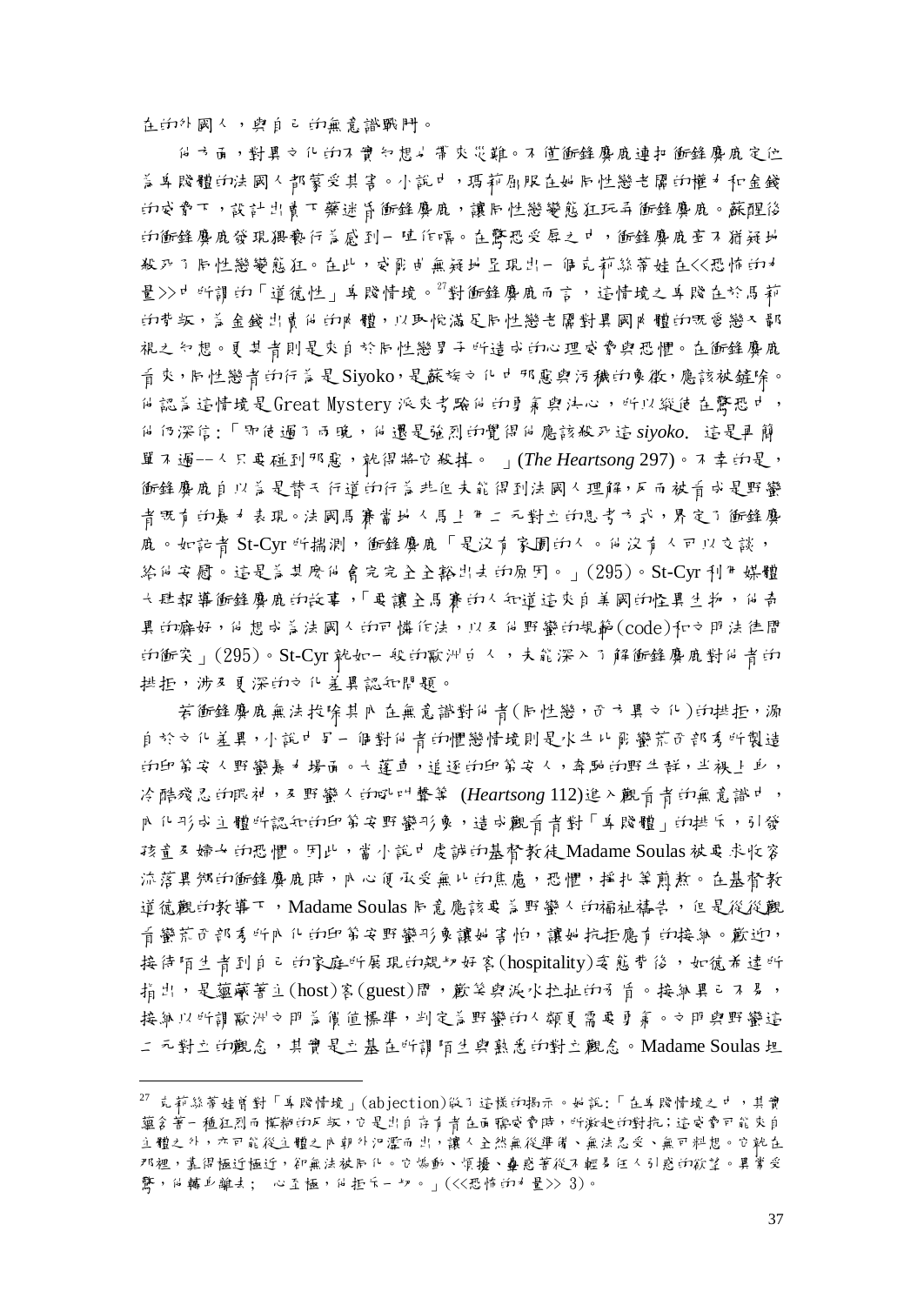白地質問: 「他們真正能提供給這野蠻人感到舒服的東西嗎?他們有充分的準備 讓他住進家裡來嗎?孩子們要怎麼樣誹整自己,這應這樣的怪物?野蠻人要住到立 明的社群裡,他們會怎麼想?」(*The Heartsong* 110) 就因為在她的眼中,印第安 人是異類,會格格不入,才更擔心家無法提供舒適的環境,讓家不成家,讓作客 在家的外國人不自在。

三

與他者共存,文化再想像的矛盾

<u>.</u>

如何看待及對待他者?Tzvetan Todorov 在<<征服美洲:他者的問題>>(*The Conquest of America: The Question of the Other*)書中,分析哥倫布對待美國原住民 時指出兩種可能方式,一是將印第安人視為和自己一樣的人類,應該和自己有一 樣的人權,宗教信仰,行為和生活方式,而加以戶化,或者看出差異,將之視為 異己,認為我優彼劣。而者皆出於自我中心主義,將我的價值視為普遍的價值 (42-3)。同化雖出於人道精神,立基於平等原則,但是也是消除差異的一種方式。 其中更涉及一種殖民者的欲望,一種想讓他者改信其宗教,遵循其生活習慣的欲 望(43)。<<衝鋒鏖鹿的IN 心之歌>>中,Soulas 家庭克服了心理恐懼,收容衝鋒 廉鹿,但是基本上,他們並未去除以自我立化為中心的態度來對待衝鋒鏖鹿這位 外國人。他們安排他在魚市場工作,教他基本的法語及法國所謂立明社會的飲 食,衣著,工作方式,甚而鼓勵他上教堂,望彌撒;他們待他如親,但也讓衝鋒 麋鹿感覺自己是「孩子」。這樣並非對等的關係或許是衝鋒麋鹿脫離 Soulas 家庭 至肥皂工廠工作,選擇開始獨立自主生活的原因之一。

相較於無法以融入他者的方式,真正瞭解接納衝鋒鏖鹿的 Soulas 基督教家 庭來說,法國農場 Gazier 父女對衝鋒麋鹿的對待才讓衝鋒麋鹿有機會進入 Todorov 在<<歷史的道德>>書中,談到的自我對他者的認識(knowledge of the other) 的第三個階段--自我恢復,與他者對話。<sup>28</sup>這也讓和衝鋒麝鹿互動的法國 人真正表現出克莉絲蒂娃所謂的「有能力想像,把自己變成他者」。克莉絲蒂娃 認為,「與他者,外國人,生活在一起,給予我們做為他者(being an other)的可能 性。這不只單純只我們可以--很有人道精神地--接受他者,而是可以設身處地。」 (*Strangers* 13) 法國女子 Nathalie Gazier 對衝鋒麋鹿背景與文化的好奇固然部份 是出於法國人對高貴野蠻人的崇拜,然而,她願意融入,對衝鋒麋鹿所敘述的 化投以關注與想像,試圖了解立化差異,完全接納尊重信任衝鋒麝鹿,因此給予 衝鋒麋鹿極大的精神支援。

衝鋒麋鹿和 Nathalie 結婚象徵著消除對異己刻板印象的恐懼,與接納的可

 $^{28}$ Todorov 所謂的四個步驟第: 1. 以自我善中心, 將他者戶化到自我 (日我的觀點立場認知去瞭 解他者) 2.為他人著想消融自我,壓抑自我主體 設法調整以適應他者自我消失只剩他者 3.恢復 自我,與他者對話 4.抽離自我,從對他者的知識,來瞭解自我,不斷有新的自我認識(14-15)。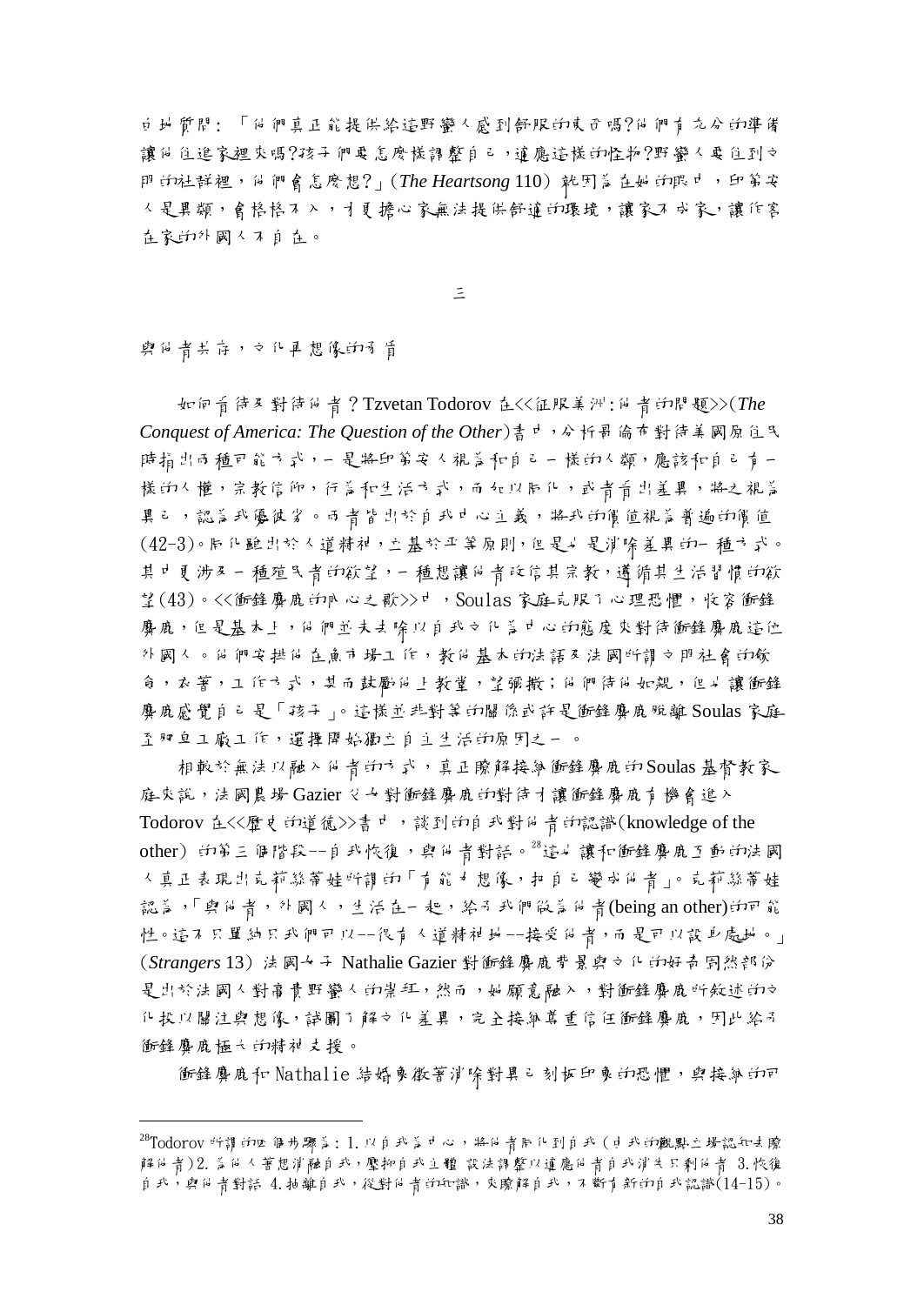能。但是對衝鋒鏖鹿來說,異鄉人的恐懼, 痛苦未曾減少。縱使他因婚姻取得合 法的法國公民權,他發現自己無論如何也難以融入當地社會,難以採脫當地人以 異樣眼光注視他,他很遺憾「他在這國家始終是個陌生人,曾為他的無知付出代 **價」(The Heartsong 428)。在某一方面,他身不自己,被動地成為流落異鄉,失** 去家園的流亡者。流亡者,如薩伊德所說,「在中間地帶生存,既不能完全和新 環境水乳交融,又不能和舊所主義所有所情緒,被這種藕斷絲連式的關係所糾纏 苦惱, 在某一層次是既想家人 濫情, 了一方面, 又是位擅長摹擬, 偷偷摸摸的流 浪人(a secret outcast) 」(*The Edward Said Reader* 370-1)。語言的障礙切斷衝鋒 麋鹿與家鄉的聯繫,他無法由閱讀報紙的新聞來瞭解美國本土的事情,只能從卸 貨碼頭ユ L ロ 中 知道 點瀋 消息(*The Heartsong* 419-2)。丈 撐 衝鋒 鏖 鹿 度 週 16 年 在 異地艱困生活的才量是他自認為仍保持的家鄉記憶,以及聖靈的庇佑。當他知道 來自家鄉的水牛比爾蠻荒西部團體到法國表演,他陷入痛苦的样扎,一股近鄉情 怯的恐懼油然昇起。記憶中的故鄉事在他腦海中重新洗牌。

他前往觀看比爾的蠻荒西部秀的表演,在這主客觀看位置互異的情境中,他 看到表演台上的自己,似曾相識的熟悉感讓他感到極端的不舒服與厭惡。表演以 他曾經參與過的卡斯特歷史事件為主軸,可是表演明顯扭曲史實,尤其最後一幕 更令人髮指。水牛比爾衝出,一刀刺進印第安人心臟,以討好歐洲白人認為印第 安人該被殺的口味。從過去被觀看的位置,跳脫到現在觀看的位置,他清楚看到 印第安人被物化成只是馬戲團表演中的怪物,供人戲弄嘲笑。

面 對自 家人 的詞 問, 为 什 麼 滯 胃 鄉 不 歸 時 ,衝 磨 磨 鹿 庸 為 了 要 瞭 解 他 國 立 化田應。他自己 知道這田答根本是倡謊言(432)。家鄉景物全非,找壽不到可以 認戶的文化才是主因。但當他聽到表演團體中年輕族人對部族生活及發展,慷慨 激昂地發表意見,積極又進取時,衝鋒麋鹿為自我部族文化未因白人政府的統治 分崩離析而高興,也樂觀地相信 Lakota 的~ 化將延續, 但是, 他后時也意識到 自己早已變成擺盪在兩者文化間,身陷尷尬地位的中間者(in-between)。他對本 土和異鄉的兩種文化充滿既熟悉又陌生,既親切又疏離的矛盾感。雖然他懷抱著 深切的思鄉愁緒,但是回鄉的欲望還是被另一股才量所牽引。最後他選擇田到法 國妻子身邊。他這樣陳述: 「我說著這些人的語言,我的妻子是他們其中之一員, 我的心就是她的心。她是我的生命,不久我們就有了外一個生命,居時,我們會 同心歌唱」(*The Heartsong* 437)。16 年前,衝鋒麋鹿決定參加水牛比爾秀,家人 在火車站,歡送鼓舞他要堅強勇敢所唱的「勇敢的心之歌」("braveheart song"), 現在已轉化成他行法國妻子,未出世的孩子協議要戶心戶德,戶唱的小心之歌。

衝鋒麝鹿的選擇或許意呼鋒麝鹿融入異立化的妥協與過份的信心,但這 d 顯示他瞭解他對他者的責任。他者,如法國哲學家 Emmanuel Levinas 所指出, 「並非另外一個我自己(another myself),參與我的生活,共同存在分享。他者和 我的關係不是田園式的,和諧美好,也不是一種設身處地為彼此著想的同情。我 們認知他者和我有相似之處,可是也知道他在我的外部;我和他者的關係是和一 種神秘體(a Mystery)的關係」(qtd. Wolfrey 173)。 ht 者,Levinas 指出,不應該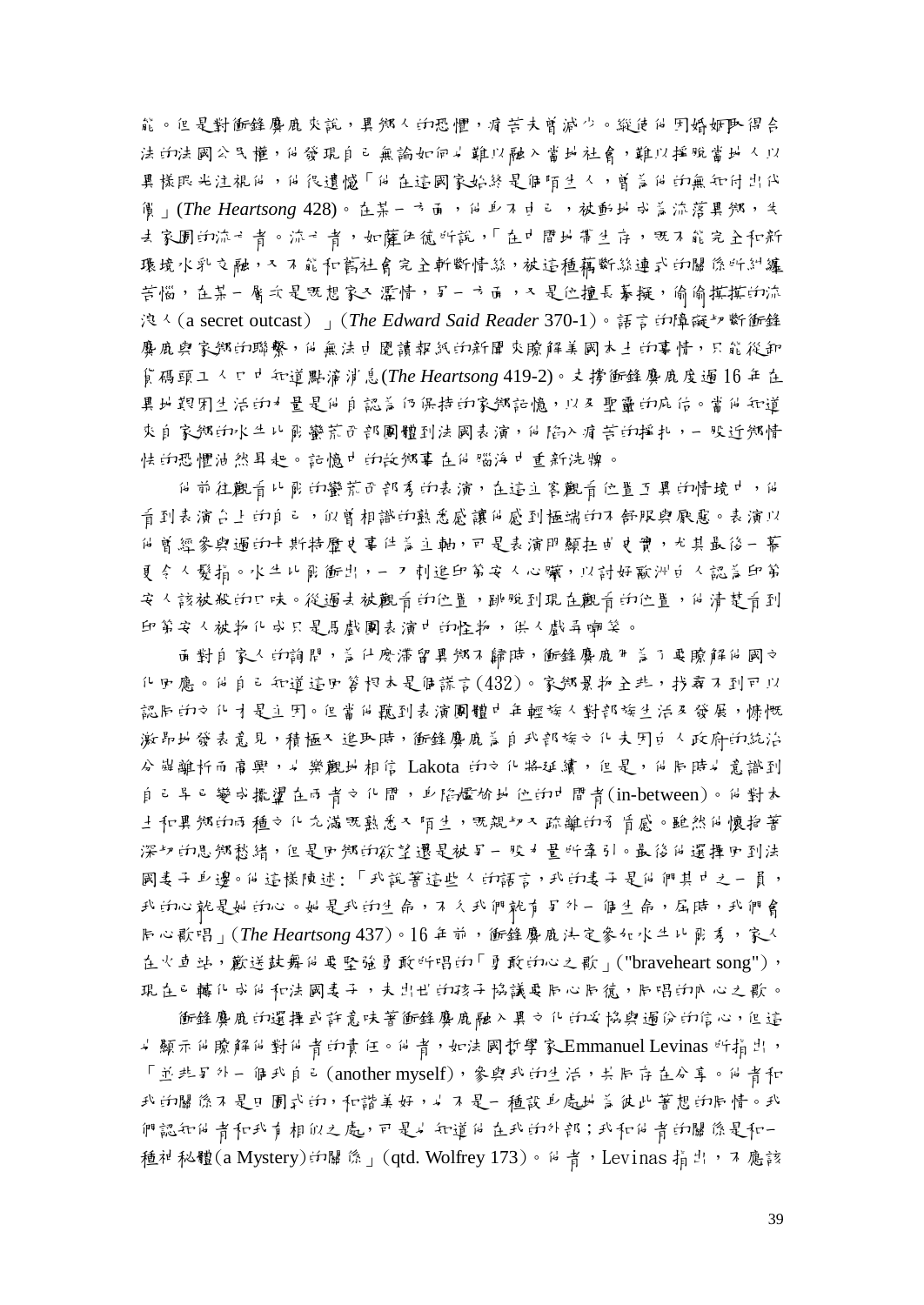當成威脅,不應該加以約化,或是被認知主體的我視為案體。他者幫助我發現對 他者存在的責任(responsibility),應予以回應(response-ability),這責任讓我瞭解 到倫理的存在,促使我與他者進行溝通(Certeau xvi)。

四

#### 結語

-

從小說開始,威爾曲即不斷探索蘇族原住民青年如何能衝出監禁其主體發展 的體制的可能性。衝鋒麋鹿表現出不斷地想逃離種種的禁制,以追求自我和自由 的欲望。從保留區出走,從法國醫院逃跑都象徵他極力想掙脫白人常規管理與監 禁,然而,衝鋒鏖鹿卻總是從一個牢籠,進入另一個牢籠,承受形體和精神上被 束縛的痛苦。29 逃離監禁,找壽自自,失落迷惟,歸鄉渴望在小說一開始即流露 無遺。衝鋒麋鹿張開眼發現自己莫名其妙地躺在白人的醫療院所(a white man's healing house)的病床上, 四進陌生人, 操著他聽不懂的語言在交談, 一切是生疏, 蒼白與怪異的。他認為如果不逃離自人的病院,他必然失去找到田家的路的機會  $(The \textit{Heartson}$ g 65)。因此, 那 後即便是 羈留異地十六載, 衝鋒 鏖鹿總是 擺脫不 掉那種從保留區的家逃離後,又想設法找尋回家的路的心理模式。這樣的離家-- 追尋--回家(departure-quest-return)好像符合神話原型模式,但其實這掙扎更充分 反映出美國原住民長久以來不知何處是我家(homelessness)的迷惘與徬徨。衝鋒 麋鹿的流落異地加深他對本土家鄉定義的困惑。留在異鄉並不表示他要成為永遠 th異鄉外國人(expatriate),而表示他願意像流亡者30一般「跨越疆界,衝破思想 和經驗的柵欄」。就如薩伊德所說,「流亡者知道,在這世俗,因緣和合的世界裡, 家總是暫時的。疆界和柵欄,將人們圍在安全的熟悉領地中,也可以形成監獄 ... 流亡者跨越疆界,衝破思想和經驗的柵欄」("Reflections on Exile" 185)。

在<<衝鋒鏖鹿的N 心之歌>>>中,威爾曲顯然不僅探索因立化接觸所認知到的 種族/文化差異問題,而且觸及重建自我與他者積極關係的可能。透過衝鋒麋鹿 的異域經驗,他指出印第安原住民衝破僵化被妖魔化/被偶像化的印第安刻板形 象,融入異立化的可能,融入不必然將自我他者化,而是如認知到克莉絲蒂娃所 謂的「有能力想像,把自己變成他者」,或如 Levinas 所指出,由他者認知到自 我的責任。

 $^{29}$ 從醫院逃跑後,他因流浪街頭被警察抓到警局拘禁,後因召妓失手殺人,被判刑 10 年,被關 進監獄。這些監禁都象徵另一種形式的保留區。他被不同形式的體制所侷限。因此,10 年牢獄 生活,他能有幸從閉塞的牢房到牢房外從事園藝工作,對他而言,已經是一種自由。

<sup>30</sup> 薩伊德在<反思流亡>一文中,對流亡者,難民,外國人,移民者等無法歸鄉的人給予清楚的分 辨與定義。 他認為,流亡者乃被驅逐出境,被剝奪人權,過著悲慘,與人格格不入的局外人生活, 而外國人則是為某種個人或社會理由自願留在異邦。但而者對孤獨疏離的感受相戶。依此觀之, 美國原住民被白人殖民者逐日,遠遠異地,在心理的狀態上應是在自己土地上的流亡者。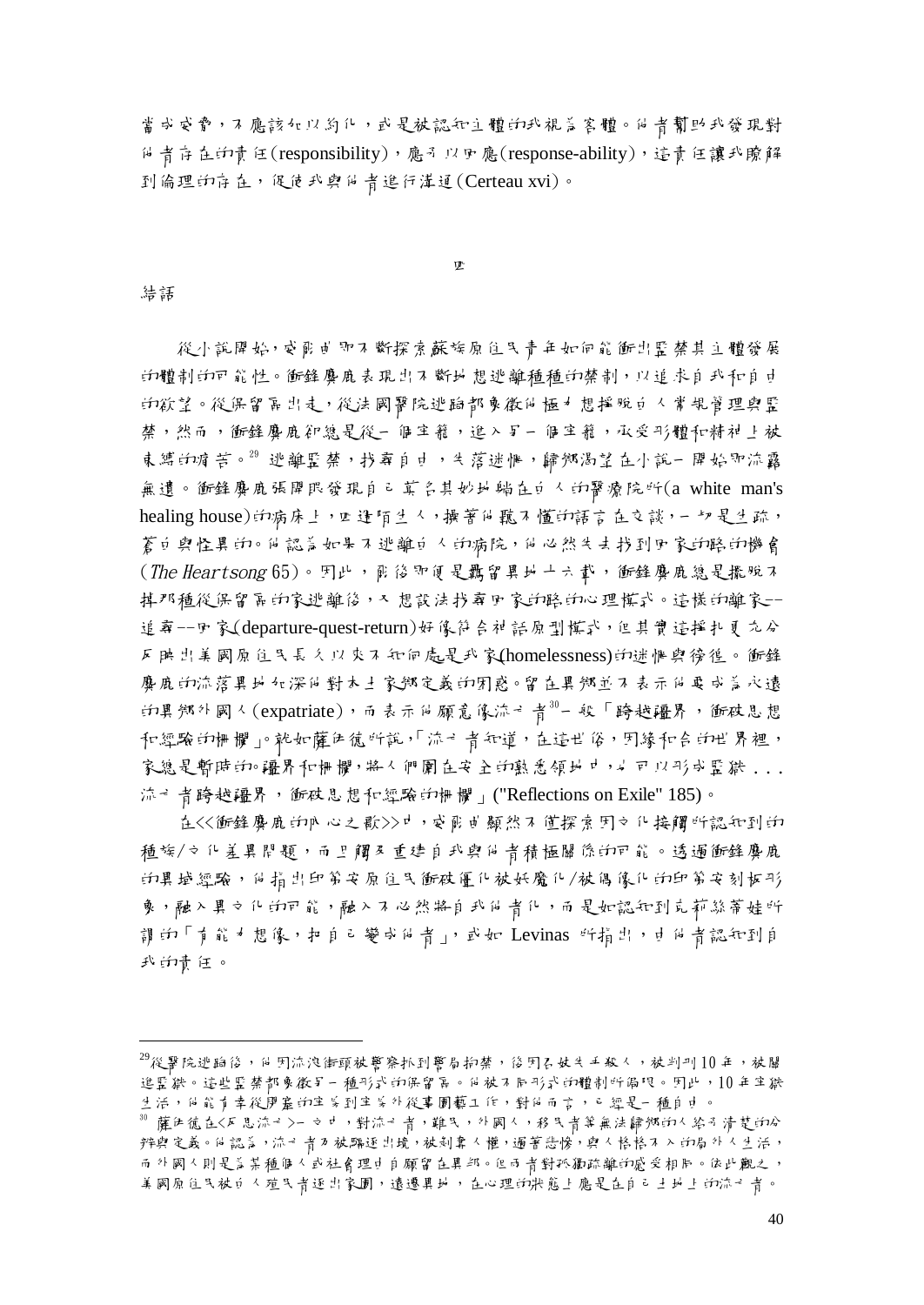#### **Part C**

---------------------

Moving Into Tribal and Moral Imagination: Reading D'Arcy McNickle and N.Scott Momaday Ethically

> . . . He had lost his place, He had been long ago at the center, had known where he was, had lost his way, had wandered to the end of the earth, was even now reeling at the edge of the voice.

-- N. Scott Momaday, *The House Made of Dawn* 104.

Violence exists whenever human beings harm other human being. Indeed, the violence most threatening to human beings is human violence. It takes many forms, arising in physical attacks or words and actions that deprive human beings of their humanity. . . . Violence is a human problem. It is never an infernal machine without a driver. It is never without a victim. If it may be called systematic, it is only so because it establishes languages and patterns of behavior that can be repeated by others.

-- Tobin Siebers, *The Ethics of Criticism* 7.

Ethics exists to guarantee freedom, equality, and nonviolence. -- Tobin Siebers, *The Ethics of Criticism* 17.

In his *White Robe's Dilemma: Tribal History in American Literature,* Neil Schmitz praises D'Arcy McNickle, N.Scott Momaday, and Leslie Silko as "the first Native American *new tribalists,*" for these writers demonstrate their literary competence to integrate myth, legend, and modern history in their respective works and bring "to its presentation a re-thinking of the sacred in secular American literature" (8-9). Similarly, in his comments on Momaday's *House Made of Dawn,*  Arnold Krupat also says that because Momaday's novel clearly follows the Jemez Peublo oral storytelling tradition, along with its celebration of Navajo 'night chant', healing ceremony, and the theme of returning to tradition, the novel renders tribalism "legitimate" (41). These critical observations are accurate to the extent that McNickle, Momaday, and Silko all display in their respective works what Schmitz and Krupat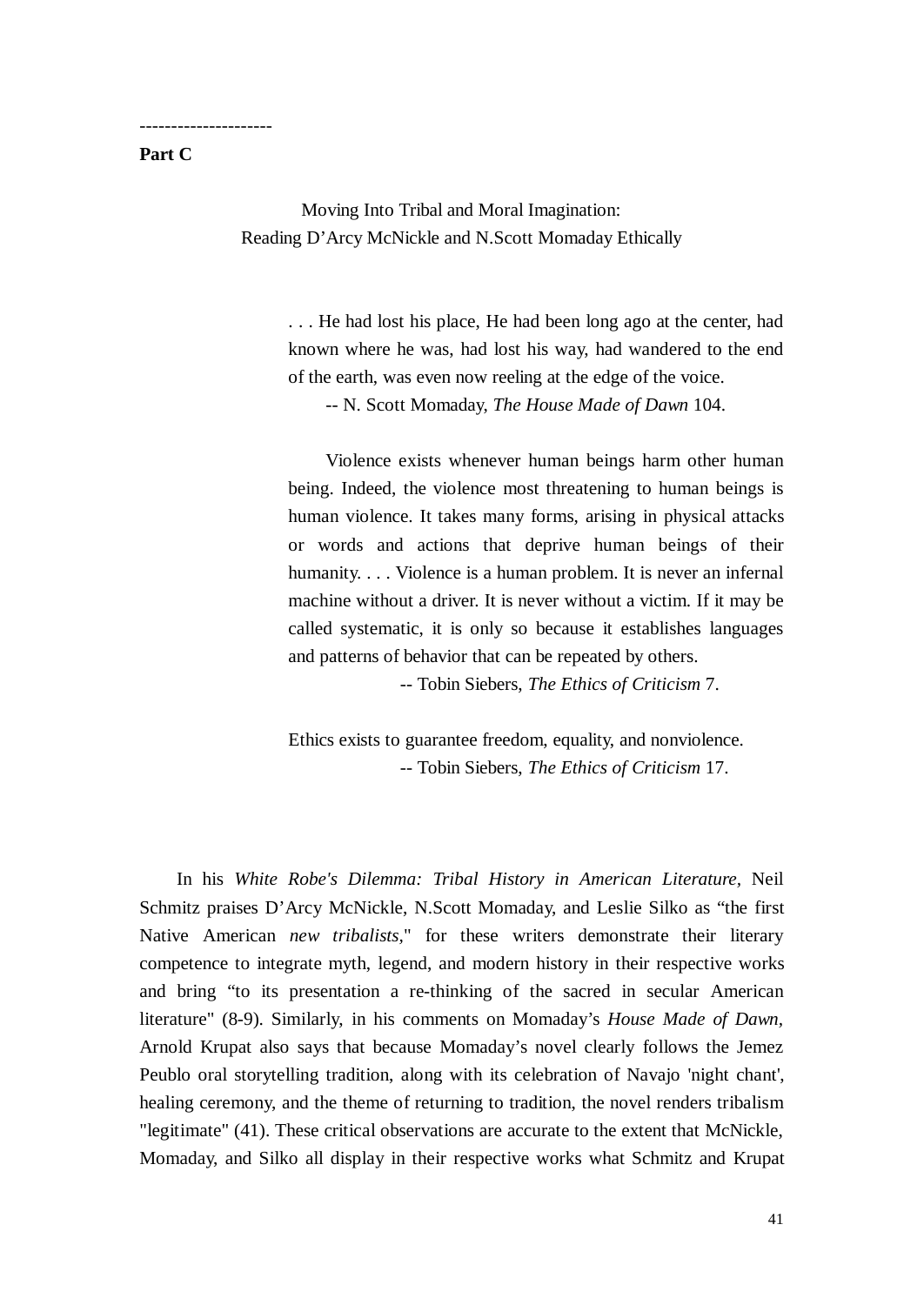mean by "tribalist" writing.

<u>.</u>

Nonetheless, there is also a sign showing that they encounter what Schmitz suggests as a "White Robe's dilemma."<sup>31</sup> Writing in a white society, these Native American writers face a dilemma that often compels them to unsettle their supposedly tribalist perspectives and position. McNickle's dual identities as an Indian public official and writer, for instance, put him into a fairly embarrassing political and cultural situation. Although the political ethos at his time, as Schmitz notes, "significantly reopened the question of tribal identity and governance" (3), McNickle's writings, however, appear rather weak in demonstrating what is meant by tribalism.<sup>32</sup> On the contrary, McNickle shows a strong tendency to portray the dilemma of the mixedblood Native people living under cultural duress. The juxtaposition of old tribal culture vis-à-vis new modern culture, the old religion against the new religion (e.g, French Jesuit against Salish traditionalist), compels protagonists as well as readers to make religious, cultural and moral assessments as well as choices. Likewise, in Momaday's novel, such cultural and religious juxtapositions stand out as prominent features to suggest the morally, culturally and politically difficult situations that the protagonists are confronted with. The dilemma of whether or not to cross cultures is also demonstrated in the forms of narratives that these writers opt to. In fact, by blending traditional oral narrative with Western written prose, these writers initiate their attempt to disturb the opposition between Native orality and modern literacy, an opposition that usually relegate oral narratives to a secondary position.

The formal hybridization and cultural juxtaposition enforce readers to enter a fictional world, which is in many ways different from the Western world. If one of the author's responsibilities, as Wayne C. Booth claims, is to discover the truth, to respect the realities as "things really are," without "toning down dialect to make the narrative intelligible to outsiders and offensive to members of the ethnic group"  $(131)$ ,<sup>33</sup> Native American writers like McNickle and Momaday assume the authorial responsibilities to search for effective forms of narrative, through which they guide readers to appreciate the cultural values and moral codes of the Native people in the face of a morally, culturally, and epistemologically different European American society. The ethical positions of what Booth deems as implied author and readers surely determine the way the text can be interpreted, and the way the character as a moral agent may be evaluated.

 $31$ White Robe, according to Schmitz's study, is a Mesquakie warrior, who faced the dilemma of whether to surrender to capture or to escape in capture while French intruded into the homeland of Wisconsin Mesqakies. See Schmitz 40-43. 32

<sup>33</sup> Here Wayne C. Booth cites the debates on African American Zora Neale Hurston's *Their Eyes Were Watching God* as an example.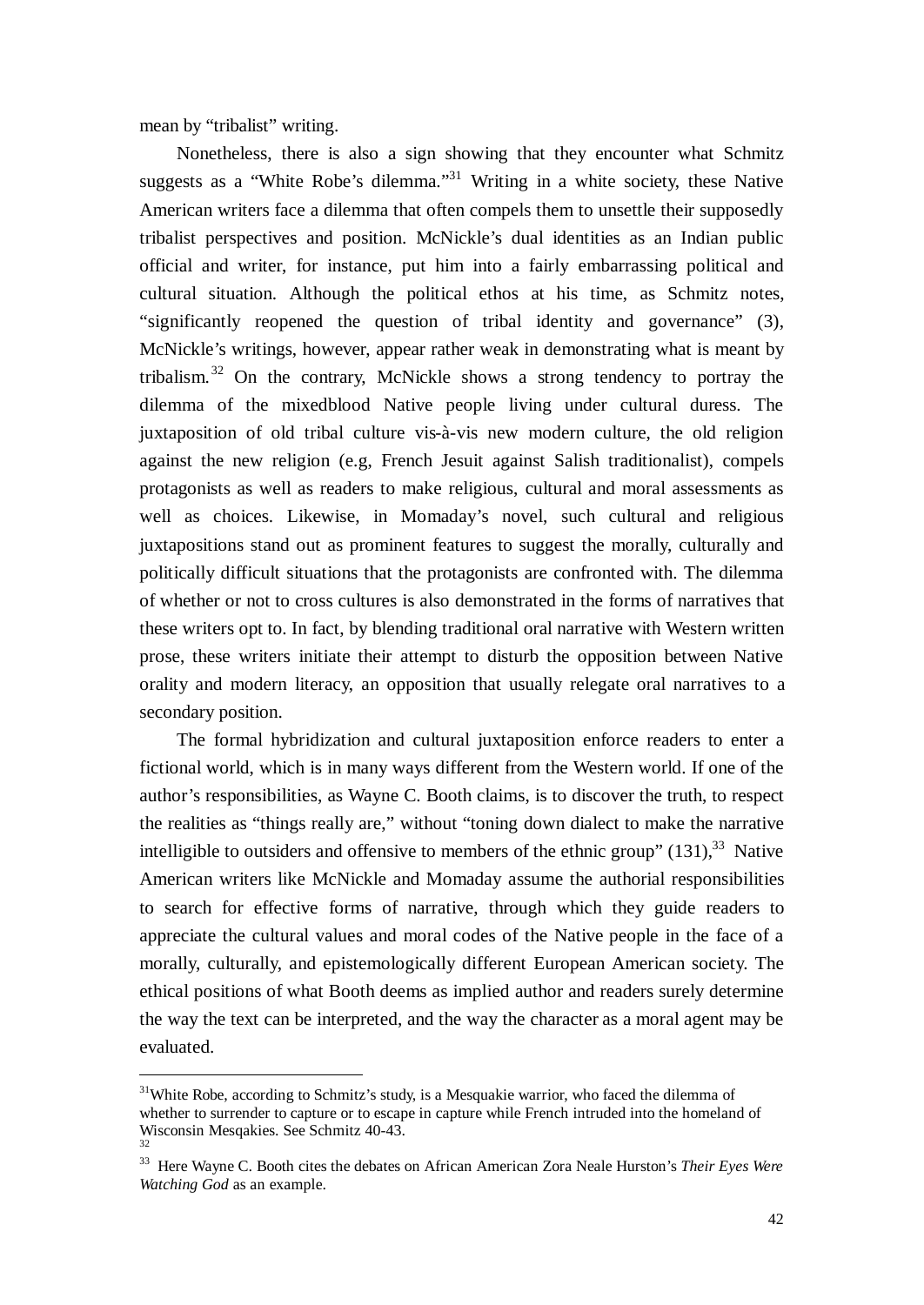This essay, therefore, seeks to explore the ethics of reading McNickle's *Surrounded* in comparison with Momaday's *House Made of Dawn* by analyzing their textual construction and their treatment of Native American responses to the conflicts between Native American and Euro-American cultures, which are manifested in the practices of religion and law. Moreover, by contextualizing these texts— that is, by placing them against the political ethos of their time, the essay intends to study the implications of violence as a means of resistance for Native Americans to liberate themselves from various forms of white colonialism. If ethics is, as Siebers writes, "supposed to be concerned with justice" (16), then what justice is done to Native American characters, who strive to return home to restore their own culture and identity but find themselves psychologically and physically entrapped and victimized in the conflicts of cultures? What can their responses to violence suggest about Native American sense of goodness and evil?

I

In the study of ethics of readings, critics like Hillis Miller and Wayne C. Booth call our attention to the diverse aspects of reading and the roles that the author, the narrator, the characters, and the reader, teacher, and critics play. Whereas Booth endeavors to look for the ways to "describe the encounters of a story-teller's ethos with that of the reader or listener"(8), Miller lays stresses on finding "an ethical moment in the act of reading" through rhetorical analysis rather than "response to a thematic content asserting this or that idea about morality"(5-9). As Miller claims that "nothing is more urgently needed these days in humanistic study than the incorporation of the rhetorical study of literature into the study of the historical, social and ideological dimensions of literature (7), his "deconstructive" approach seems to deviate our attention from the historical, political and cultural aspects of literature. The return to ethics, or ethics of reading, then, may refer to the attempt that we redress the inadequacy of the rhetorical deconstruction through what Danile R. Schwarz suggests as "a humanistic ethics of reading," a kind of reading attitude that alerts us to the difference between an *ethics of reading* and an *ethics while reading* (12 italics original). If we follow Schwart's suggestion about an ethics while reading as "attention to moral issues generated by events described within an imagined world. It asks what ethical questions are involved in the act of transforming life into art [...]." (12), we then would not ignore the implicit working of ethics and politics in literature while we are performing what is considered as an ethics of reading. It is, therefore, ethically imperative that we observe also the intertwining working of political, historical and cultural concerns in the world of literary imagination.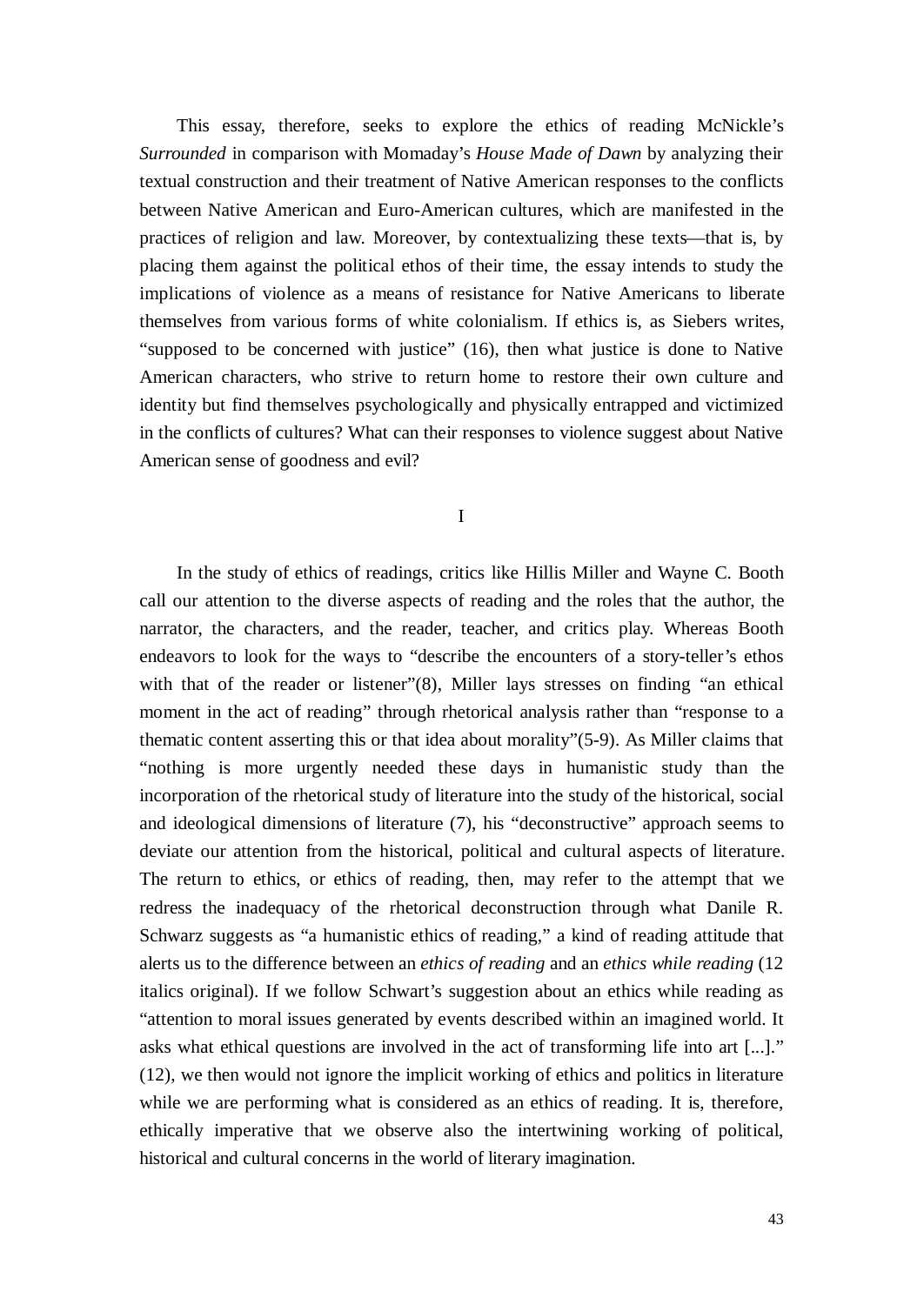While we approach a less well-known Native American novel like *The Surrounded*, it is then sensible to propose that we read the text from a larger scope, trying to understand it from different perspectives, so that we can redress our preconception or misconception about the unfamiliar Other. For *The Surrounded* is, indeed, less noticeable and less popular,<sup>34</sup> in comparison with *House Made of Dawn*, which has been accredited as a notable landmark in the progress of Native American literature and has attracted large readership and critical attention, In 1968 when Momaday's *House Made of Dawn* was awarded a Pulitzer Prize, Native American critics and writers were excited and considered it heralding what they called Native American Renaissance. Later critical discussions and interpretations never ceased mentioning the significance of *House Made of Dawn* to the development of Native American literature. Yet the appearance of the novel and the award to it, as Momaday himself claimed, was because "the world was ready for it in 1968." (Isernhagen 35). This remark points out the truth that before Momaday, Native American writers have produced significant numbers of works, but they are ignored by readers not equipped with adequate knowledge or expectation to realize the essence of such literary production. Take the 1930s as an example. The production of Native American literature flourished during that period: *Black Elk Speaks* was published in 1932; in the same year, there were John Joseph Mathews's *Wah Kon-Tah* and James Paytiamo's *Flaming Arrow's People*; in 1933, Chief Luther Standing Bear's *Land of the Spotted Eagle* appeared; in 1934, John Joseph Mathew published his *Sundown*; and in 1936 D'Arcy McNickle's *The Surrounded* was published (Purdy and Ruppert 622-23). But critics paid relatively little attention to it. Thus, in recent years critic like Ruth J. Heflin proposes in her *I Remain Alive*: *The Sioux Literary Renaissance* (2000) that Native American Renaissance start with McNickle rather than Momaday. Other writers like James Welch also paid tribute to McNickle, acknowledging that he, Momaday and Silko were the successors of McNickle's literary enterprise (Colterlli 197).

What makes McNickle an intriguing figure for literary and cultural studies is no doubt his multi-disciplinary backgrounds. Born on the Flathead/Salish reservation in Montana, McNickle grew up in a mixedblood family. He received trainings in anthropology, and later worked as an administrator and intellectual advisor to John

 $34$ It is true that compared with Momaday and Silko, two renowned, well-established and canonized Native American writers, McNickle seems to have attested relatively little attentions from literary critics. It is only in recent years that McNickle's leading role in contemporary Indian literature is recognized. Influential Native American critics like Charles Larson, Andrew Wiget and Louis Owens all pay their tribute to McNickle and praise him as an accomplished writer of the 1930s. In 1996, Lloyd Purdy's edited work, *The Legacy of D'Arcy McNickle* provides considerable evidence to assess McNickle's importance as a historian, activist, and literary writer. Purdy's comprehensive evaluation no doubt helps establish McNickle's place in Native American literature.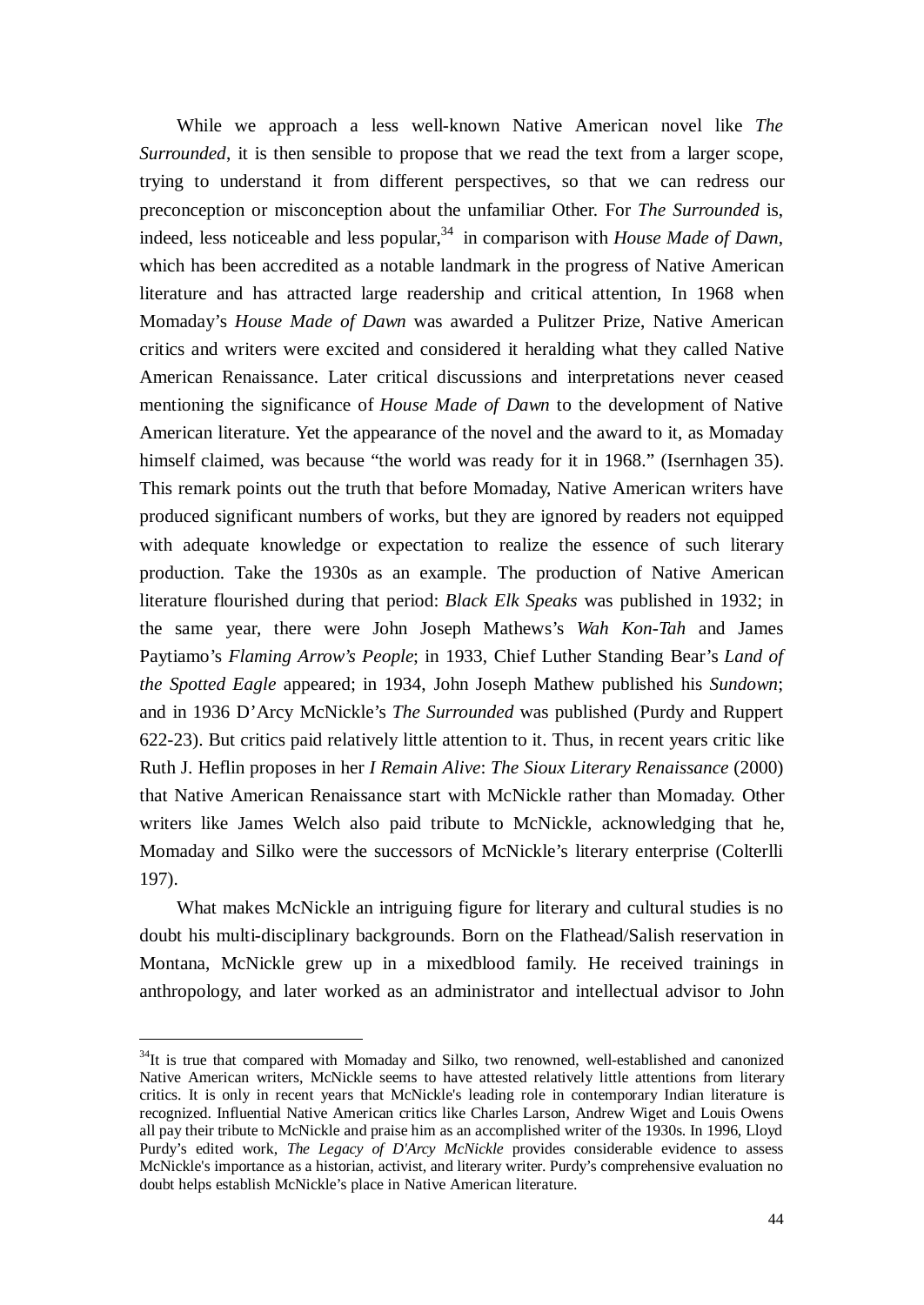Collier in the Indian New Deal. His assistance to an important white officer John Collier and his treatise *Native American Tribalism: Indian Survivals and Renewals*  (1973) rendered his cultural and political role more complicated than the other Native American writers. Although a contemporary of Black Elk, McNickle never left an impression that he was a sole representative of his own tribal culture. In fact, like his contemporaries, John Joseph Mathews, McNickle actively participated in the promotion of Indian welfare and the definition of Red Power (Warrior 21-27). His active involvement in Bureau of Indian Affair (BIA) made him a political activist. By virtue of his devotion and contribution, few historians would downplay the influential role he played in assisting Collier to shape the Native American policy in the 1930s.

Unfortunately, it was also because of his position at Bureau of Indian Affair that McNickle was compelled to move between Indian and White worlds, making him live a "broker's life." Moreover, the contradictory policies drove him to shuttle between two worlds, facing skepticism. The drafting of Indian Reorganization Act was case in point that brought him into a dilemma. Indian Reorganization Act, which was drafted by Collier, was ideally intended to grant American Indians the rights to seek self-governing, and to revive cultural and religious freedom of the Natives; however, the enactment of American assimilation policy in 1930s was, on the other hand, schemed to integrate the minorities into the mainstream and to erase their voices. The high-sounding objective that Indian Reorganization Act set to help revive Indian culture met with doubts and challenge from Indian traditionalists and Nativist activists alike, since many Native Americans suspected that the bureau hired Indians to manipulate Indian affairs rather than to make the Indians more self-governing (Pfister 202).

It is against this cultural and political background that McNickle produced his first fiction, *The Surrounded*, which got published in 1936 after McNickle was offered a position in the Bureau of Indian Affairs and after he made several revisions on the novel to meet the expectation of the white publisher and readers (Hans  $224-5$ ).<sup>35</sup> Set in 1920s, the novel, like many other Native American novels, opens with a homecoming scenario, yet it ends up with tragedy, a tragedy caused by irrational responses to the demand of Euro-American society. Archilde Leon, the protagonist, was born into a 'Metis' family, with a Flathead/Salish religious mother, Catharine and a Spanish ranch father, Max. He returned from Portland city as a fiddle player to his Flathead/Salish reservation in the Northwest only for a brief stay, yet due to the

<sup>35</sup>In his thorough study of the evolution of McNickle's *The Surrounded*, Birgit Hans indicates that the novel was first rejected by publishers because "they were afraid of the financial failure of a novel dealing in a new way with the theme of the American Indian" (225). The novel, according to Hans, underwent "three major structural stages, each marked by a different working title: *The Hungry Generations, Dead Grass,* and, finally, *The Surrounded*" (225).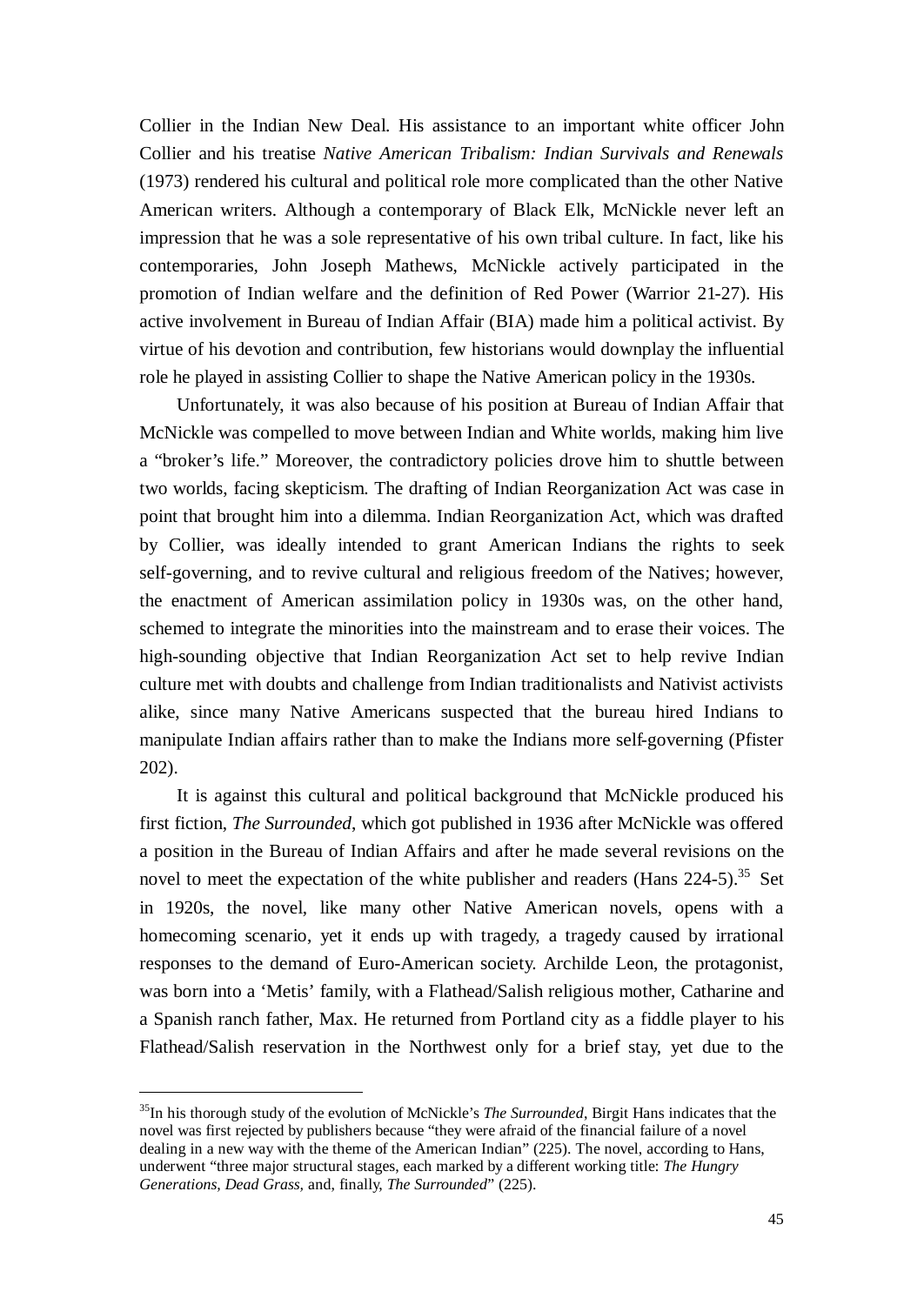crimes his brother and his mother committed, he was unexpectedly entrapped and was driven into a fugitive life that finally led to his imprisonment.

"McNickle's novel," Joel Pfister says, "narrates the anger and resentment many Natives felt in response to Euramerican efforts to make them dependent"(218). Indeed, anger and resentment accumulated and exploded at the moment when the Salish felt that they could no long bear the pain or injustice inflicted on them. This infliction of pain or injustice could be traced back to the time when the first-generation American of European descents encountered the Salish, and when the Salish were forced to change their religious belief as well as lifestyle. Whereas the consequence of the first encounter with the Europeans was manifested in the conversion of the Salish into Christianity, the impact of imposing the General Allotment Act (1887) was demonstrated in the containment of the Salish within a small privately-owned land. Salish people were forced to change into farmers, and their traditional lifestyles were thereafter damaged.

In *The Surrounded*, McNickle delineates the sorrowful destinies of Salish people, concentrating on post-contact cultural conflicts, religious impacts and legal collision. He chronicle the events of Salish conversion as well as their struggle to rid themselves of this religious identity after the European whites invade their communities. By juxtaposing French Jesuit Father Grepilloux's diary with Salish priest Modeste's story, McNickle, with a mixture of genres, portrays, on the one hand, the epistemological discrepancy of European Jesuits and Salish Indians in their perception of tribal history; it, on the other hand, gives different interpretations about the forces of evil against the forces of good. The interpretation about Salish's conversion makes explicit such discrepancies in thinking, perceptions and needs. Grepilloux's account of Salish conversion appearing in an excerpt of journal dated in the 1850s provided an evidence to illustrate how Salish should be defined and perceived as "Wilderness Children" (50) and noble savage from a white European perspective. Grepilloux's written journal affirmed that Salish people denied their own God and invited the Jesuit missionaries to their communities in order to be Christianized. This written record stands in sharp contrast to old blind chief Modeste's oral narration about the resistance of Salish people against white belief system. To some Salish people, conversion to Jesuit served as one of a means to protect themselves from colonial oppression and brutalization; however, Grepilloux downplayed the existence of such oppression, although he recognized with sympathy that "these people have lost a way of life, and with it their pride, their dignity, their strength" (59). In his written record about the "primitive world" of the Salish people, what was emphasized was that Indian practice of whipping to cleanse wrongdoing was savage practice and needed to be supplanted by Christian practice of confessing sin. As Schmitz indicates, "Father Grepilloux's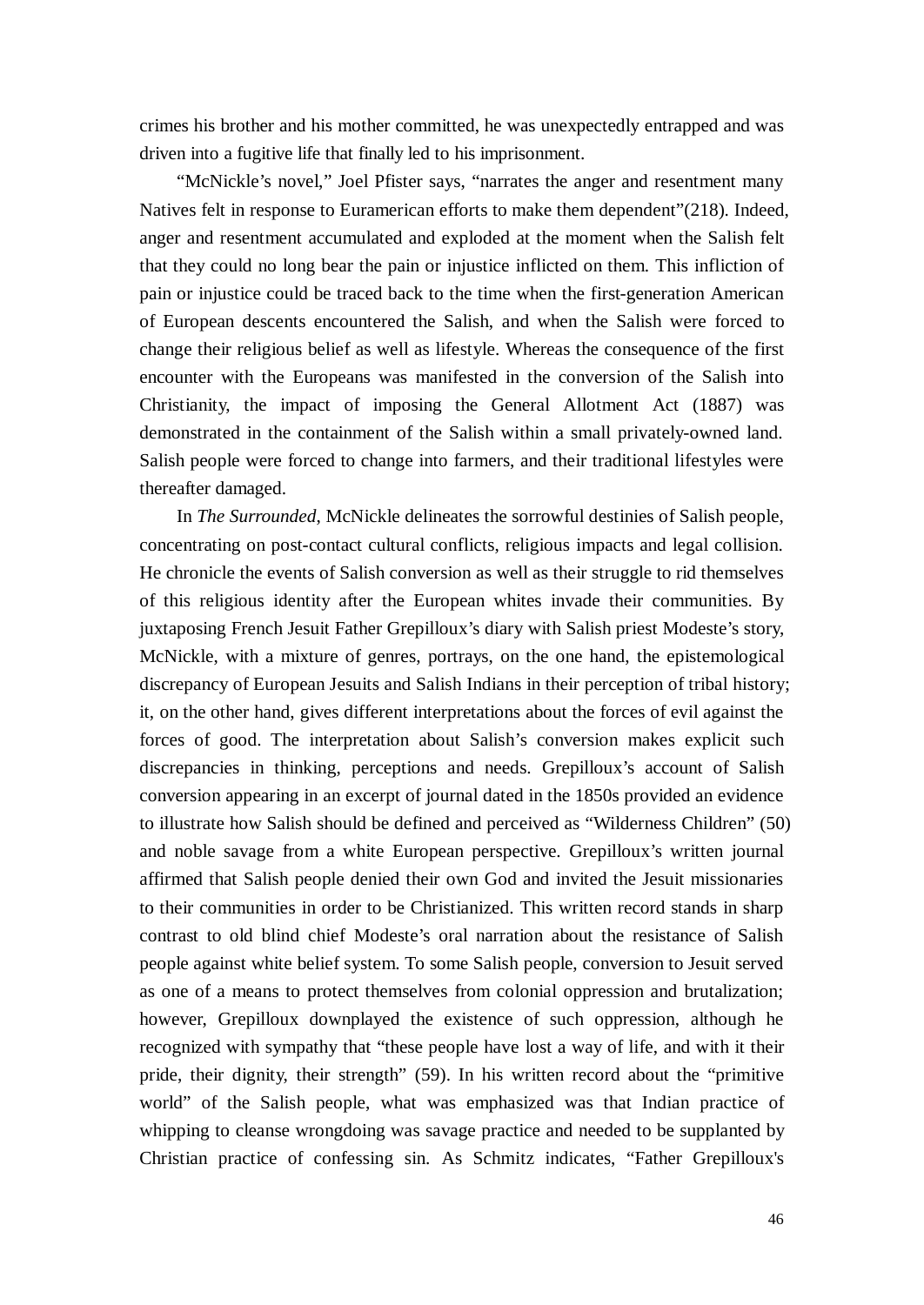account is of the conversion, its agonies, its torment, its visible failure. He is constantly in non sequitur, justifying, denying" (18).

In contrast to Grepilloux's account are stories of rejection by Modeste and Catharine. Their stories are deployed to "enclose Father Grepilloux's narrative" (Schmitz 18). In fact, textual operation "encloses" as well as discloses this discrepancy in the perception of legitimacy of religious colonization, as well as the idea of morality. In his interpretation of *The Surrounded* from Wolfgang Iser's ideas about the implied author and reader, James Ruppert indicates:

Conventional morality is again questioned through the introduction of Grepilloux's diary and Modeste's story. The private motivations of both the whites and the Salish clearly express misunderstanding of each other. Grepilloux reads his diary to Max and the reader, but the protagonist, Archilde, is not allowed to see it. The implied reader is offered privileged insider information and sees more completely than any character, including Archilde. [… ] As a result, the implied reader is presented with historical and mythic stories as if he were an audience at the foot of a story-teller. The total effect is that of foregrounding the questioning of the conventional morality. (74)

It is likely that the conventional morality may be questioned due to this presentation of Grepilloux's sidelong comments about Salish's acceptance of Christianity, yet Modeste's lengthy historical narratives about the devastating effects that Western religion, technologies, concept of law (treaties, for instance) and weapons (gun, in particular) exerted on the Native people subvert this account. Modeste's narration, in one way or another, served effectively to disturb the Western conception of just law and moral act, enforcing the implied readers to scrutinize the act of Western imperialistic violence. The introduction of Western technologies and the imposition of Western values and religion virtually brought more harms than injuries on the Native people. To elucidate this repressed history, McNickle brought the implied readers, along with Archilde, to the "the foot" of Modeste, the blind Salish chief, listening to his oral stories. As Modeste told:

[...] When we made a treaty with the Government they saw how it was, and that was the country we owned. We had a strong nation and those who later became our greatest enemies, the Blackfeet and their kinsmen, and the Crows too, they respected us. We went twice a year to hunt on the Missouri and there were few who dared invade or hunting ground [...]. No other Indians got these guns, only the Blackfeet. That was when our trouble began. [… ] And we could not stop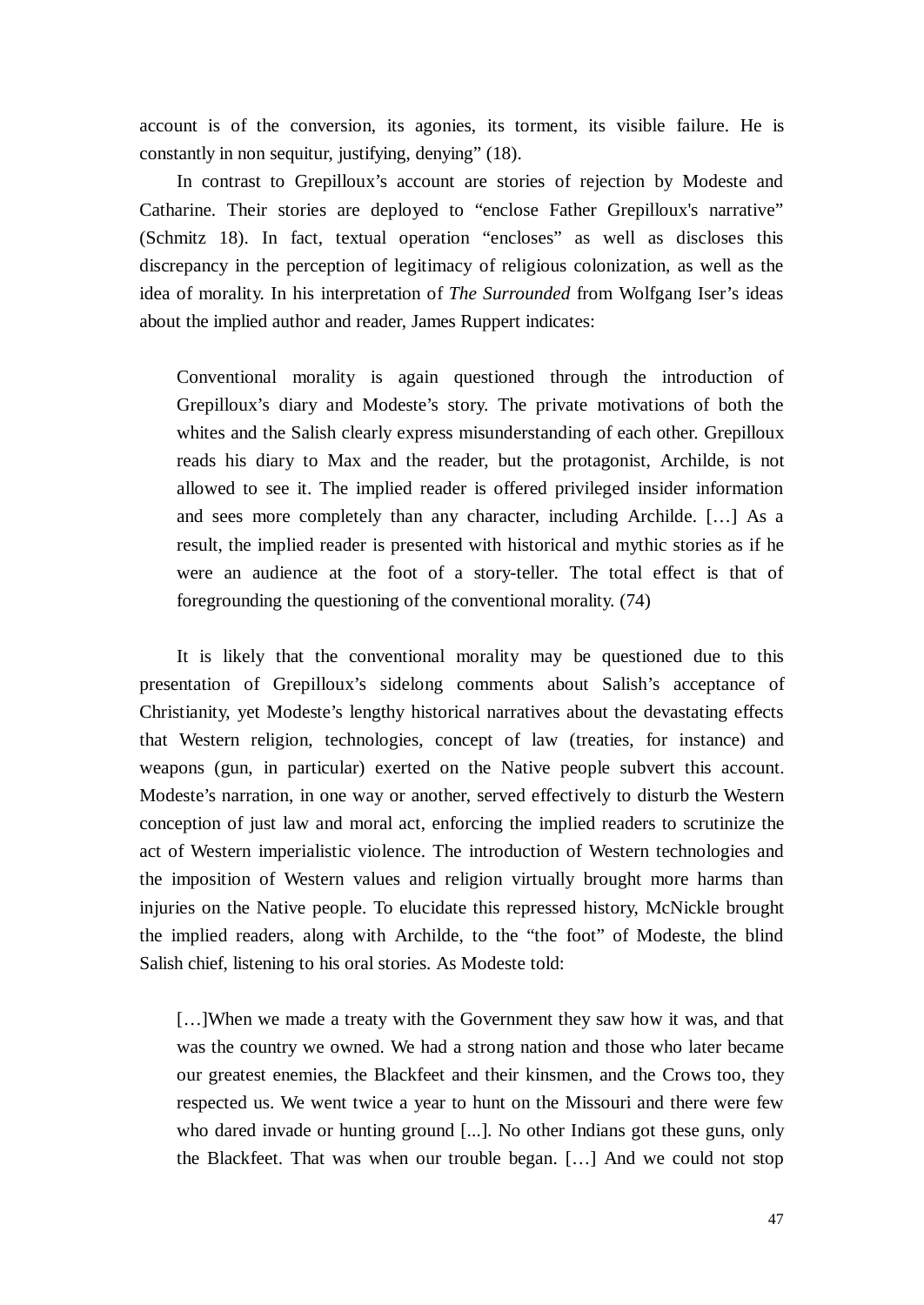being friendly once we had got some guns, as the foolish ones wished, because we had to have more guns. It was a different world from that time. In the old days of our wars a few men would be killed and fighting was a thing you could enjoy, like hunting. But now it became a bitter thing. Old scores of blood revenge could never be settled because too many were killed. (70-1)

Modeste's lamentation about the loss of traditional values and the rise of violence culture is foregrounded in his account of Salish's using guns to fight with other human beings. The use of gun, he lamented, did not help solve the problems that the Native people encountered; rather, in killing, the Native people lost their understanding about the meaning of killing that was implicated in traditional hunting. He said, "We thought guns would save our hunting grounds and make the old times return. But it was a mistake. This new kind of fighting just meant that more men were killed. It was bitter fighting. And we gained nothing" (72). Hunting animals with guns is by no means defined as an act of violence; however, fighting with guns is an act of violence that breeds more violence.<sup>36</sup> Besides, the acceptance of "black-robe Fathers" failed to bring them either bliss or happiness as they expected. Instead, in their conversion to the Western religion, they relinquished their own lifeways. As Modeste's said deploringly, "We thought they would bring back the power we had lost— but today we had less" (74).

Modeste traced the Salish history from an indigenous perspective; however, his storytelling barely caught the attention of the younger generations, nor was it understood emphatically by the white people who lived together with them. As Archilde confessed, "He had heard the story many times, but he had not listened. It had tired him. Now he saw that it had happened and it left him feeling weak. It destroyed his stiffness toward the old people" (74). Or just as what was described about the way Archilde's Spanish father, Max, reacted to the storytelling activity,

Voices would come up to him. He would frown and turn his face away. He tried to be angry at them for the noise they made, but pity was there ahead of his anger. Why was it that after forty years he did not know these people and was not trusted by them? He had never interfered in their affairs, and he had never cheated them. They had lost a way of life, as Father Grepilloux said, but— damn it! Why couldn't just one of his sons have the sense and the courage to make himself a new way of life! He rolled away from the glow of light, but still the

<sup>&</sup>lt;sup>36</sup>That the use of gun led to tragedy constitutes a pivotal scene in the novel. The turning point of the novel occurred at the time when the Sheriff and Leon's brothers had disagreement about the idea and act of shooting/hunting the deer. The discussion about the meaning of hunting/killing/violence will be given in the following passages.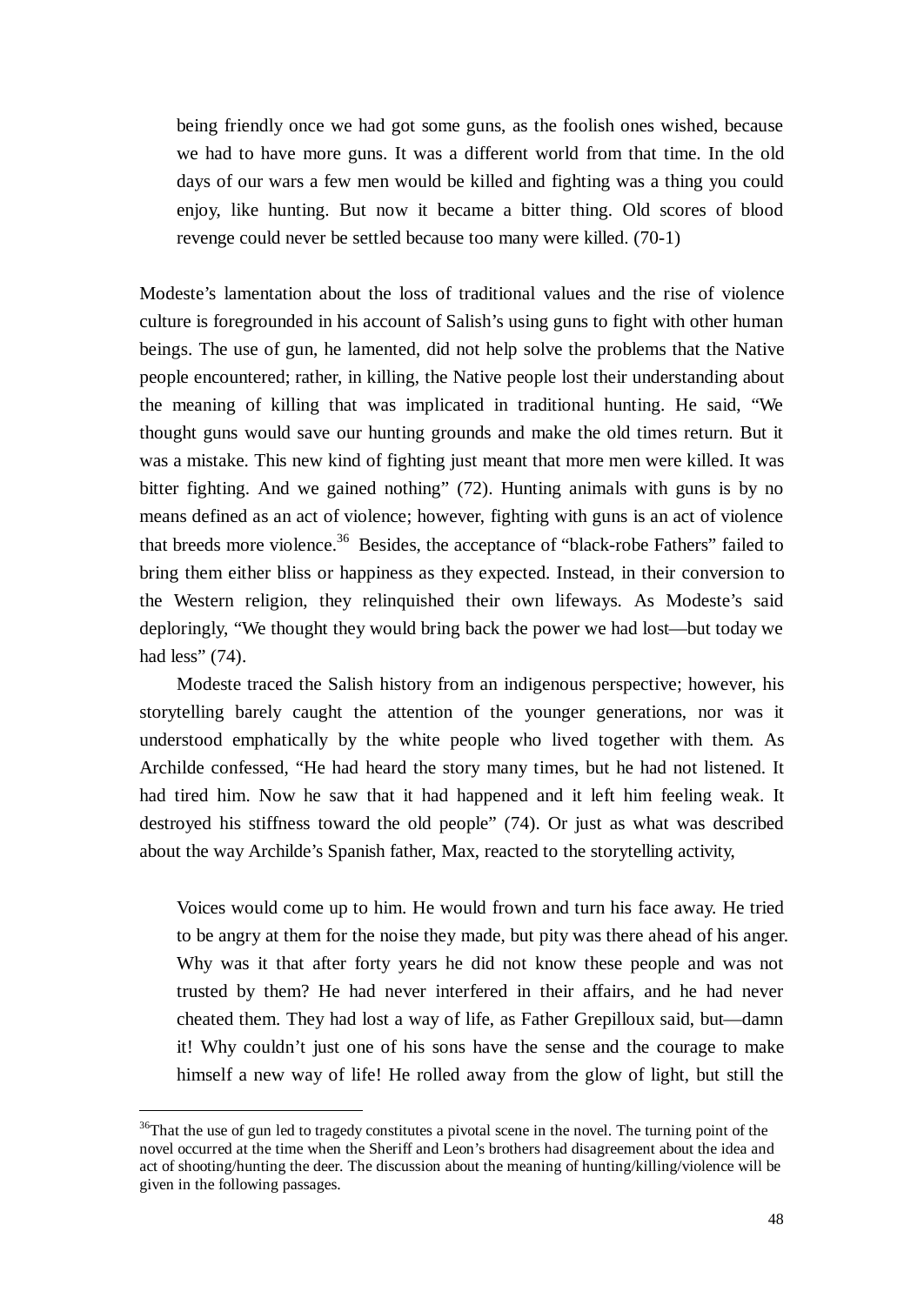voices reached him. What were they saying? Why didn't they talk to him? (75).

The discrepancy between the white world and the Indian world is embodied in this communication failure due to little mutual trust arising from cultural as well as language barriers. The reluctance to learn the language and culture of the other race as a gesture to maintain a sense of white supremacy is one of the reasons that estranges the white father from the Indian sons. However, the choice to be assimilated into the white culture is another possible reason that separates the urban, assimilated Indians from the traditional, reservation Indians. Thus when urbanized Archilde returned home, he could barely understand the acts of his brother, Louis, and his nephews, Mike and Narcisse. As he reflected on his attitude towards his reservation people:

He was always forgetting that his way of seeing things was his own. His people could not understand it, but thought he was chasing after damn fool notions. All ideas were damn fool until they were understood and believed. [… ] Not so very long ago he snorted at their childish attitude toward his going away from the Reservation and the dress and manners he brought back with him. He accepted the strangeness that had grown up between them, [… ]. (247)

The acceptance of white ways of living kept Archilde distanced from his tribal people, but it is also the aberrant behaviors of his brother and nephews that drew him back to examine the situation of his tribal people. Like what is commonly portrayed in later Native American novels by Momaday, Silko and James Welch, modern American Indians must overcome the plaguing sense of alienation/estrangement by returning to reservation. Archilde's returning home, in a way, suggests the possibilities of renewing his sense of Indian identity. Urged by his Indian mother to go hunting in the mountains, Archilde was pushed to perceive the real meaning of hunting. Initially, Archilde was not able to observe the demand of the tribal ritual, due to the fact that he had "lost some of his traditional affinity with the natural world" (Larson 88). His refusal to shoot a male deer was therefore condemned by his mother as an inability to display "Indianness"; nonetheless, to urbanized Archilde, the decline to shoot an innocent animal perhaps meant that what should be born in mind was ecological concerns rather than the traditional demand for masculinity (Parker 57). Here, if we follow Parker's suggestion, Western concept of ecological concerns seemed to overshadow the tribal definition about Indianness. Because of this conflict, Archilde was confronted with a situation where not many choices could be made. What he had to learn was that hunting was what sustained the Indian survival on earth. The excitement of hunting, as he said, did not arise from killing itself but from the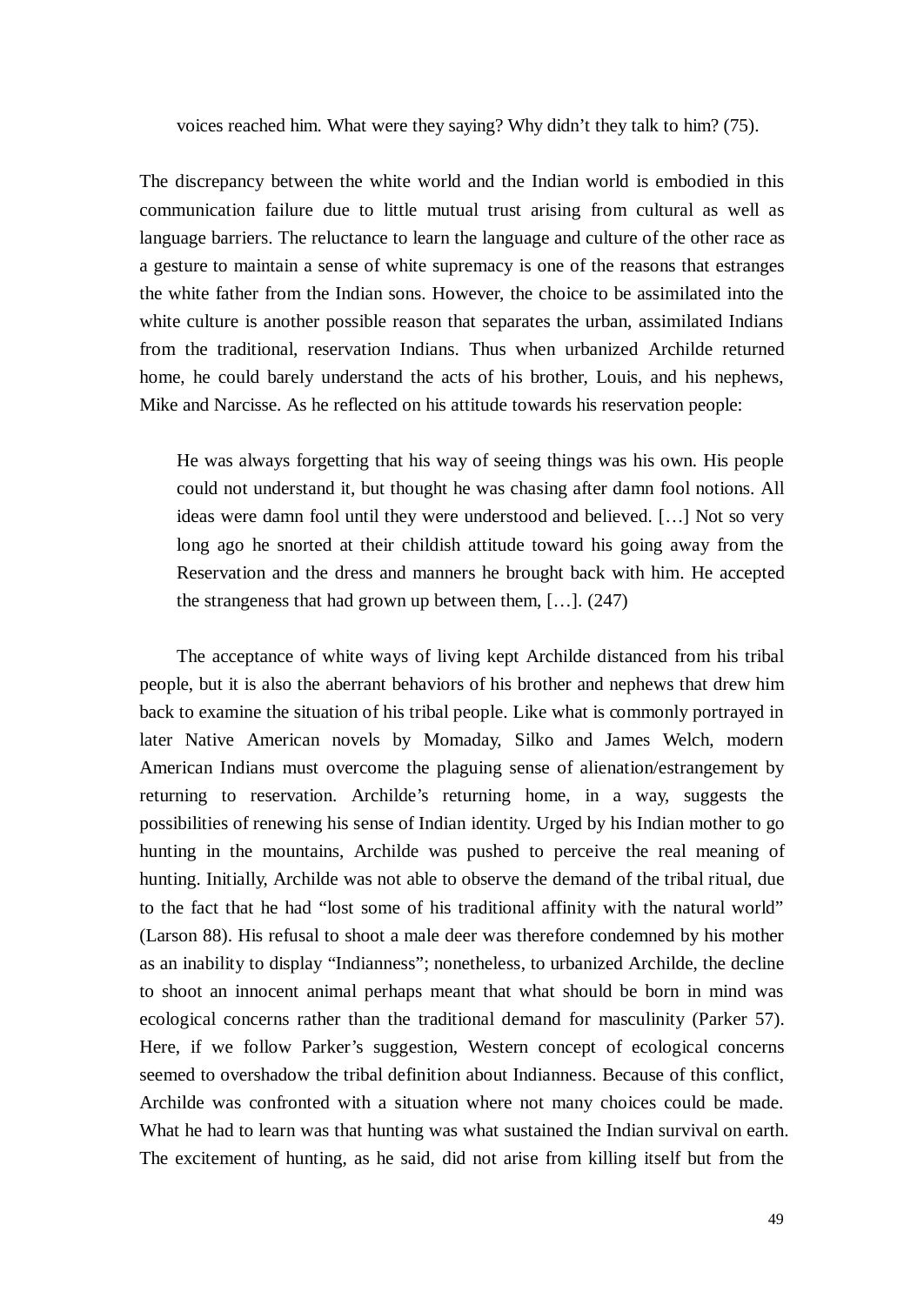hope that Indians would not starve to death:

Hunting stories had always excited him, giving him a feeling that he would like to be envied for his good shooting and his hunting sense. But it was clear that he had not understood himself, he had not understood about killing. The excitement was in matching one's wits against animal cunning. The excitement was increased when a man kept himself from starving by his hunting skill. (121)

Hunting carries a cultural and spiritual meaning different from what Western people know about killing with guns. It is this understanding about the cultural and spiritual implications of hunting and killing animals that enables Archilde to confront the accusation from the white authorities about Indian practices of killing animals. Thus when Louis was caught by the game warden killing the female deer, Archilde stood up, arguing against game warden's accusation about Louis' "illegal killing". He retorted: "Indians are free from all game laws by special treaty" (135). What he intended to challenge was "the Law [that] was a threatening symbol" (124). The attempt to defy white legal control over the Indian lifestyle, unfortunately, was of little avail. The reservation youths like Louis and Narcisse were often condemned by the white people as leading fugitive and aimless lives; they were chased after by the public officials because of their violating the law. Louis's stealing horses, and Narcisse's escape from boarding school education ended up with nothing but disaster. Louis was killed by the game warden, who thought that Louis was reaching his gun to shoot him. And Louis' mother, Catharine, was run after by the white polices and led a fugitive life too, because in anger she killed the game warden with a hatchet. The unexpected chaos put Archilde into moral jeopardy, leaving him in a state of confusion and loss, simply because he was the only person who restrained himself from killing. In the face of two dead bodies, Archilde faced the decision of whether to report or to escape from the mistakes being made.

Thus by having Catharine murdered the warden, McNickle indeed pushes Archilde "into ethical and ideological quicksand" (Parker 58). Archilde was in dilemma, having few choices to make, for he could either lie or tell the truth; that is, he could either be sided with his Indian criminal mother or get credit from the white world by betraying his Indian mother. In *The Surrounded*, Catharine's killing the game warden after Louis was shot to death is suggestive of the anger hidden in the heart of the Indians. Murdering the warden is clearly a manifestation of Salish's resistance to the threat of white authorities. Killing made by the so-called "Faithful Catharine" in fact contains more cultural, socio-political and even ethical meanings than what has been addressed before. Called by her community people "Faithful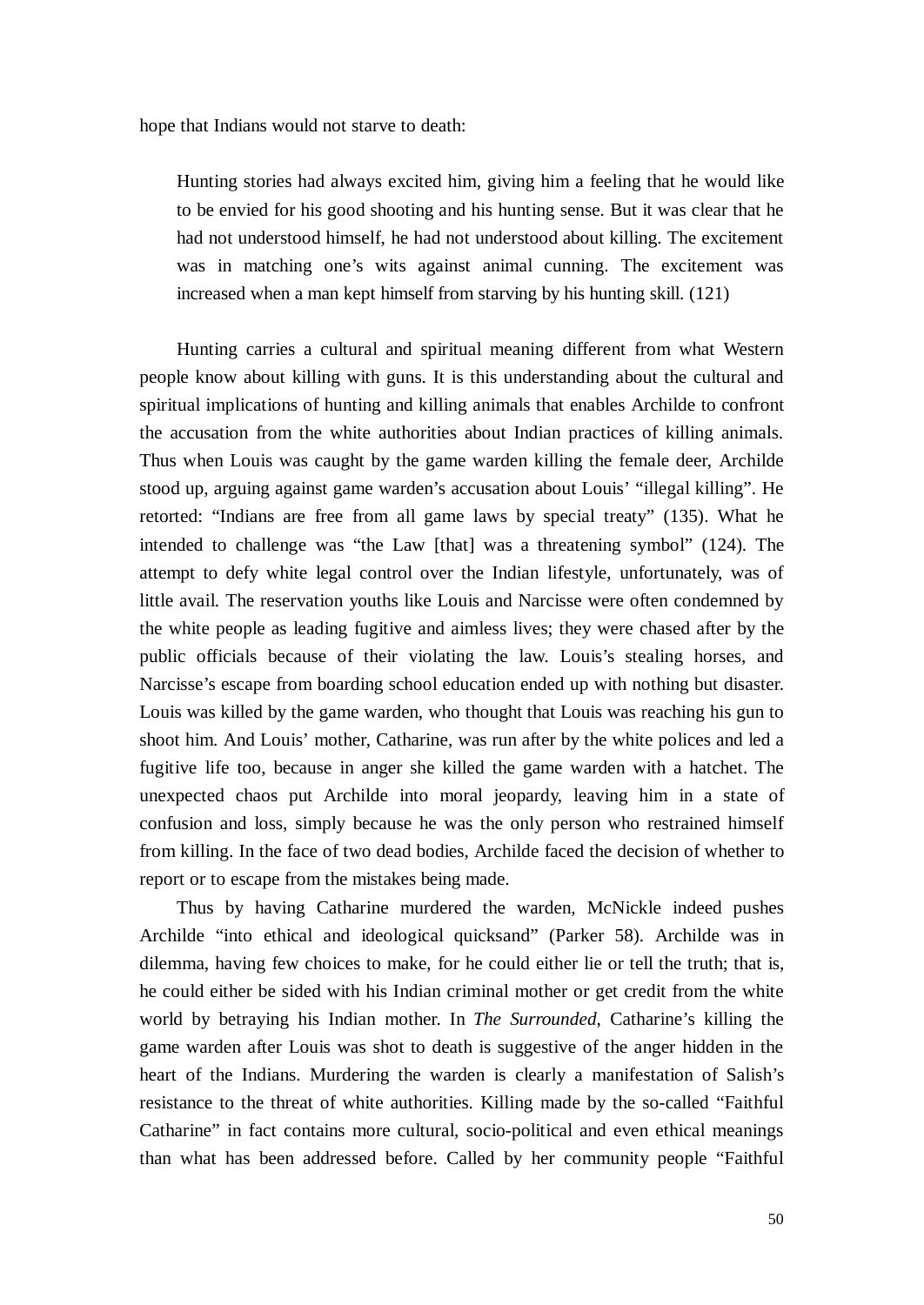Catharine," Catharine Le Loup was one of the first Salish women to be baptized by what they called "black-robe Fathers"; however, her early conversion to Catholicism did not bring her the happiness she anticipated. Instead, she was perplexed by the teaching of the white fathers and Christianity. In the novel, McNickle allows Catharine, along with Modeste, to "sustain counter-narratives which resist the hegemonic pressure of the dominant interpretations presented by the priests and enforced ultimately by the police" (Holton 77). As a result, when Catharine's memory of the past Salish life grew, she was brought closer to her Salish culture. Her faith in Christianity was also shattered when her immersion in her native culture and religion grew. In Catharine's mind, the most intriguing thing about Salish lifeways was their willingness to adjust themselves in struggle with the unfavorable circumstances. As she accounted: "They would live on their allotment until they got restless; then they would take their tepee poles and travel to some relative's place or to some likely vacant site; later they would try still another place" (172). Due to this identification with conventional way of migratory lifestyle, Catharine could accept the fact that her sons stayed in the mountains, carrying on a roaming and straying life.

Like Modeste, Catharine blamed the loss, muddle and bewilderment of her sons on the invasion of Western laws, the laws that fail to enforce the Indian youths to tell right from wrong. Whereas Father Grepilloux was boastful of the abolition of Indian whipping practice, Modeste and Catharine deplored that the replacement of Indian whipping practice with Western practice of praying and confession failed to provide sufficient moral guidance, instructing Indians how to behave. As Modeste said, "In the old days [whipping] was a good thing because it kept the people straight. We knew our guilt and we told it; or, if we tried to forget, somebody would speak up and then it came out. When we were told to give this up, they said they would give us new laws. Well, they gave us those new laws and now nobody is straight" (207).

In the eyes of the white agents and sheriffs, nobody in the reservation is straight. They monitor every movement of the Indians, pushing them to the corner, from where there is no escape. Under this circumstance, even innocent Indians feel the menace of the encroaching white power. Distrust in the justice of the white institution spread among Salish people; thus after Archilde made the confession to the local government that it was his mother who killed the game warden, Archilde was dragged to hide in the mountains by Elise La Rose (Modeste's granddaughter), because there was a fear that Archilde might be persecuted, regardless of the fact that Archilde already made confession and told truth. The distrust arises from the painful experience with series of tricks that the white people has played on them. Just as Archilde commented on the spectacle of the dancing ceremony, which was distorted to satisfy the commercial needs of the white tourist market: "It was a sad spectacle to watch. It was like looking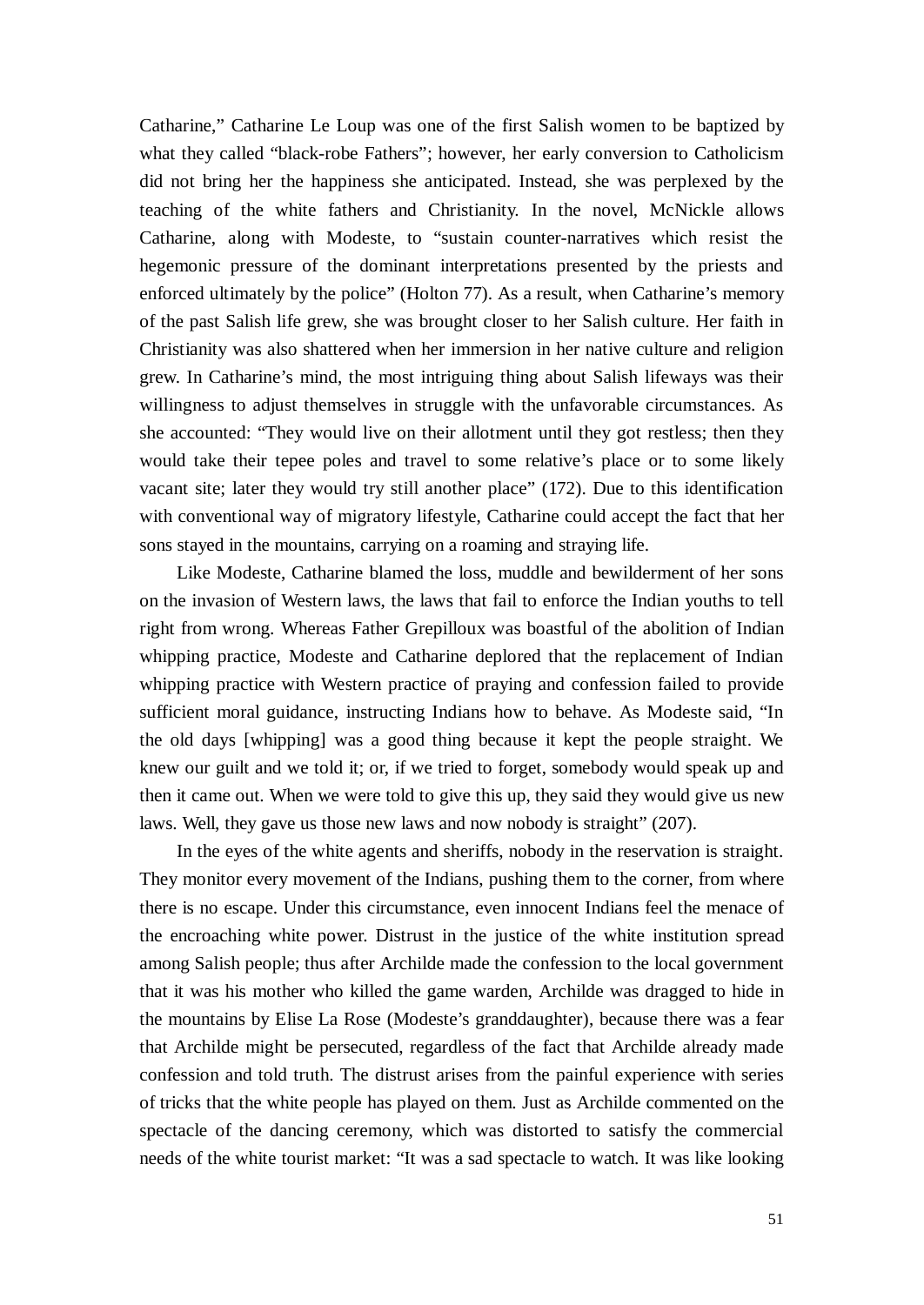on while crude jokes were played on an old grandmother, who was too blind to see that the chair had been pulled away just before she went to sit down. He felt the hurt which the old men suffered unknowingly" (217). It is virtually the white jokes played on innocent American Indians that torment Indians in the history of white-Indian contact.

In *The Surrounded* the journey with his Indian mother to go hunting and then to carry the dead body of his brother along not only compels Archilde to identify the value of old tribal cultures, but also prompts him to penetrate into the pains of American Indians, who are ultimately engulfed by dominant white institutions. Archilde comes to realize that in Salish search of liberation from the white bondage, little hope for cultural and spiritual freedom is virtually in prospect. Just as Mike and Narcisse described about their feelings while living in a depressing white-dominant society, where the arrival of new priest, Father Jerome, brought no charity, affection or trust but indifference and dogmatism:

Just one glance of Father Jerome's stern eyes had taught them again how much greater – how everlasting – was the world of priests and schools, the world which engulfed them. When they had sensed that again, nothing interested them. Everything was hopeless. It made no difference whether they stayed at home or went to the mountains. When they were wanted, by priest or agent or devil, they would be sent for, and that was all. (286)

McNickle contrasts Father Grepilloux and Father Jerome's attitude toward the Salish people to exemplify how the loss of missionary enthusiasm about other culture and the growing apathy and indifference of Church to Indian affairs alter the relations between the white and the Indians.

[...] Father Jerome, like other recent arrivals, was apt to be impatient with those who responded slowly or not at all. It rather got on his nerves that the Indian congregation which sat always at the back of the church still followed its old custom of breaking out into its own prayers and its own songs at odd moment of the Mass. [… ] Realities of this sort, which had amused Father Grepilloux or moved him to soft reproach, in time became irritating. (263)

The new rigidity of the Church, as Birgit Hans notes, sets another physical and spiritual boundaries that encircle the Salish people (232). It leaves little room for Salish people to adjust their own customs but to give in and assimilate.

At the end, when Archilde extends his hand to be cuffed, he is in fact, as Pfister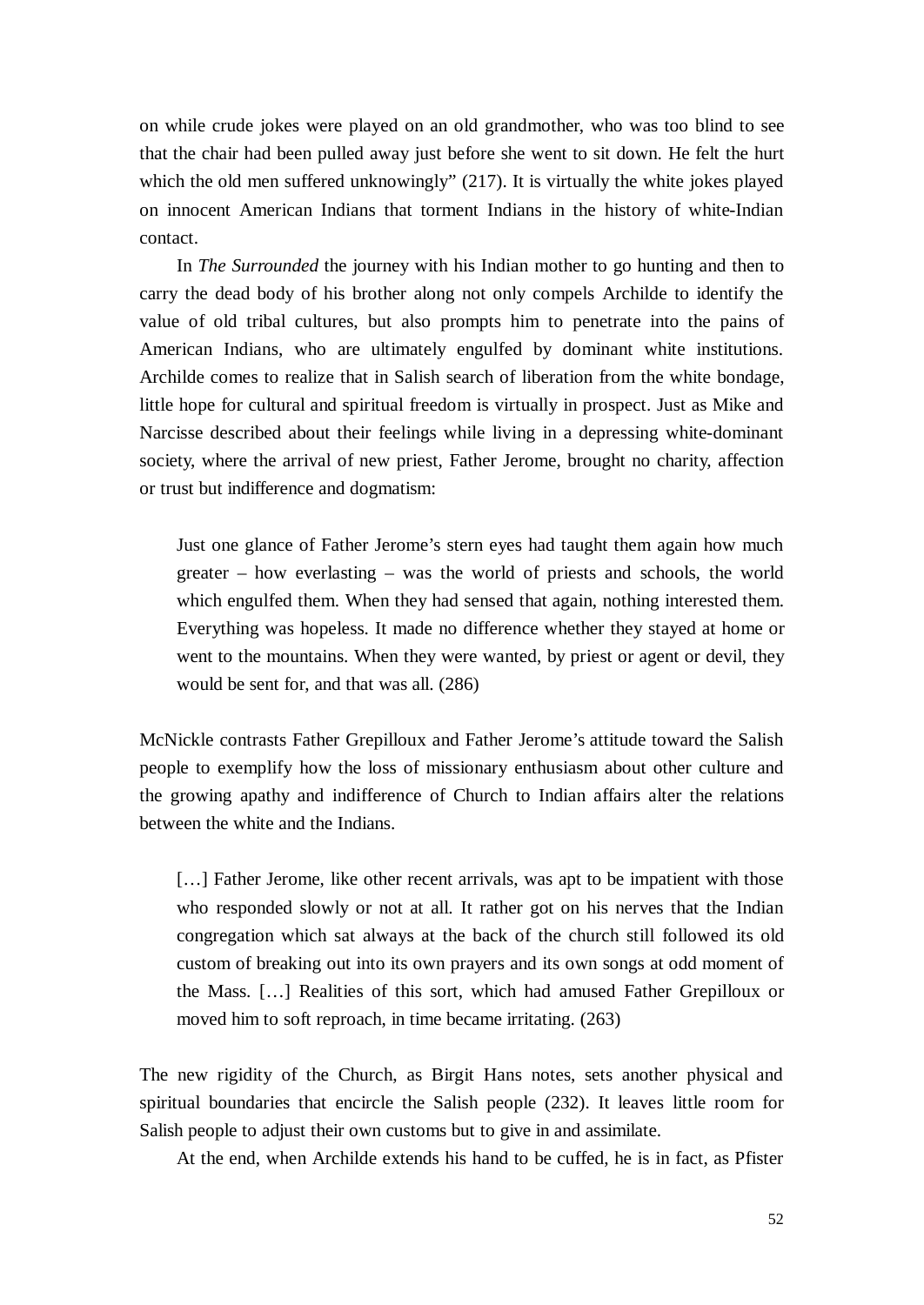writes, "handcuffed by the legalized colonial machinery of coercion that hunts him down in mountains the Salish regard as sacred" (219). Archilde is overwhelmed by the pervasive legal power, from which he finds no escape. Thus, although critics like Schmitz tend to insist that "McNickle's narrative affirms the return to traditional belief and practice, even though the Salish still find themselves encircled, surrounded" (Schmitz 18), yet Archilde's final surrender manifests little but a pathetic submission to white power and a recognition that there is no alternative but to follow the white law. Just as Mr. Parker said sneeringly at the end of the novel, "It's too damn bad you people never learn that you can't run away. It's pathetic" (296-7). Thus, notwithstanding his strenuous efforts to celebrate tribalism, McNickle's portrayal of Archilde's ultimate agreement to imprisonment clearly suggests that McNickle is not optimistic about the freedom that the American Indians could be granted in the New Era. $37$  His move into tribal imagination is frustrated by his recognition of the reality that the Native people are still constrained by the laws set up by the white government. In other words, what the Native people regard as not-an-immoral act of killing is defined as breaking the law by the white. That no negotiation is reached in the face of this conflict between ethics and law, a conflict arising from cultural differences, is virtually the last thing that both the Native and the non-Native people would like to see.

#### II

McNickle is, as Paula Gunn Allen insists, "the first Native American novelist to successfully use the novel to present a tribal point of view" (84). However, McNickle, as Allen accurately observes, "treats the Indian as tragic victim as do the novels of non-Indian American writers" (84). It seems that between assimilation and extinction, McNickle does not provide too many options for Indian and non-Indian readers to make. Despite his endeavor to lead them into a tribally imaginative world by "pitting traditional values and customs against those of the alien invaders" (84), McNickle gives a fairly fatalistic presentation of Indian destinies. This bleak perception is, as Allen suggests, the result of imagining a tribal world on the basis of restrictive binary thinking. As Allen puts, "When Indian is pitted against white, ritual against technology, and spirit-based value systems against materialistic philosophies, there can be no resolution other than the destruction of the tribal, that is, the ritual life of the colonized" (85).

<sup>&</sup>lt;sup>37</sup>As Joel Pfister writes, "Clearly, McNickle did not want the revised published version of his novel to seem as optimistic about Native-White relations as his BIA reform work with Collier, which conceptualized protomulticultural ways to bring Natives into capitalist versions of 'the modern' while maintaining their cultural identities" (220).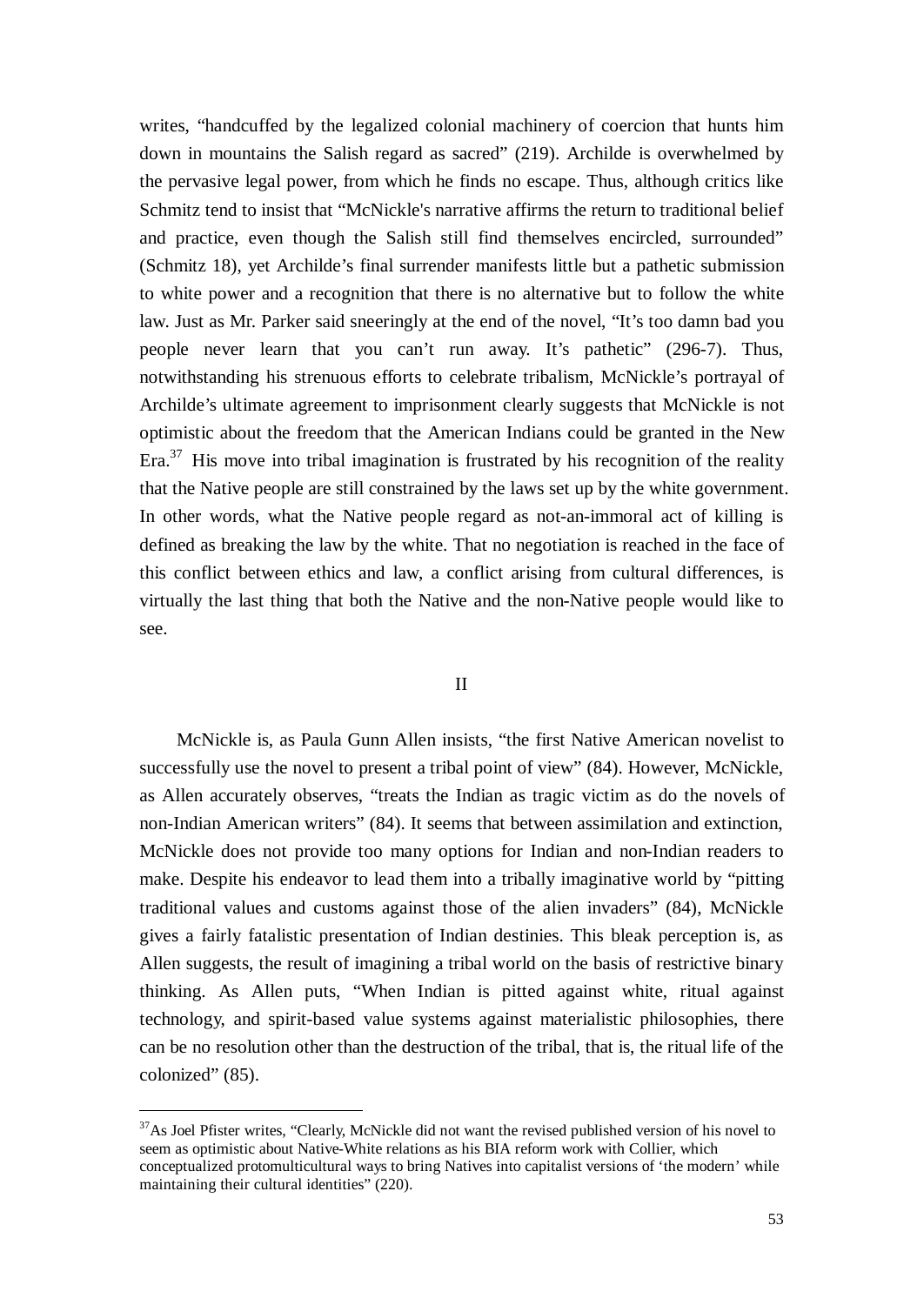What then is the resolution to the conflicts between two cultures and worlds? It is also a question that puzzles Momaday in the 1960s. Like McNickle, Momaday works hard to play a role as a cultural broker, striving to negotiate between two cultures while celebrating his particular Kiowa culture. But unlike McNickle, who displays his activism of Indianness through multiple channels and in multiple forms, Momaday endeavors to have his "Indianness" demonstrated in his "indigenous" belief that "words" have the tremendous power to conduct human life, and that literary artists can utilize language and imagination to retain American Indian cultural memory, making their living in universe spiritually meaningful. Words, he believes, have that power to turn fact into truth through the act of imagination. Artistic expression through imagination is, in other words, what Momaday firmly believes to be the most effective way to pass down his messages about the realities of the Native American world. He thus preaches the power of Words in series of his writings. In his *The Man Made of Words: Essays, Stories Passages* (1997), a collection of his autobiographical reminiscences and allegorical stories, Momaday chronicles his thirty-year writing experiences in Native American community, revealing his deep belief in the power of words and imagination. But it is in *House Made of Dawn,* this emphasis on the power of Word becomes the core idea of a sermon, which exhibits Indian convictions different from the beliefs promoted by a Western Christian society.

By virtue of his profound trust in the power of words and imagination, Momaday can always demonstrate his ability to, as Kenneth Lincoln puts it, "translate older Indian ways," turning "religious and cultural views of the past" into "aesthetic faith in the present" (95). Indeed, in *House Made of Dawn*, Momdadya's tremendous writing ability to translate, in a dramatic way, different languages (oral into written), cultures (western and Indians), and religions (Catholicism and Tanoan religion), between the past and the present is clearly displayed.

Just as what McNickle exhibits in his formal design of *The Surrounded*, Momaday also employs a mixture of genres in his *House Made of Dawn* to show how a tribal world is rifted and how it strives to seek spiritual wholeness and integration. By mixing genres like journals, oral histories, sermons, and chants, Momaday delineates, with ease and beauty, not only the migration history of the Kiowa tribe but the consequence of the encroachment of Catholicism into the Southwest tribal world.<sup>38</sup> In his portrayal of the life and history of his Kiowa people, Momaday reiterates that Kiowa tribe is "the product of [...] migration, [...] journey and [...] Odyssey." (Isernhagen 46). He believes that it is impossible to "think of the Kiowas

<sup>&</sup>lt;sup>38</sup>In his writing career, Momaday has showed a profound interest in the migration stories and the nomadic experiences of his Kiowa ancestors, so migration and journey have become salient themes in his works (Woodard 47-8).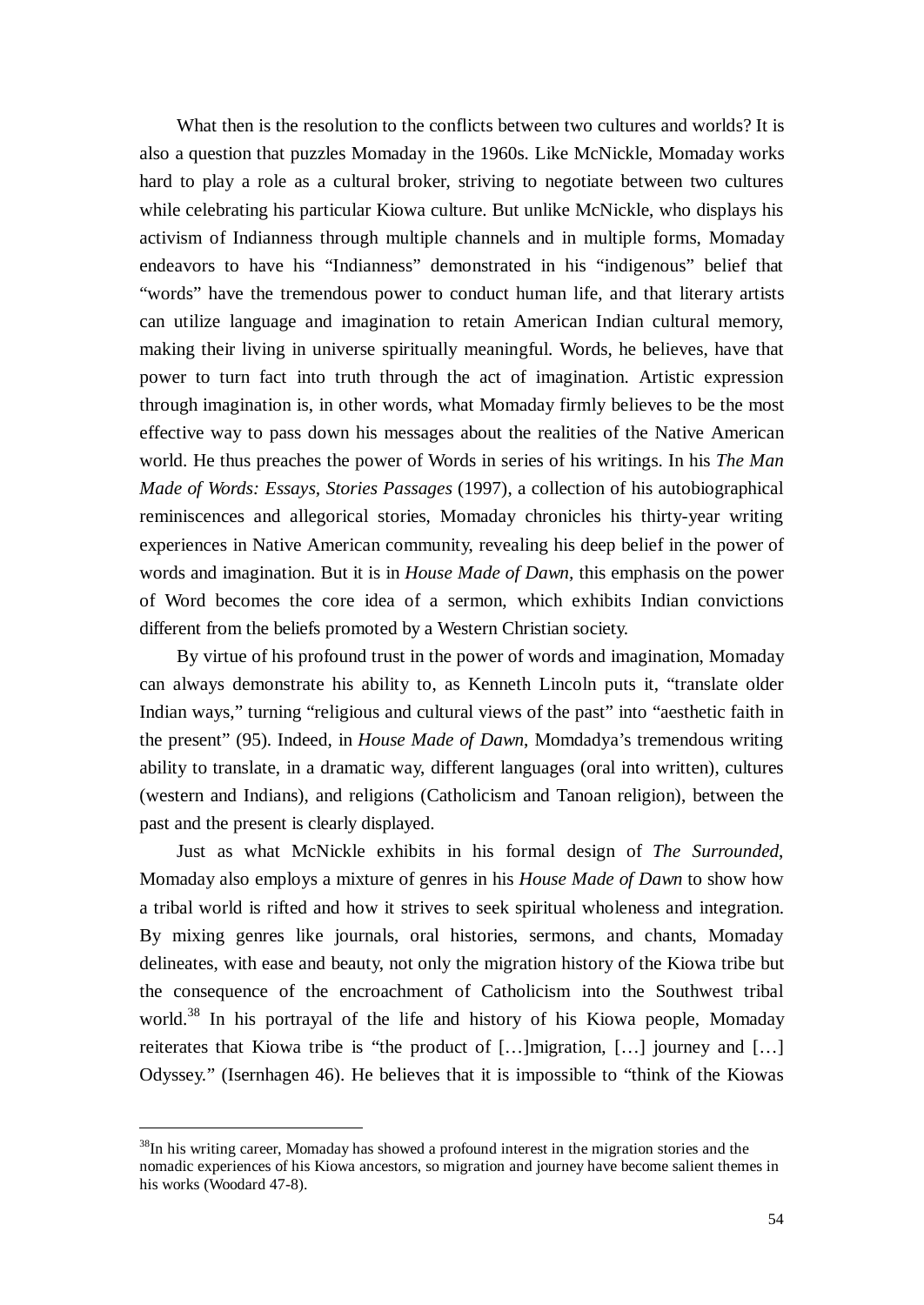without thinking of the topography and their journey. And even since they arrived in the Southern Plains, the topography of Rainy Mountain and all of those wonderful places in just that part of the world are indivisible from their experience" (Isernhagen 46). Of course, in Momaday's writing career, the topographical meaning of Kiowa migration to the definition of the Kiowa tribe is re-emphasized on different occasions and in different genres. In *The Way to the Rainy Mountain*, and his memoir, *The Name,* for example, Momaday enables readers to recognize this close connection. But it is in *House Made of Dawn* that Momaday reveals his deepest empathy for and understanding about the suffering that an ancient migratory people experienced. By telling the story of how Bahkyula people were persecuted, and accepted as immigrants by the Cacique, and by recounting the ancestral history of the Eagle Watcher Society, the principal ceremonial organization of the Bahkyush immigrants, Momaday guides readers to see the struggle of this ancient people in the preservation of their own culture. Moreover, through relating cultural heritage that these immigrants carry on to sustain their ethnicity, dignity and lineage, he highlights the meaning of spiritual legacy to Native Americans in migration.<sup>39</sup>

Like McNickle, Momaday relates the impact of Christianity on tribal community, as well as the resistance of Kiowa tribal people against the encroachment of this new imperialist, alien religion. As he describes:

The people of the town have little need. They do not hanker after progress and have never changed their essential way of life. Their invaders were a long time in conquering them; and now, after four centuries of Christianity, they still pray in Tanoan to the old deities of the earth and sky and make their living from the things that are and have always been within their reach; while in the discrimination of pride they acquire from their conquerors only the luxury of example. They have assumed the names and gestures of their enemies, but have held on to their own, secret souls; and in this there is a resistance and an overcoming, a long outwaiting. (*House Made of Dawn* 58)

The colonial situation drives Kiowa people into a state of estrangement and displacement, not merely in the ancient time but also in the modern age. The displaced Native American youths, like Abel and Benally for example, move between the reservation and the big city, Los Angeles, finding no place of their own, for even when they situate themselves in the big city, they are still tortured by the painful

 $39$ In the story, Bahkyula carried "four things that should serve thereafter to signal who they were: a sacred flute; the bull and horse masks of Pecos; and the wooden statue of their patroness María de los Angeles, whom they called Porcingula" (*House Made of Dawn* 15-6).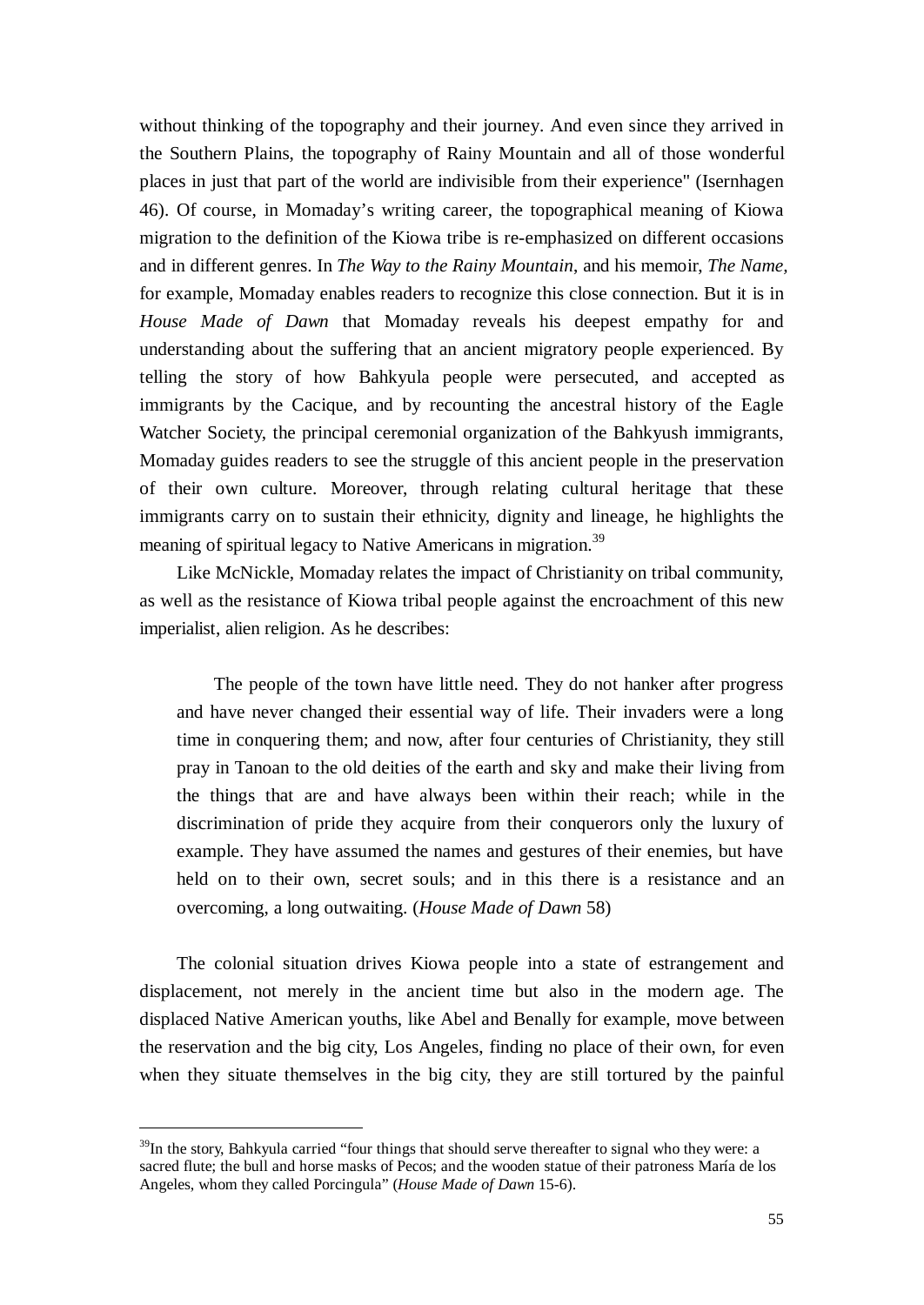memory of reservation life. Just as Benally says, reservation life is a memory he refuses to recall:

If you come from the reservation, you don't talk about it much; I don't know why. I guess you figure that it won't do you much good, so you just forget about it. You think about it sometimes; you can't help it, but then you just try to put it out of your mind. There's a whole lot more to think about, and it mixes you up sometimes if you don't just go along with it. I guess if we all came from the same place it would be different; we could talk about it, you know, and we could understand. (153)

Abel and Benally's silence and inarticulateness surely disclose the "unspeakable pain" of reservation life, yet their refusal to articulate their connection with the tribal community also reveal their deliberate intent to estrange themselves from their tribal culture. What is worse, this sort of silence keeps them from illuminating the reality that Kiowa youths are straddling between two cultures and two worlds, which history cannot turn back.

Thus, in *House Made of Dawn*, despite the fact that tribalism appears to be one of Momaday's thematic concerns, what Momaday virtually intends to explore is the response of his Kiowa people to the predicament of living in an entanglement of political, cultural and religious forces that render their tribal cultures apart. Set against the Jemez Pueblo reservation in New Mexico, *House Made of Dawn,* in one way or another, sketches out the aspiration of the Native people to get reunited with their own spiritual tradition and to affirm their spiritual sovereignty, while living under the dire circumstances of religious and cultural imperialism. Momaday shows that Kiowa people have been, historically, entangled in a delicate web of dual cultures. From his account of the origin of the Feast of Santiago, a culturally, politically and religiously charged story, Momaday exhibits that not only does St. Santiago's story embody the sacrifices the horse and the rooster made for the Jemez Pueblo people, it also discloses the significant role a Christian saint played in feeding and cultivating the lives of the Jemez Pueblo people. With this story, Momaday seems to suggest that it is unlikely to dissociate the Pueblo people and culture from the history of Christianization, that the annual hybridized Christian-Jemez feast of Santiago fulfils nothing but remind the Jemez Pueblo people that it is impossible to celebrate traditional ritual with the memory of Christianization erased or blocked out.

In Momaday's mind, the Feast of Santiago cannot be claimed to be a purely Indian festive event, due to this association with a white religious man. To complicate the cultural and political meanings of this festive event to Kiowa people, Momaday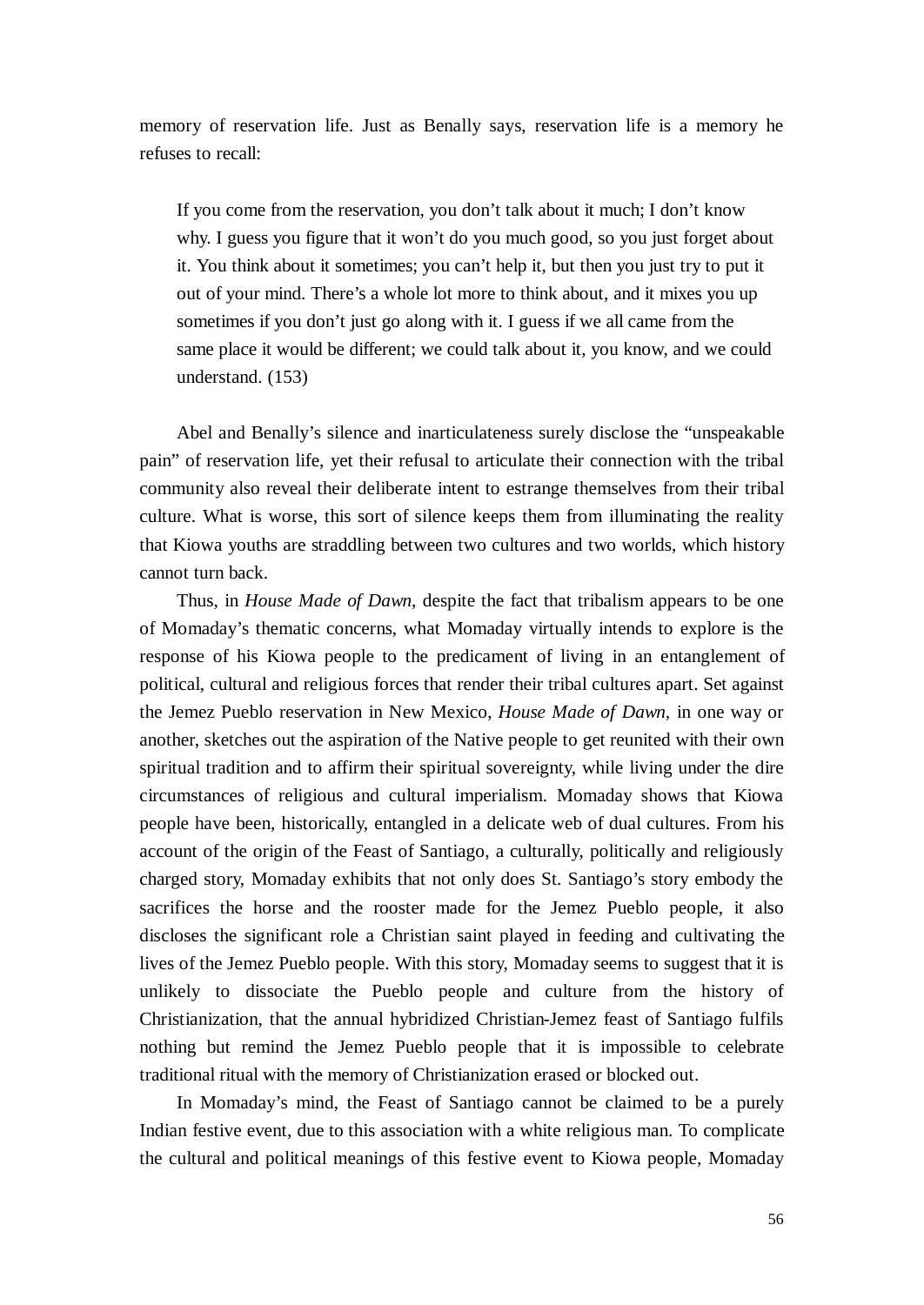has Angela Grace St. John, a white woman, intrude into the feast of Santiago. Carrying a name with rich Western religious connotation, Angela Grace St. John's intrusion into Kiowa community disturbs to a certain degree the order of the American Indian ceremonial life, unsettling the Indian-white relationship conventionally defined and set by boundaries. Angela's sexual relationship with Abel indeed yields no significant meanings, and it can be construed as, Lawrence J. Evers suggests, "an obstacle in Abel's re-emergence journey" (10). A white woman discontent with her marriage and pregnancy, Angela finds neither enjoyment nor happiness in a white society, so she escapes from her doctor husband, and seeks alternative therapy in an Indian reservation. However, as a cultural outsider, Angela could barely detect the true meaning of the American Indian ritual game. While observing the ritualistic rooster game, Angela was both attracted and petrified by the excitement, as well as the nastiness, of the Indian game:

She closed her eyes, but it was there still, the brilliant disorder of motion: the dark and darker gold of the earth and earthen walls and the deep incision of shade and the vague, violent procession of centaurs. So unintelligible the sharp sound of voices and hoofs, the odor of animals and sweat, so empty of meaning it all was, and yet so full of appearance. (43)

Here, her denial of the meaning of American Indian traditional ceremony reflects the perception of those white cultural outsiders, who are fascinated by nothing but the pretentious, flamboyant and showy appearance of the Indian ceremonies. They look upon Indian games as if they were jokes, and they play with it in a jokey manner, a manner that Archilde in *The Surrounded* condemns*.*

For Angela, in her involvement with the Native people, the only pleasure she thinks she gets is "an old fascination" (43), a sense of primitive pleasure obtained from sexual intercourse with Abel. The interaction between the white and the Native is suggestive in the sense that it reflects a structure of imbalance that has been existent in the history of Indian-white relations. On the part of Abel, his giving in to the white body of Angela merely suggests that he allows himself to be dominated and exploited by a white woman in a way their tribal heritages are exploited as commodities by the white dominant society. Abel's unconscious submission manifests nothing but his loss, and his lack of a sense of Indian self. In the first part of the novel, Abel is portrayed as a misfit veteran, who just returns to Walatowa from World War II. Like Archilde in *The Surrounded*, he returns to his reservation to seek identity. But as an orphaned child brought up by his grandfather, Francisco, and later put into a government boarding school, and then drafted into a world war, Abel finds himself unable to cast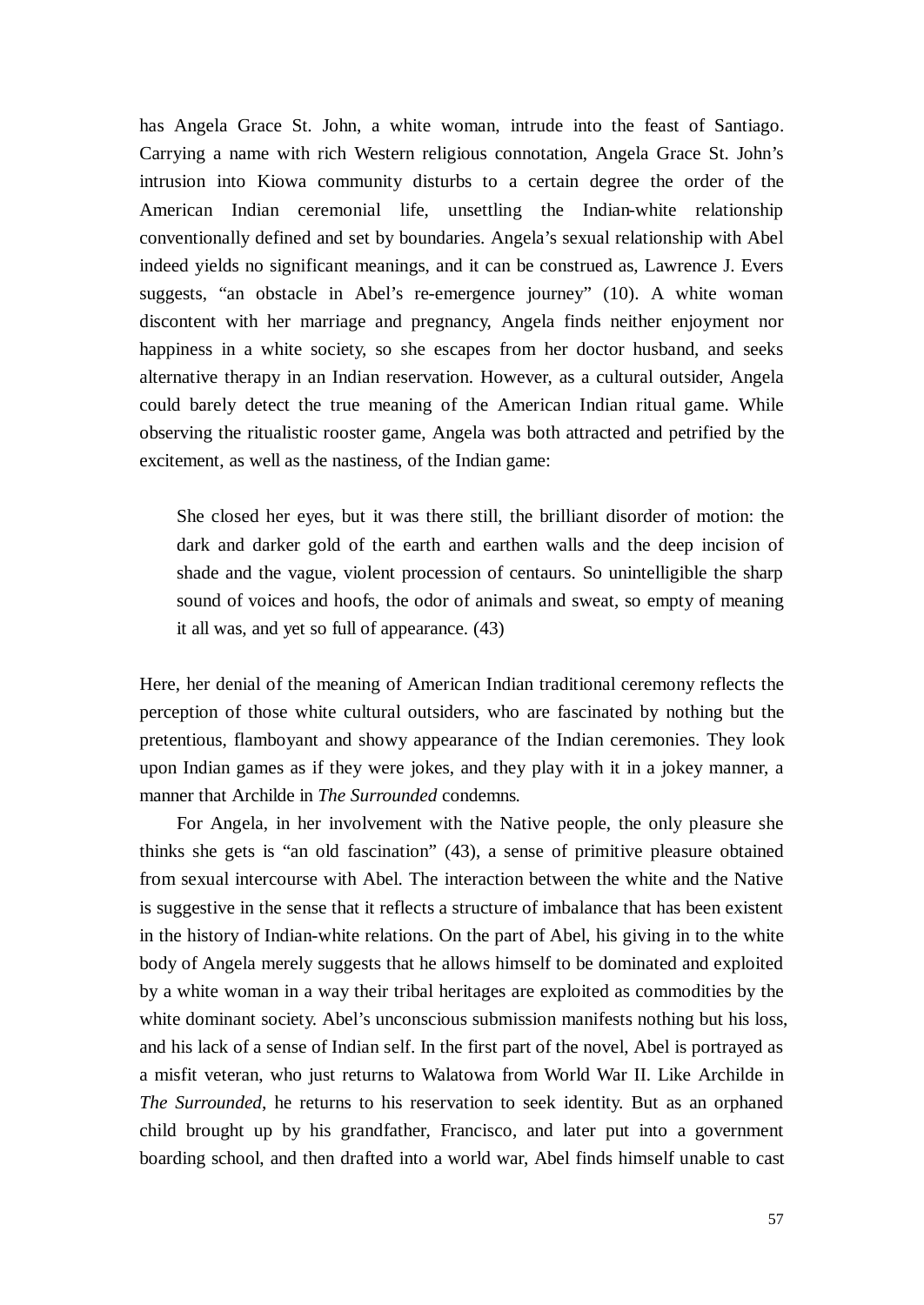away the shadow of whiteness, which has been reflected in the institutions that dominate his life— the school and the war. He struggles between a submersion into and emergence from the domination of whiteness. Like Archilde, he is entangled between two forces— the forces of assimilation and resistance.

Just as Archilde is unable to go through hunting ritual to demonstrate his Indianness, Abel is incompetent in his performance of a sacrificial ritual required in the rooster pull game held in the Feast of Santiago. The game, which was introduced by Spaniards, requires that the riders on the horseback compete to pull the head of the roosters out of the sand into which the body of the living rooster is buried. The winner then can beat one of the other riders with the still living rooster (*House Made of Dawn*, 38-9). This ritual full of religious and ceremonial meaning is virtually degenerated into a rather violent game, for which it seems that the Jemez Pueblo people must "yearly rehearse this sacrificial violence" (Douglas 8) It is in this violent game that Abel felt the intimidation of the albino, a white Indian, who, in Abel's mind, arrogantly showed off his victory and beat him with force. Thus, in response to the violence, Abel stabbed the albino to death, in fury.

Abel's seemingly inexplicable killing grows to be the most controversial episode in the novel, stirring heated discussion in terms of morality. Critics suggest that Abel's aberrant behavior may be attributed to his lack of a sense of Indian self. Lawrence J. Evers, for instance, maintains that "when Abel kills the albino, in a real sense he kills a part of himself and his culture which he can no longer recognize and control" (14). Others argue that the killing is generated by Abel's inner psychological fear of a person of different color, and that Momaday reverses the Western association of brightness and whiteness with goodness, and like what happens in Melville's *Moby Dick*, Abel is driven by a desire to uproot the evil that is associated with whiteness. It is likely that in front of a "white" Indian, Abel, as Kenneth Lincoln suggests, sees the overwhelmingly threatening power of whiteness, and is overtaken by "terror and revulsion" that the white flesh stirs (118-9). The physical threat, in some ways, forces him to make an assault that he could not restrain. Just as what is described in the novel:

He seemed to look not at Abel but beyond, off into the darkness and the rain, the black infinity of sound and silence. Then he closed his hands upon Abel and drew him close. Abel heard the strange excitement of his white man's breath, and the quick, uneven blowing at his ear, and felt the blue shivering lips upon him, felt even the scales of the lips and the hot slippery point of the tongue, writhing. He was sick with terror and revulsion, and he tried to fling himself away, but the white man held him close. The white immensity of flesh lay over him and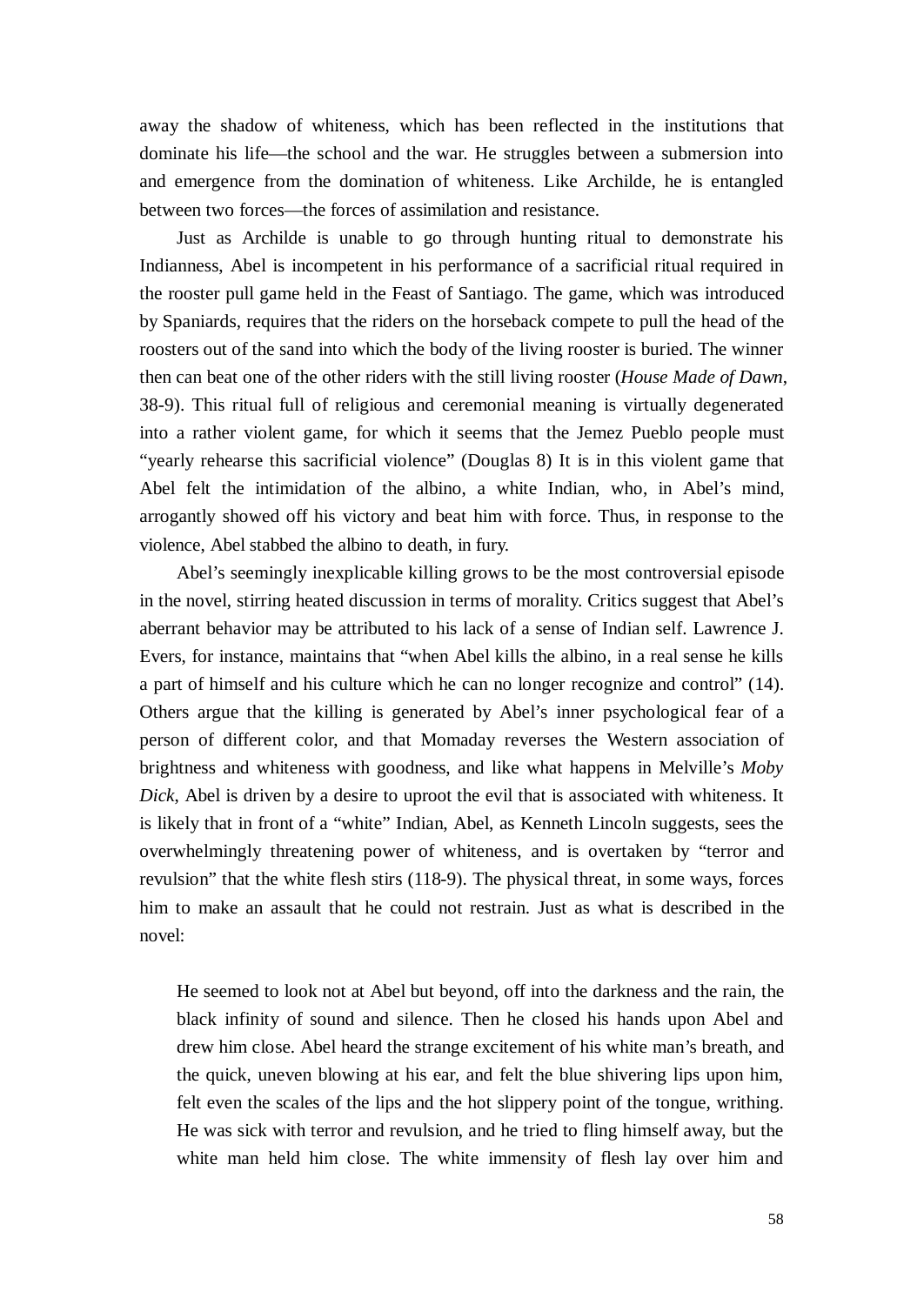smothered him. He withdrew the knife and thrust again, lower, deep into the groin (82-3).

However, such interpretations about Abel's seemingly irrational violence on the basis of moral symbolism are inadequate, because they fail to uncover the reality that it is Abel's loss of linguistic, artistic and religious expressions that cut him off from his tribal root, weakening his imaginative ability to "face the other." Violence to the other, in a sense, reveals not merely his inability to face his self, but his incompetence to deal with the menace of the other face. It, furthermore, suggests his incapability to distinguish self and other in a rational manner.

Abel's irrational murder is without doubt a pivotal point in the development of the story, foreshadowing Abel's transformation. Abel, like Archilde in *The Surrounded*, must take the consequence of his irrational, unethical act of depriving the life of the other person. But if he wants to recover from his psychological illness, he must first of all face a complex reality, which, as white priest like Father Olguin testifies, is hard to figure out. Just as Father Olguin indicates, an act of killing a white man can be interpreted from different perspectives, for a multiplicity of legal, moral, cultural, and even language issues are entangled. Facing a dominant world with an entanglement of issues unresolved, and listening to the dialogue between Father Olguin and the court about charge against his act left Abel in a sheer state of helplessness and incompetence:

"[… ] Anyway, there is no way to be objective or precise about such a thing. What shall I say? I believe that this man was moved to do what he did by an act of the imagination so compelling as to be inconceivable to us."

"Yes, yes, yes. But these are the facts: he killed a man— took the life of another human being. He did so of his own violition— he has admitted that— he was armed for no other reason. He committed a brutal and premeditated act which we have no choice but to call by its right name."

"Homocide is a legal term, but the law is not my context; and certainly it isn't his— "

"*Murder* is a moral term. *Death* is a universal human term."

When he had told his story once, simply, Abel refused to speak. [...] Word by word by word these men were disposing of him in language, their language, and they were making a bad job it. (101-2, italics original)

Accordingly, Abel, as James R. Giles suggest, needs the help of his grandfather, Francisco, in pursue of spiritual redemption (103-4). On a certain level, Abel must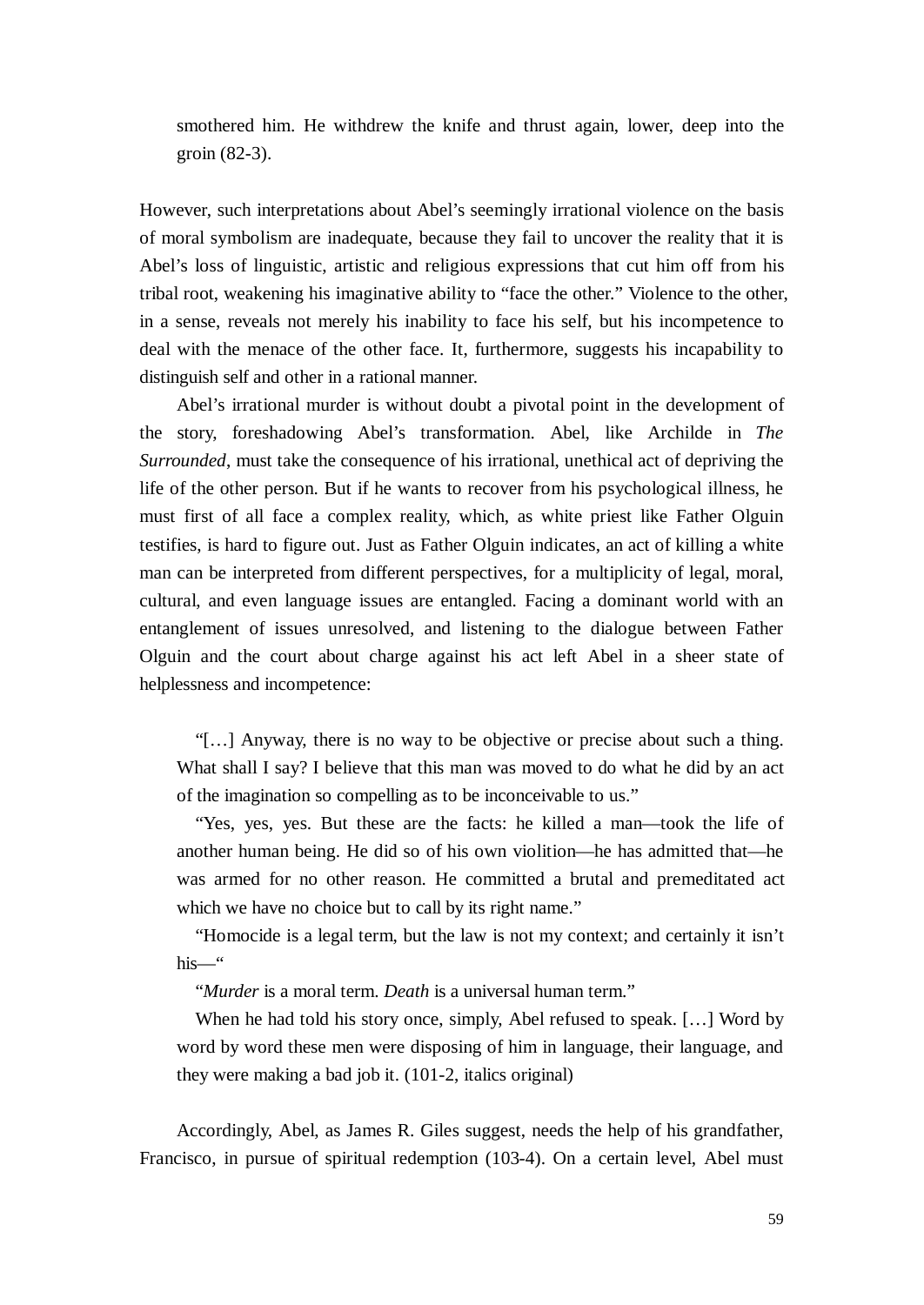restore himself from irrationality through learning the real meaning of killing implicated in the traditional hunting ritual. Like Archilde, only when he realizes the meaning of hunting trip that he went through when he was a young man could he understand the meaning of "ritualized violence that connects him to his community" (Douglas 9). In fact, only through his recalling the memory about the connection of ritual violence and land could he develop a deeper sense of compassion for nonhuman as well as human beings.<sup>40</sup> Furthermore, only from his understanding about the connection between human being and the earth can he recognize the "spiritual dimension' of the earth, establish his emotional ties to the place, and thereby construct cultural identity, for this is what Southwestern writers like Momaday and Silko perceive as core meanings and values that memory and imagination play for Southwestern people (Chang 249). It is with the help of Benally, the Night Chanter that Abel realizes that "the songs from both the Beautyway and the Night Chant are designed to attract good and repel evil" (Evers 20). The ability to sing the song suggests a power to run after good rather than evil.

Thus, on the other level, what Abel must also realize is the ethical meaning of goodness, which is implicated in treating the other human being with love and nonviolence. In fact, this is the moral lesson that not only Abel, but Father Olguin, a white priest who represents the white church, and Martinez, the sadist white policeman who batters Abel's body, must learn. In *House Made of Dawn,* Momaday's moral imagination is released not only in his presentation about the close tie human beings must maintain with the land, but in his condemnation of sadist racist violence represented by Martinez's brutality toward Abel. Like those law enforcers portrayed in McNickle's *The Surrounded*, Martinez's coldness reveals no sense of compassion for the Native people. Instead, his violence, as Gile suggests, represents an evil force that works by "exploiting the fears and hatreds of the exploited" (109). Because Martinez has "thoroughly adopted the racist values of the dominant society," his brutality is, sadly to say, a manifestation of his need to maintain his "illusion of power" by oppressing the Native Americans he hates (Giles 109).

Similar racist resentment and animosity against the Native people as well as their customs is disclosed in the journal of Francisco's father, Fray Nicolas, a white priest who served at the pueblo in the 1870s. Nicolas's journal recorded his uneasiness with what he judged as pagan belief, but showed no awareness of the dire consequence the Christian colonization and violence had on the Native people. He was intolerant of Indian customs and that intolerance was revealed in his bitterness toward Francisco, who, in contrast to him, "seem[ed] to have transcended his ancestry, as well as his

<sup>&</sup>lt;sup>40</sup> For detailed discussions on this subject, refer to my paper, "We Are the Land': Ecoethical Discourse and Moral Imagination in the Writings of Scott Momaday and Leslie Marmon Silko."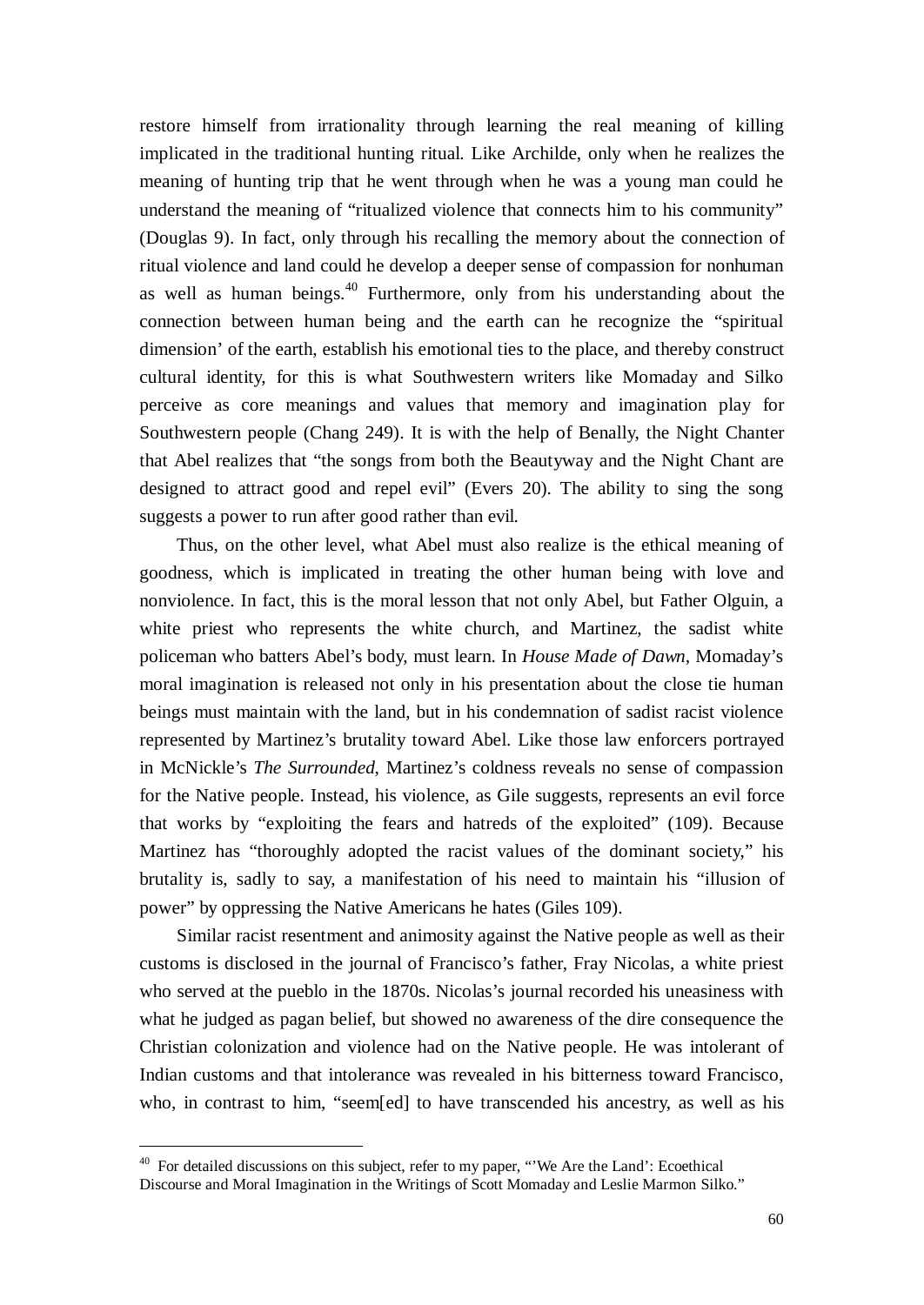father's and his own transgression, through an absorption in Native American traditions and mythology" (Giles 104). In the novel, the reading of the journal by Father Olguin is designed to juxtapose as well as parallel the lamentation of Christian missionaries for the "spiritual collapse of Christianity admist what seems to them this empty landscape" (Douglas 13). Although through the discovery of journal that reveals the bias of a white religious man, Father Olguin "comes to a belated recognition of the limitations of his harsh and authoritarian faith," and feels sorry for his "contempt for the paganism of the Indian culture" (Giles 104), however, what plagues him most is seeing the incompatibility of two belief systems, and his incompetence to bring these pagan people into what is conceived as civilization.

Nevertheless, Francisco, in comparison with Father Olguin and Fray Nicolas, demonstrates more admirable wisdom in his oscillating between dual cultures and beliefs. Unlike his father, Nicolas, he practices Christian love by adopting parentless Abel and his brother Vidal; he demonstrates his acceptance of Indian reverence for land and universe in his constant teaching Abel and Vidal the meaning of place, words, and community that Pueblo people highly value. On his deathbed, it is his fragmentary memories about taking Abel and Vidal to "see the house of the sun" and teaching them to "learn the whole contour of the black mesa" that help Abel to restore his sense of place as well as his relation with the earth (Evers 22-3). His dying remarks in some ways put Abel's imbalance minds into order, helping Abel to be functional again.

After Francisco died, Abel faced the death of his grandfather calmly, but he refused the Christian way of dealing with the dead body, and on his grandfather's deathbed, he alone gave the traditional death ritual:

He drew the old man's head erect and laid water to the hair. He fashioned the long white hair in a queue and wound it around with yarn. He dressed the body in bright ceremonial colors: the old man's wine velveteen shirt, white trousers, and low moccasins, soft and white with kaolin. From the rafters he took down the pouches of pollen and of meal, the sacred feathers and the ledger book. These, together with ears of colored corn, he placed at his grandfather's side after he had sprinkled meal in the four directions. He wrapped the body in a blanket. (210).

The death ritual in a way, "offers Abel regeneration through Pueblo traditions" (Lincoln 117), but what signifies Abel's actual reconciliation with and acceptance of his community is his active participation with the Jemez Dawn Runners, and his realization of the true meaning of running, which his grandfather instructed him. In his past, when he was in a delirious state, what he longed for was running after evil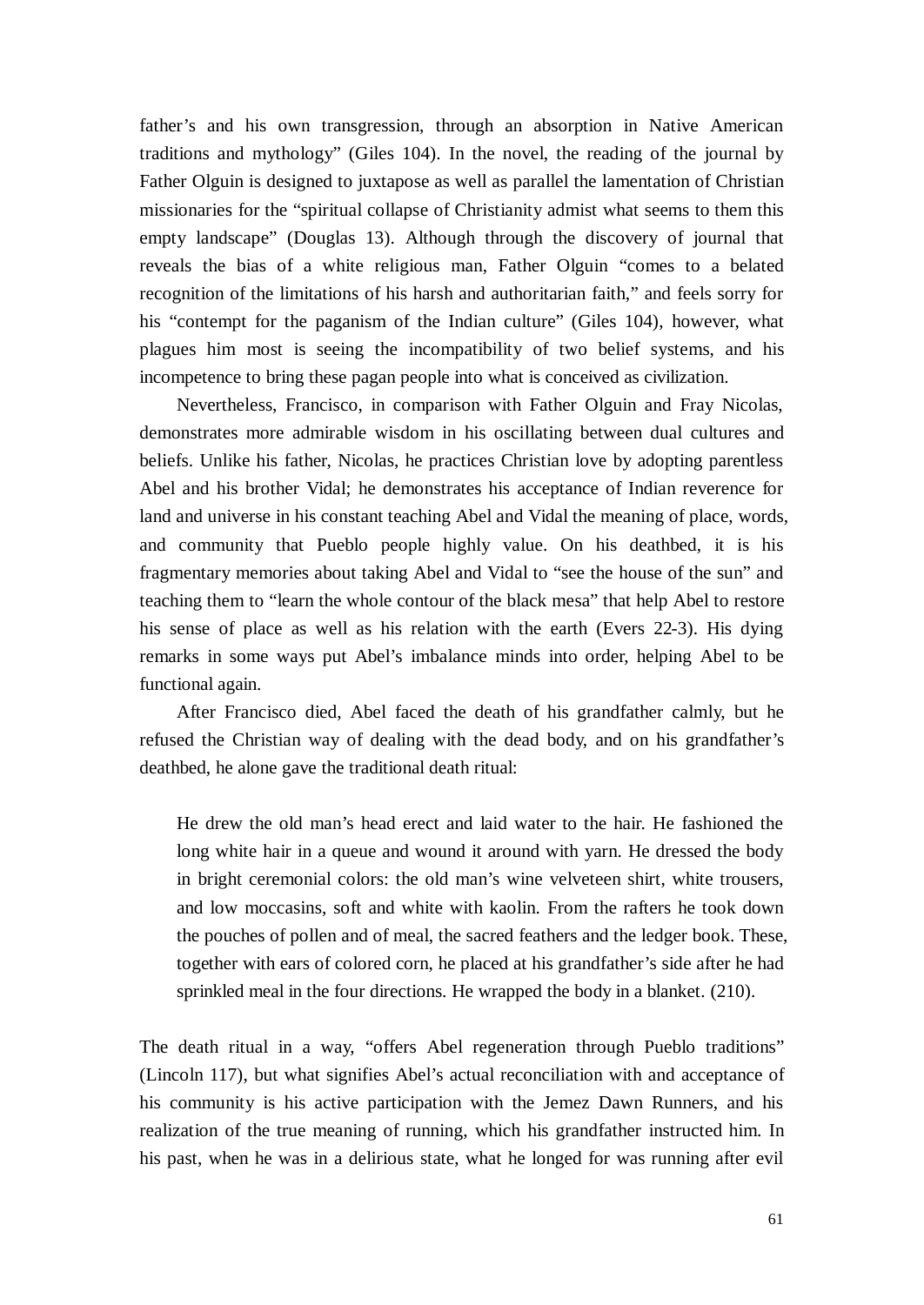like runners, who he thought must "venture out to the confrontation" and "reckon dues and divide the world" (*House Made of Dawn* 104) But now he allowed his being to be "concentrated "in the sheer motion of running on, and he was past caring about the pain" (*House Made of Dawn* 212). And only in this spiritually blissful state could he "see the canyon and the mountains and the sky. He could see the rain and the river and the fields beyond. He could see the dark hills at dawn" (212). Abel began to sing while he was totally immersed in nature in harmony, with neither sense of confrontation, nor sense of division.

### III.

Both McNickle and Momaday display their resistance to the political and religious constraints of the white world. They both investigate into the issue that Native Americans are compelled to grapple with. They strive to offer the answers to the questions like: How to act morally in the face of judicial law which was written by the white people and was ostensibly unfair to the indigenous people? What are the means to escape from the legal constraints, cultural imperialism as well as Christian violence of the white people? Is using such violence as killing and murdering, the only and last resort for American Indians to defend their vulnerable indigenous self while they are confronted with intimidation and oppression?

Like McNickle's fiction, Momaday's narrative prose also affirms the return to traditional belief and practice. Abel's performance of death ceremony for his grandfather and his participation in the Jemez race are very clear indications that he comes to realize the meaning of traditional ritual. However, this does not prove that Abel is utterly repugnant against Roman Catholicism, shunning ultimately away from non-Native cultures. For after his completion of the traditional death ritual he still chooses to give his grandfather's dead body to Father Olguin for burial. Between traditional and Western burial style, he, like Francisco, tries to negotiate, but he finally submits to the dominant religion. Therefore, whereas McNickle envisions the miserable destiny of the Salish Indian, seeing them encircled and surrounded by the white world, Momaday's novel also implies that surrender to dominant culture is sometimes an inevitable choice. Both writers, in a contradictory and passive manner, allow their Indian characters to be engulfed and assimilated into the white culture while they reach an impasse. This submission suggests that Native Americans, in their early stage of resistance, are inept and ineffectual, because they are physically surrounded and mentally entrapped by the ideology and judicial system that dominant white institutions contrive to assimilate them.

Both D'Arcy McNickle and N.Scott Momaday's novels illustrate the